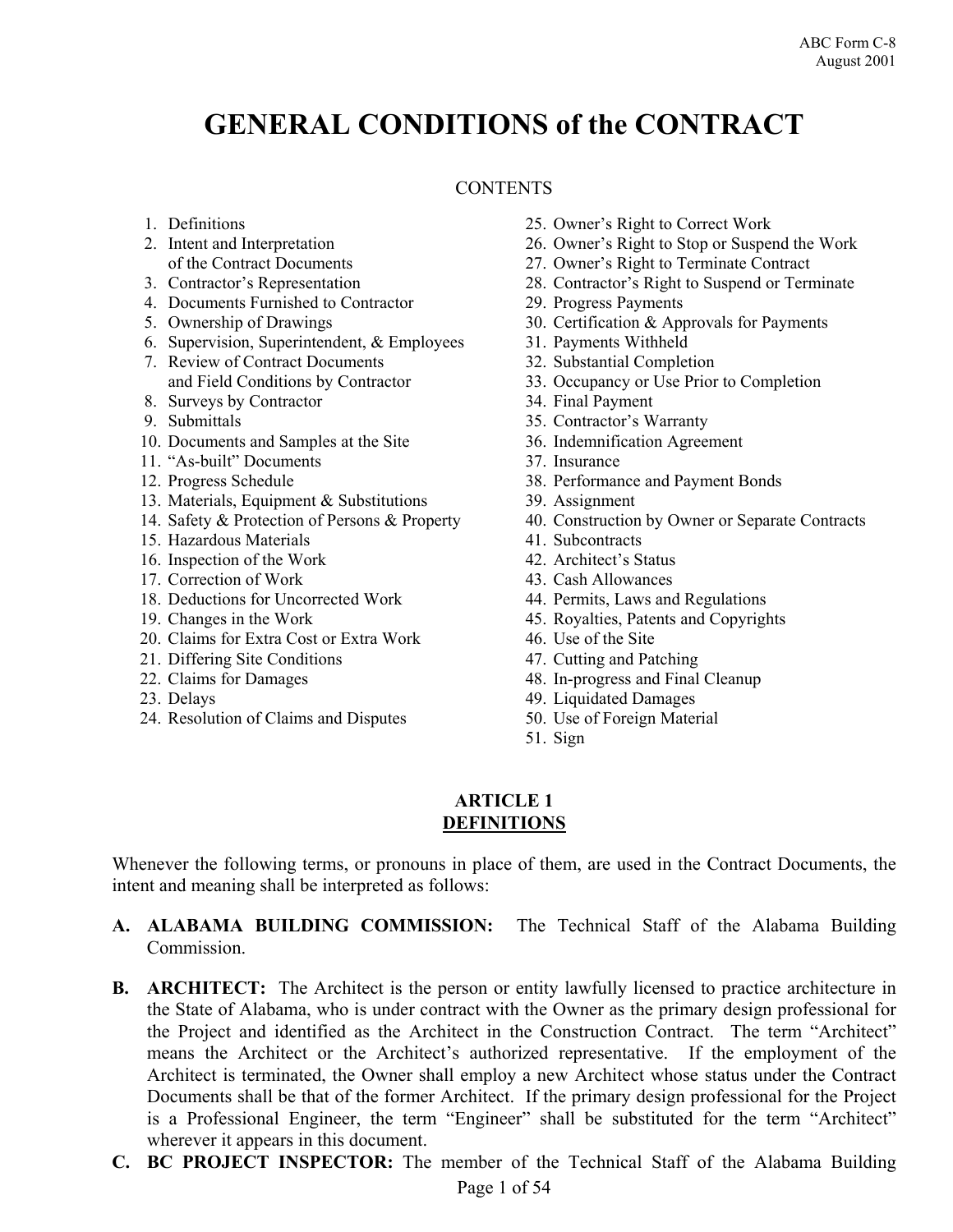Commission to whom the Project is assigned relative to executing the respective inspections and authorities described in Article 16, Inspection of the Work.

- **D. COMMISSION:** The Alabama Building Commission, or any agency that may be designated by the Legislature as its successor.
- **E. CONTRACT:** The Contract is the embodiment of the Contract Documents. The Contract represents the entire and integrated agreement between the Owner and Contractor and supersedes any prior written or oral negotiations, representations or agreements that are not incorporated into the Contract Documents. The Contract may be amended only by a Contract Change Order or a Modification to the Construction Contract. The contractual relationship which the Contract creates between the Owner and the Contractor extends to no other persons or entities. The Contract consists of the following Contract Documents, including all additions, deletions, and modifications incorporated therein before the execution of the Construction Contract:
	- **(1)** Construction Contract
	- **(2)** Performance and Payment Bonds
	- **(3)** Conditions of the Contract (General, Supplemental, and other Conditions)
	- **(4)** Specifications
	- **(5)** Drawings
	- **(6)** Contract Change Orders
	- **(7)** Modifications to the Construction Contract (applicable to PSCA Projects)
- **F. CONTRACT SUM:** The Contract Sum is the total amount payable by the Owner to the Contractor for performance of the Work under the Contract Documents. The term "Contract Sum" means the Contract Sum stated in the Construction Contract as may have been increased or decreased by Change Order(s) in accordance with the Contract Documents.
- **G. CONTRACT TIME:** The Contract Time is the period of time in which the Contractor must achieve Substantial Completion of the Work. The date on which the Contract Time begins is specified in the written Notice To Proceed issued to the Contractor by the Owner or Director. The Date of Substantial Completion is the date established in accordance with Article 32. The term "Contract Time" means the Contract Time stated in the Construction Contract as may have been extended by Change Order(s) in accordance with the Contract Documents. The term "day" as used in the Contract Documents shall mean calendar day unless otherwise specifically defined.
- **H. CONTRACTOR:** The Contractor is the person or persons, firm, partnership, joint venture, association, corporation, cooperative, limited liability company, or other legal entity, identified as such in the Construction Contract. The term "Contractor" means the Contractor or the Contractor's authorized representative.
- **I. DEFECTIVE WORK:** The term "Defective Work" shall apply to: **(1)** any product, material, system, equipment, or service, or its installation or performance, which does not conform to the requirements of the Contract Documents, **(2)** in-progress or completed Work the workmanship of which does not conform to the quality specified or, if not specified, to the quality produced by skilled workers performing work of a similar nature on similar projects in the state, **(3) s**ubstitutions and deviations not properly submitted and approved or otherwise authorized, **(4)** temporary supports, structures, or construction which will not produce the results required by the Contract Documents, and **(5)** materials or equipment rendered unsuitable for incorporation into the Work due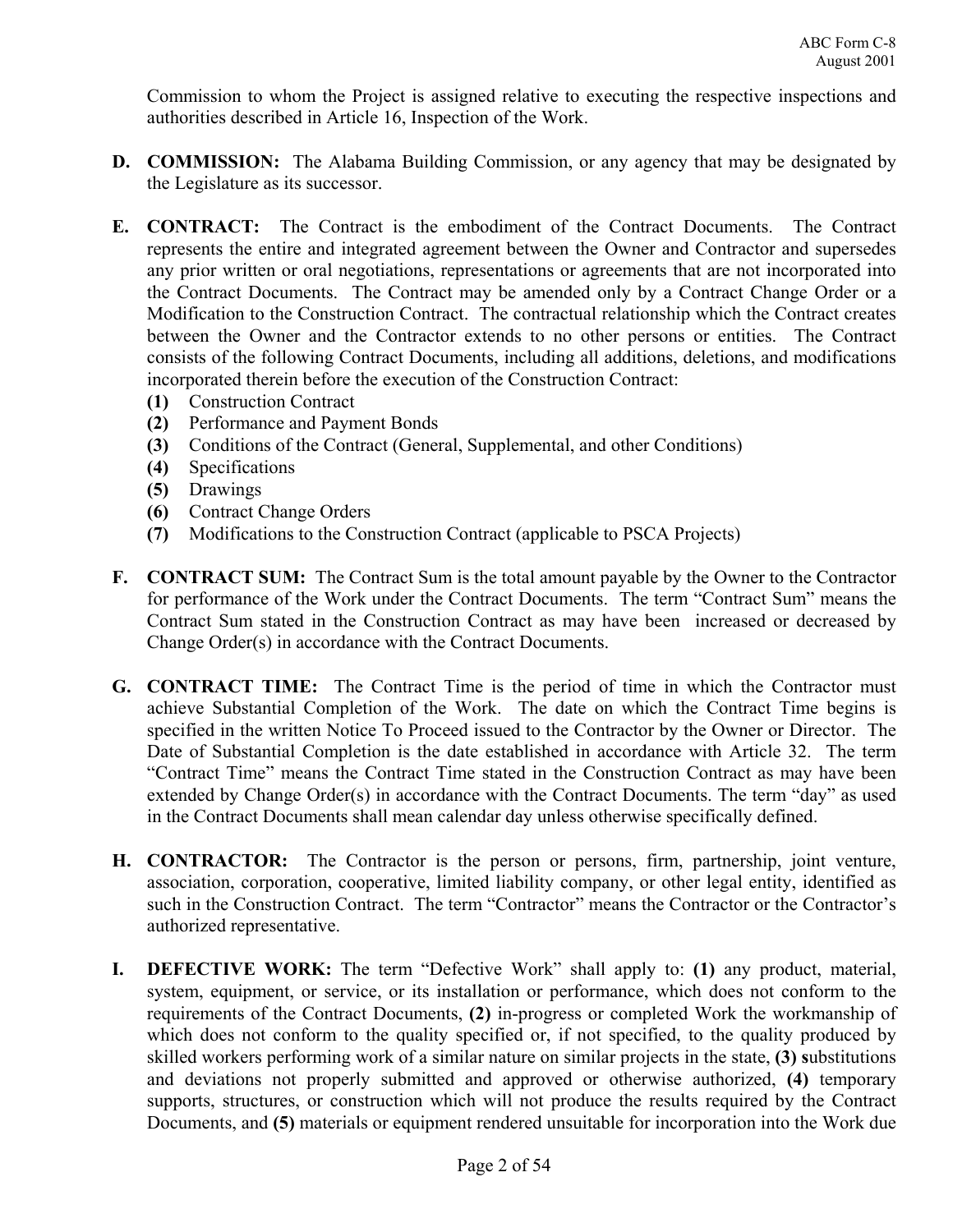to improper storage or protection.

- **J. DIRECTOR:** The Director of the Technical Staff of the Alabama Building Commission.
- **K. DRAWINGS:** The Drawings are the portions of the Contract Documents showing graphically the design, location, layout, and dimensions of the Work, in the form of plans, elevations, sections, details, schedules, and diagrams.
- **L. NOTICE TO PROCEED:** A proceed order issued by the Owner or Director, as applicable, fixing the date on which the Contractor shall begin the prosecution of the Work, which is also the date on which the Contract Time shall begin.
- **M. OWNER:** The Owner is the entity or entities identified as such in the Construction Contract and is referred to throughout the Contract Documents as if singular in number. The term "Owner" means the Owner or the Owner's authorized representative. The term "Owner" as used herein shall be synonymous with the term "Awarding Authority" as defined and used in Title 39 - Public Works, Code of Alabama, 1975, as amended.
- **N. THE PROJECT:** The Project is the total construction of which the Work required by these Contract Documents may be the entirety or only a part with other portions to be constructed by the Owner or separate contractors.
- **O. PROJECT MANUAL:** The Project Manual is the volume usually assembled for the Work which may include the Advertisement for Bids, Instructions to Bidders, sample forms, General Conditions of the Contract, Supplementary Conditions, and Specifications of the Work.
- **P. SPECIFICATIONS:** The Specifications are that portion of the Contract Documents which set forth in writing the standards of quality and performance of products, equipment, materials, systems, and services and workmanship required for acceptable performance of the Work.
- **Q.** SUBCONTRACTOR: A Subcontractor is a person or entity who is undertaking the performance of any part of the Work by virtue of a contract with the Contractor. The term "Subcontractor" means a Subcontractor or its authorized representatives.
- **R. THE WORK:** The Work is the construction and services required by the Contract Documents and includes all labor, materials, supplies, equipment, and other items and services as are necessary to produce the required construction and to fulfill the Contractor's obligations under the Contract. The Work may constitute the entire Project or only a portion of it.

#### **ARTICLE 2 INTENT and INTERPRETATION of the CONTRACT DOCUMENTS**

# **A. INTENT**

It is the intent of the Contract Documents that the Contractor shall properly execute and complete the Work described by the Contract Documents, and unless otherwise provided in the Contract, the Contractor shall provide all labor, materials, equipment, tools, construction equipment and machinery, water, heat, utilities, transportation, and other facilities and services, whether temporary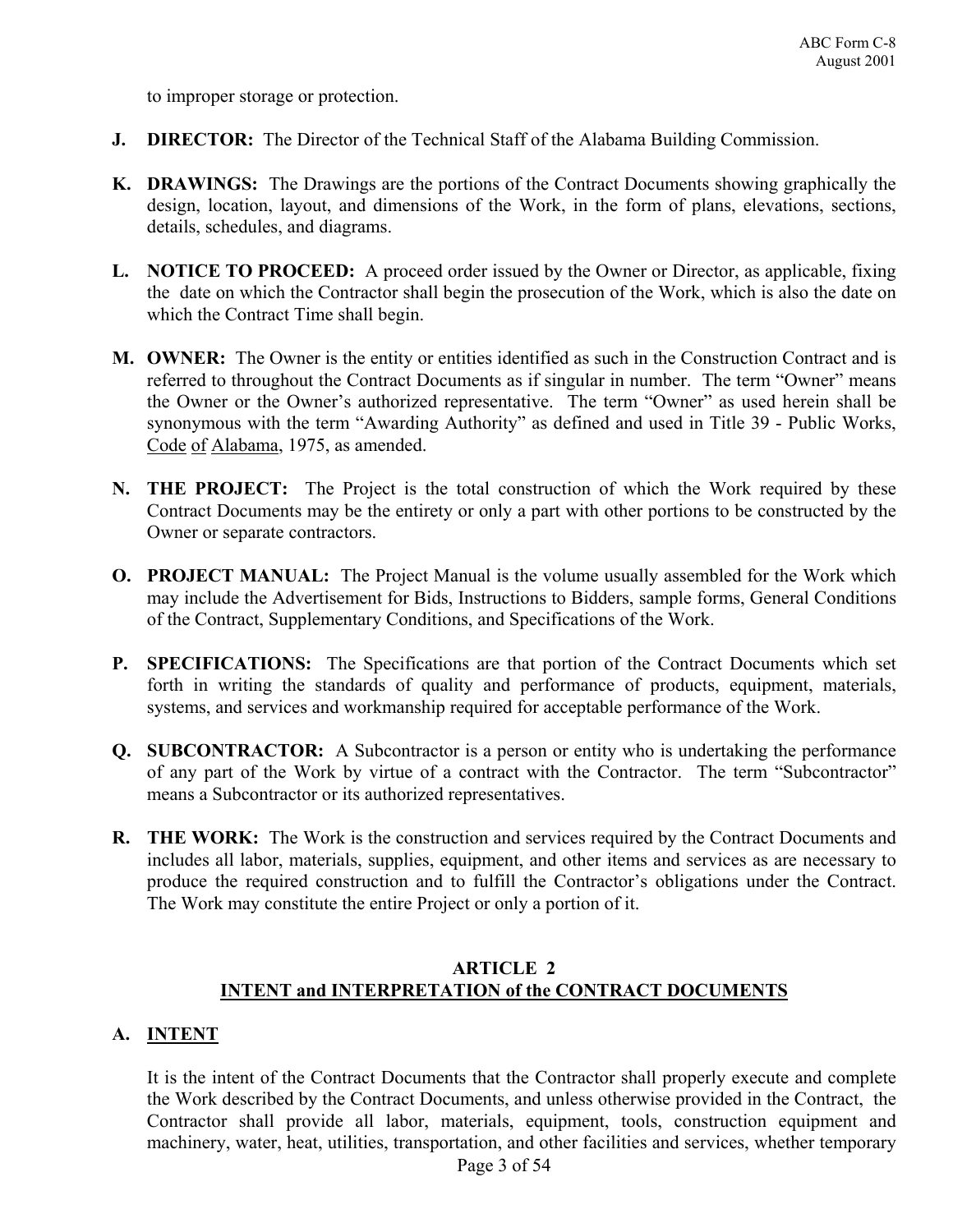or permanent and whether or not incorporated or to be incorporated in the Work, in full accordance with the Contract Documents and reasonably inferable from them as being necessary to produce the indicated results.

# **B. COMPLEMENTARY DOCUMENTS**

The Contract Documents are complementary. If Work is required by one Contract Document, the Contractor shall perform the Work as if it were required by all of the Contract Documents. However, the Contractor shall be required to perform Work only to the extent that is consistent with the Contract Documents and reasonably inferable from them as being necessary to produce the indicated results.

# **C. ORDER of PRECEDENCE**

Should any discrepancy arise between the various elements of the Contract Documents, precedence shall be given to them in the following order unless to do so would contravene the apparent Intent of the Contract Documents stated in preceding Paragraph A:

- **(1)** The Construction Contract.
- **(2)** Addenda, with those of later date having precedence over those of earlier date.
- **(3)** Supplementary Conditions (or other Conditions which modify the General Conditions of the Contract).
- **(4)** General Conditions of the Contract.
- **(5)** The Specifications.
- **(6)** Details appearing on the Drawings; large scale details shall take precedence over smaller scale details.
- **(7)** The Drawings; large scale drawings shall take precedence over smaller scale drawings.

# **D. ORGANIZATION**

Except as may be specifically stated within the technical specifications, neither the organization of the Specifications into divisions, sections, or otherwise, nor any arrangement of the Drawings shall control how the Contractor subcontracts portions of the Work or assigns Work to any trade.

# **E. INTERPRETATION**

**(1)** The Contract Documents shall be interpreted collectively, each part complementing the others and consistent with the Intent of the Contract Documents stated in preceding Paragraph A. Unless an item shown or described in the Contract Documents is specifically identified to be furnished or installed by the Owner or others or is identified as "Not In Contract" ("N.I.C."), the Contractor's obligation relative to that item shall be interpreted to include furnishing, assembling, installing, finishing, and/or connecting the item at the Contractor's expense to produce a product or system that is complete, appropriately tested, and in operative condition ready for use or subsequent construction or operation of the Owner or separate contractors. The omission of words or phases for brevity of the Contract Documents, the inadvertent omission of words or phrases, or obvious typographical or written errors shall not defeat such interpretation as long as it is reasonably inferable from the Contract Documents as a whole.

**(2)** Words or phrases used in the Contract Documents which have well-known technical or construction industry meanings are to be interpreted consistent with such recognized meanings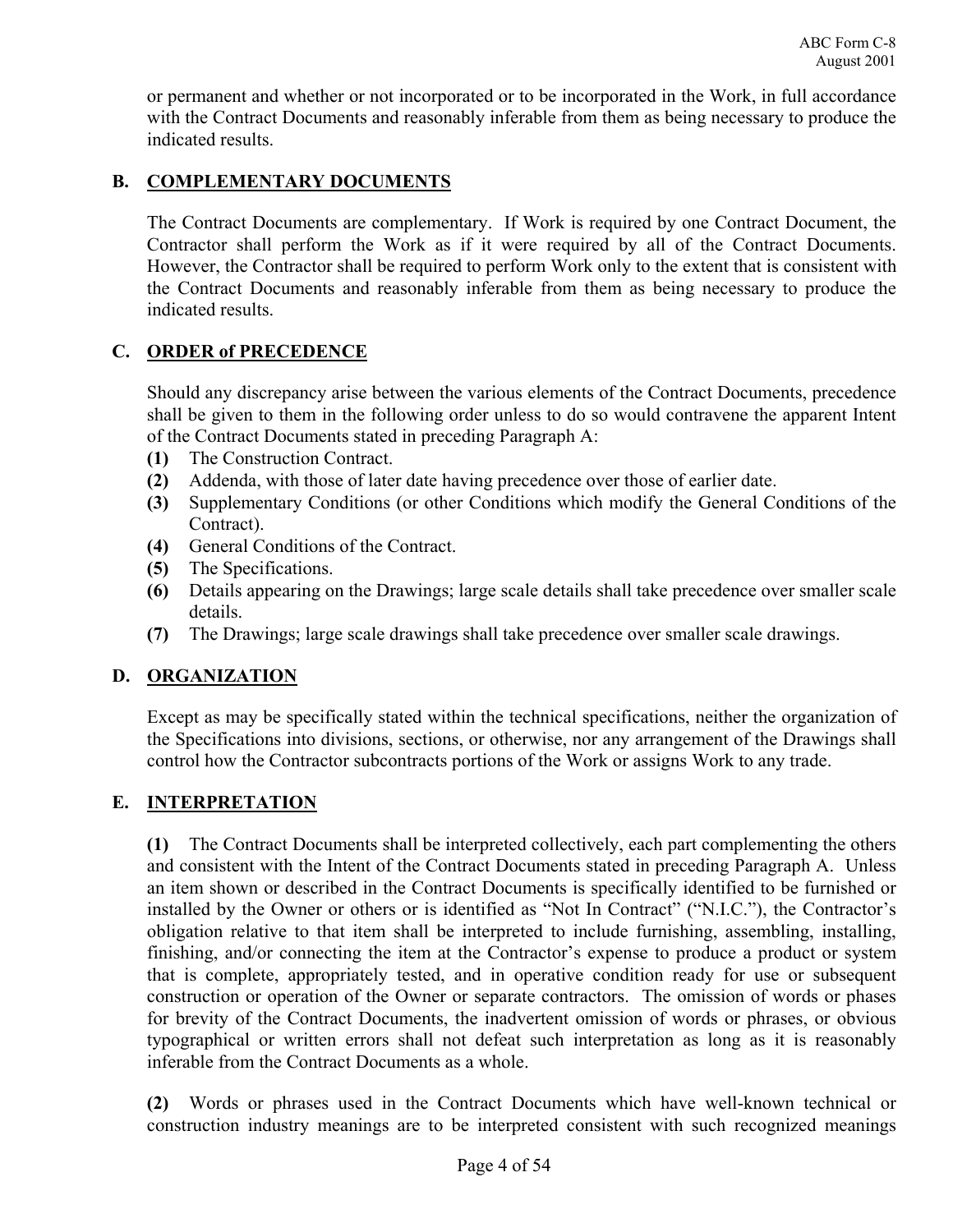unless otherwise indicated.

**(3)** Except as noted otherwise, references to standard specifications or publications of associations, bureaus, or organizations shall mean the latest edition of the referenced standard specification or publication as of the date of the Advertisement for Bids.

**(4)** In the case of inconsistency between Drawings and Specifications or within either document not clarified by addendum, the better quality or greater quantity of Work shall be provided in accordance with the Architect's interpretation.

**(5)** Generally, portions of the Contract Documents written in longhand take precedence over typed portions, and typed portions take precedence over printed portions.

**(6)** Any doubt as to the meaning of the Contract Documents or any obscurity as to the wording of them, shall be promptly submitted in writing to the Architect for written interpretation, explanation, or clarification.

# **F. SEVERABILITY**.

The partial or complete invalidity of any one or more provision of this Contract shall not affect the validity or continuing force and effect of any other provision.

# **ARTICLE 3 CONTRACTOR'S REPRESENTATIONS**

By executing the Construction Contract the Contractor represents to the Owner:

- **A.** The Contractor has visited the site of the Work to become familiar with local conditions under which the Work is to be performed and to evaluate reasonably observable conditions as compared with requirements of the Contract Documents.
- **B.** The Contractor shall use its best skill and attention to perform the Work in an expeditious manner consistent with the Contract Documents.
- **C.** The Contractor is an independent contractor and in performance of the Contract remains and shall act as an independent contractor having no authority to represent or obligate the Owner in any manner unless authorized by the Owner in writing.

# **ARTICLE 4 DOCUMENTS FURNISHED to CONTRACTOR**

 Unless otherwise provided in the Contract Documents, twenty sets of Drawings and Project Manuals will be furnished to the Contractor by the Architect without charge. Other copies requested will be furnished at reproduction cost.

#### **ARTICLE 5 OWNERSHIP of DRAWINGS**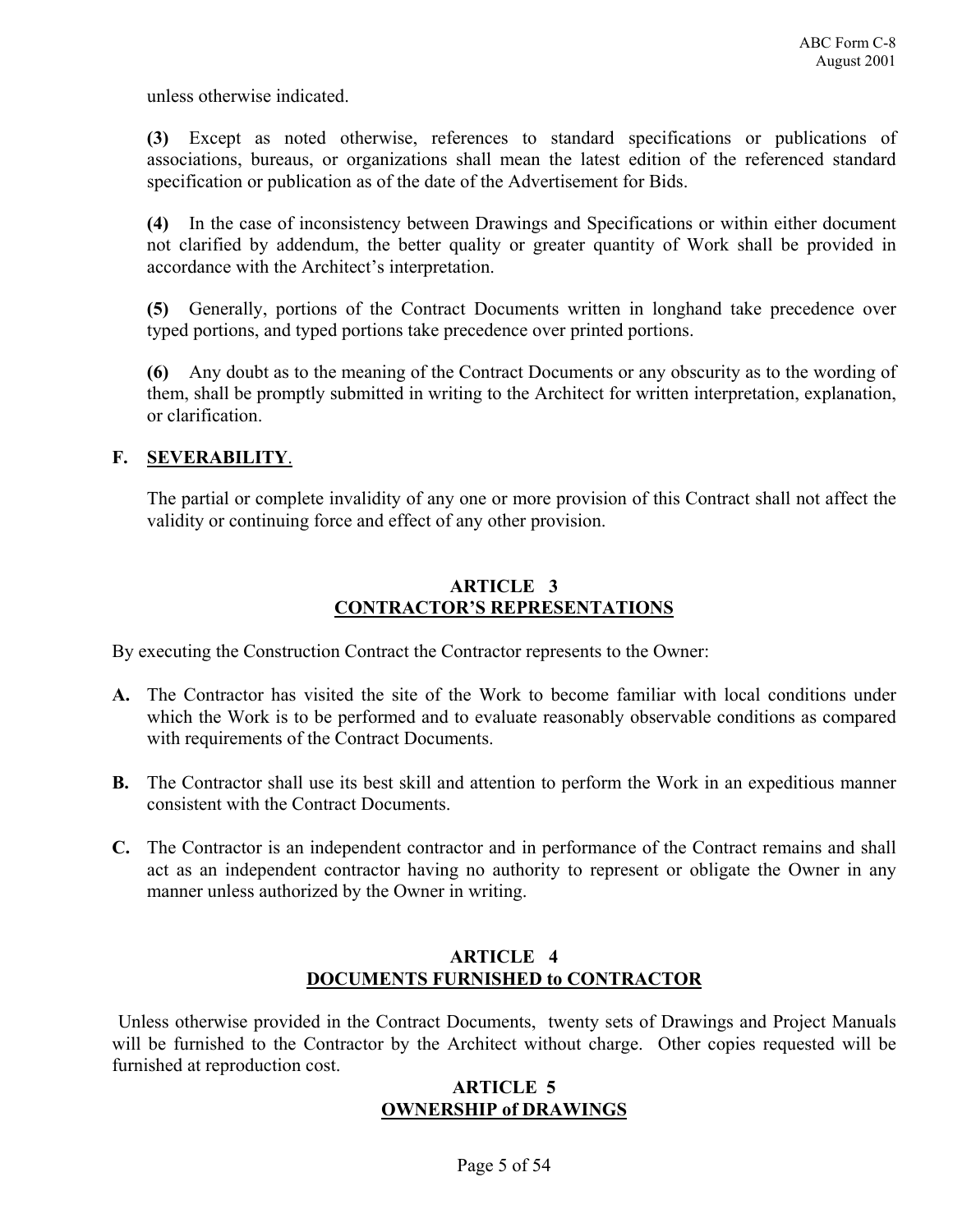All original or duplicated Drawings, Specifications, and other documents prepared by the Architect, and furnished to the Contractor are the property of the Architect and are to be used solely for this Project and not to be used in any manner for other work. Upon completion of the Work, all copies of Drawings and Specifications, with the exception of the Contractor's record set, shall be returned or accounted for by the Contractor to the Architect, on request.

#### **ARTICLE 6 SUPERVISION, SUPERINTENDENT, and EMPLOYEES**

# **A. SUPERVISION and CONSTRUCTION METHODS**

**(1)** The term "Construction Methods" means the construction means, methods, techniques, sequences, and procedures utilized by the Contractor in performing the Work. The Contractor is solely responsible for supervising and coordinating the performance of the Work, including the selection of Construction Methods, unless the Contract Documents give other specific instructions concerning these matters.

**(2)** The Contractor is solely and completely responsible for job site safety, including the protection of persons and property in accordance with Article 14.

**(3)** The Contractor shall be responsible to the Owner for acts and omissions of not only the Contractor and its agents and employees, but all persons and entities, and their agents and employees, who are performing portions of the Work for or on behalf of the Contractor or any of its **Subcontractors** 

**(4)** The Contractor shall be responsible to inspect the in-progress and completed Work to verify its compliance with the Contract Documents and to insure that any element or portion of the Work upon which subsequent Work is to be applied or performed is in proper condition to receive the subsequent Work.

# **B. SUPERINTENDENT**

**(1)** The Contractor shall employ and maintain a competent level of supervision for the performance of the Work at the Project site, including a superintendent who shall: **(a)** have full authority to receive instructions from the Architect or Owner and to act on those instructions and **(b)** be present at the Project site at all times during which Work is being performed.

**(2)** Before beginning performance of the Work, the Contractor shall notify the Architect in writing of the name and qualifications of its proposed superintendent so that the Owner may review the individual's qualifications. If, for reasonable cause, the Owner refuses to approve the individual, or withdraws its approval after once giving it, the Contractor shall name a different superintendent for the Owner's review and approval. Any disapproved superintendent will not perform in that capacity thereafter at the Project site.

# **C. EMPLOYEES**

Page 6 of 54 The Contractor shall permit only fit and skilled persons to perform the Work. The Contractor shall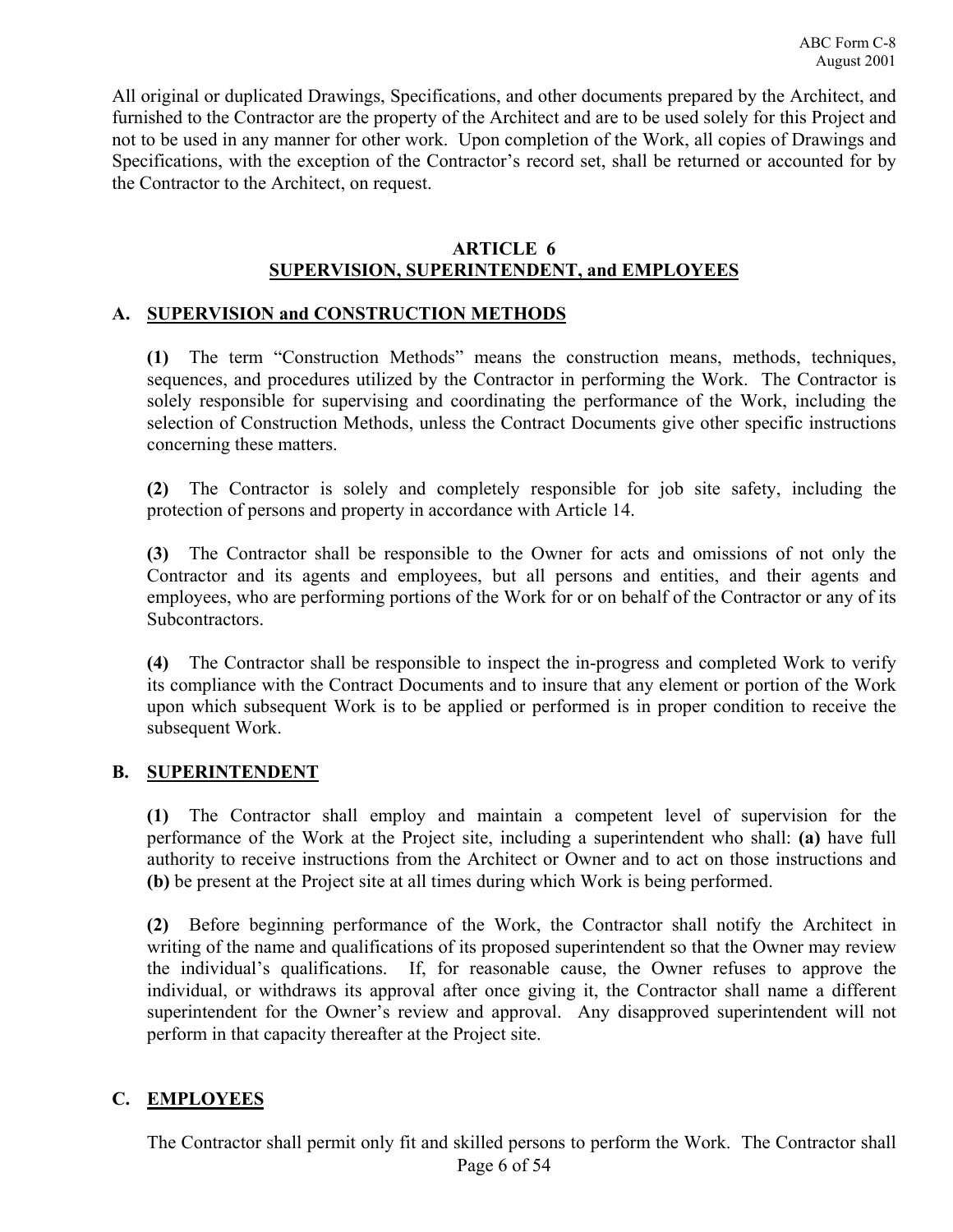enforce safety procedures, strict discipline, and good order among persons performing the Work. The Contractor will remove from its employment on the Project any person who deliberately or persistently produces non-conforming Work or who fails or refuses to conform to reasonable rules of personal conduct contained in the Contract Documents or implemented by the Owner and delivered to the Contractor in writing during the course of the Work.

# **ARTICLE 7 REVIEW of CONTRACT DOCUMENTS and FIELD CONDITIONS by CONTRACTOR**

- **A.** In order to facilitate assembly and installation of the Work in accordance with the Contract Documents, before starting each portion of the Work, the Contractor shall examine and compare the relevant Contract Documents, and compare them to relevant field measurements made by the Contractor and any conditions at the site affecting that portion of the Work.
- **B.** If the Contractor discovers any errors, omissions, or inconsistencies in the Contract Documents, the Contractor shall promptly report them to the Architect as a written request for information that includes a detailed statement identifying the specific Drawings or Specifications that are in need of clarification and the error, omission, or inconsistency discovered in them.

**(1)** The Contractor shall not be expected to act as a licensed design professional and ascertain whether the Contract Documents comply with applicable laws, statutes, ordinances, building codes, and rules and regulations, but the Contractor shall be obligated to promptly notify the Architect of any such noncompliance discovered by or made known to the Contractor. If the Contractor performs Work without fulfilling this notification obligation, the Contractor shall pay the resulting costs and damages that would have been avoided by such notification.

**(2)** The Contractor shall not be liable to the Owner for errors, omissions, or inconsistencies that may exist in the Contract Documents, or between the Contract Documents and conditions at the site, unless the Contractor knowingly fails to report a discovered error, omission, or inconsistency to the Architect, in which case the Contractor shall pay the resulting costs and damages that would have been avoided by such notification.

- **C.** If the Contractor considers the Architect's response to a request for information to constitute a change to the Contract Documents involving additional costs and/or time, the Contractor shall follow the procedures of Article 20, Claims for Extra Cost or Extra Work.
- **D.** If, with undue frequency, the Contractor requests information that is obtainable through reasonable examination and comparison of the Contract Documents, site conditions, and previous correspondence, interpretations, or clarifications, the Contractor shall be liable to the Owner for reasonable charges from the Architect for the additional services required to review, research, and respond to such requests for information.

#### **ARTICLE 8 SURVEYS by CONTRACTOR**

**A.** The Contractor shall provide competent engineering services to assure accurate execution of the Work in accordance with the Contract Documents. The Contractor shall verify the figures given for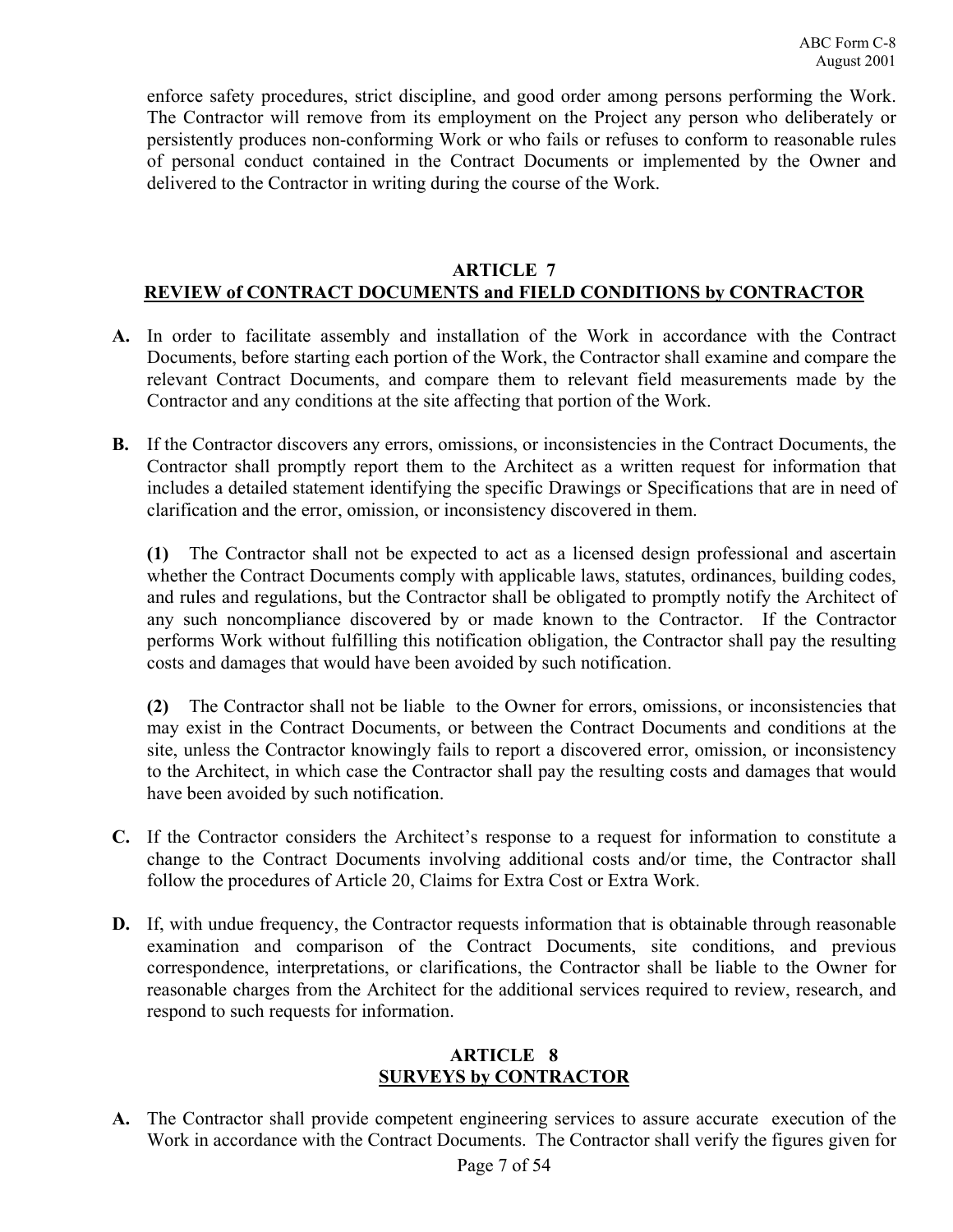the contours, approaches and locations shown on the Drawings before starting any Work and be responsible for the accuracy of the finished Work. Without extra cost to the Owner, the Contractor shall engage a licensed surveyor if necessary to verify boundary lines, keep within property lines, and shall be responsible for encroachments on rights or property of public or surrounding property owners.

**B.** The Contractor shall establish all base lines for the location of the principal components of the Work and make all detail surveys necessary for construction, including grade stakes, batter boards and other working points, lines and elevations. If the Work involves alteration of or addition to existing structures or improvements, the Contractor shall locate and measure elements of the existing conditions as is necessary to facilitate accurate fabrication, assembly, and installation of new Work in the relationship, alignment, and/or connection to the existing structure or improvement as is shown in the Contract Documents.

# **ARTICLE 9 SUBMITTALS**

- **A.** Where required by the Contract Documents, the Contractor shall submit shop drawings, product data, samples and other information (hereinafter referred to as Submittals) to the Architect for the purpose of demonstrating the way by which the Contractor proposes to conform to the requirements of the Contract Documents. Submittals which are not required by the Contract Documents may be returned by the Architect without action.
- **B.** The Contractor shall be responsible to the Owner for the accuracy of its Submittals and the conformity of its submitted information to the requirements of the Contract Documents. Each Submittal shall bear the Contractor's approval, evidencing that the Contractor has reviewed and found the information to be in compliance with the requirements of the Contract Documents. Submittals which are not marked as reviewed and approved by the Contractor may be returned by the Architect without action.
- **C.** The Contractor shall prepare and deliver its submittals to the Architect sufficiently in advance of construction requirements and in a sequence as to cause no delay in the Work or in the activities of the Owner or of separate contractors. In coordinating the Submittal process with its construction schedule, the Contractor shall allow sufficient time to permit adequate review by the Architect.
- **D.** By approving a Submittal the Contractor represents not only that the element of Work presented in the Submittal complies with the requirements of the Contract Documents, but also that the Contractor has:

**(1)** found the layout and/or dimensions in the Submittal to be comparable with those in the Contract Documents and other relevant Submittals and has made field measurements as necessary to verify their accuracy, and

**(2)** determined that products, materials, systems, equipment and/or procedures presented in the Submittal are compatible with those presented, or being presented, in other relevant Submittals and with the Contractor's intended Construction Methods.

**E.** The Contractor shall not fabricate or perform any portion of the Work for which the Contract Documents require Submittals until the respective Submittals have been approved by the Architect.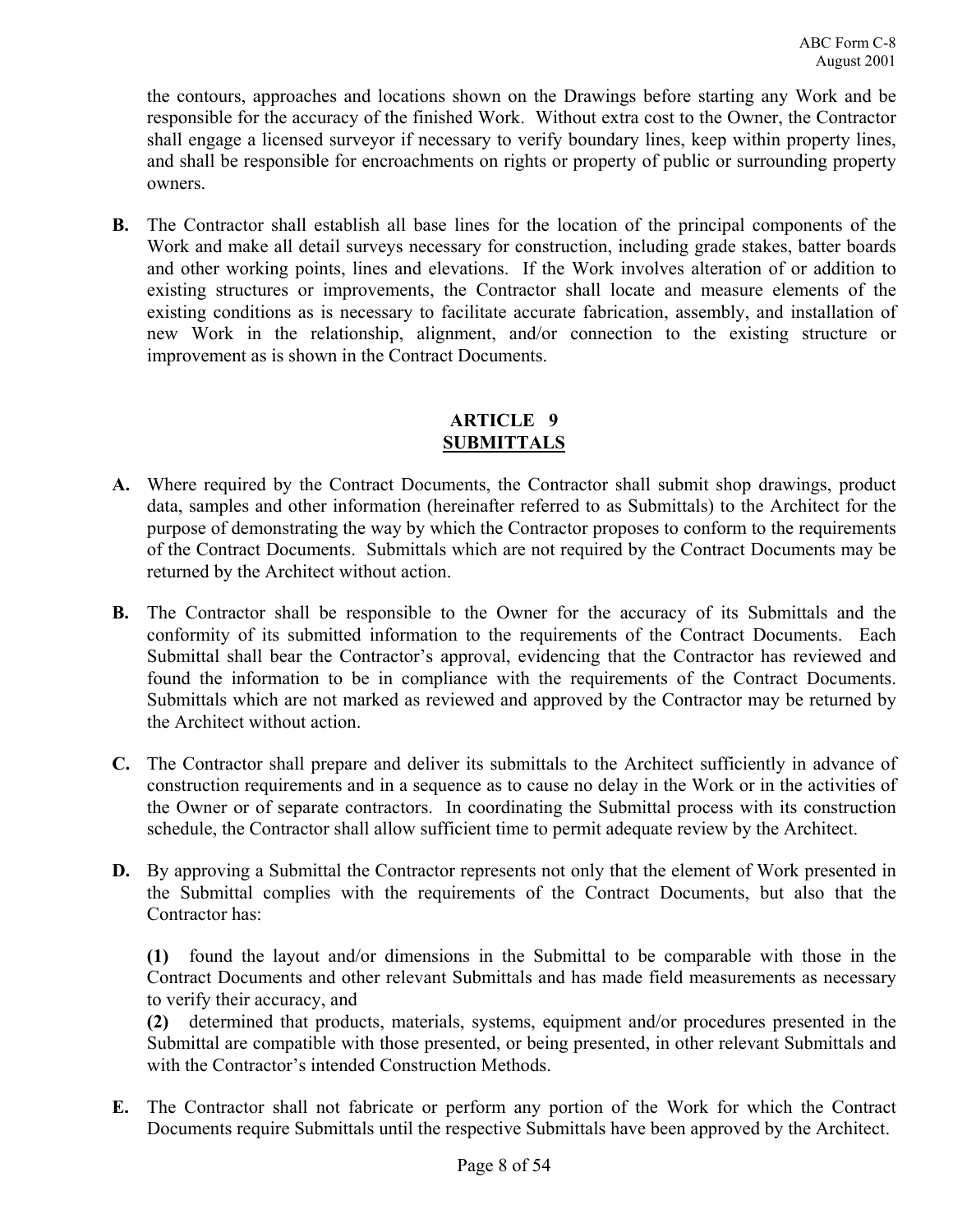- **F.** In the case of a resubmission, the Contractor shall direct specific attention to all revisions in a Submittal. The Architect's approval of a resubmission shall not apply to any revisions that were not brought to the Architect's attention.
- **G.** If the Contract Documents specify that a Submittal is to be prepared and sealed by a registered architect or licensed engineer retained by the Contractor, all drawings, calculations, specifications, and certifications of the Submittal shall bear the Alabama seal of registration and signature of the registered/licensed design professional who prepared them or under whose supervision they were prepared. The Owner and the Architect shall be entitled to rely upon the adequacy, accuracy and completeness of such a Submittal, provided that all performance and design criteria that such Submittal must satisfy are sufficiently specified in the Contract Documents. The Architect will review, approve or take other appropriate action on such a Submittal only for the limited purpose of checking for conformance with information given and the design concept expressed in the Contract Documents. The Contractor shall not be responsible for the adequacy of the performance or design criteria specified in the Contract Documents.

# **H. DEVIATIONS**

**(1)** The Architect is authorized by the Owner to approve "minor" deviations from the requirements of the Contract Documents. "Minor" deviations are defined as those which are in the interest of the Owner, do not materially alter the quality or performance of the finished Work, and do not affect the cost or time of performance of the Work. Deviations which are not "minor" may be authorized only by the Owner through the Change Order procedures of Article 19.

**(2)** Any deviation from the requirements of the Contract Documents contained in a Submittal shall be clearly identified as a "Deviation from Contract Requirements" (or by similar language) within the Submittal and, in a letter transmitting the Submittal to the Architect, the Contractor shall direct the Architect's attention to, and request specific approval of, the deviation. Otherwise, the Architect's approval of a Submittal does not constitute approval of deviations from the requirements of the Contract Documents contained in the Submittal.

**(3)** The Contractor shall bear all costs and expenses of any changes to the Work, changes to work performed by the Owner or separate contractors, or additional services by the Architect required to accommodate an approved deviation unless the Contractor has specifically informed the Architect in writing of the required changes and a Change Order has been issued authorizing the deviation and accounting for such resulting changes and costs.

# **I. ARCHITECT'S REVIEW and APPROVAL**

 **(1)** The Architect will review the Contractor's Submittals for conformance with requirements of, and the design concept expressed in, the Contract Documents and will approve or take other appropriate action upon them. This review is not intended to verify the accuracy and completeness of details such as dimensions and quantities nor to substantiate installation instructions or performance of equipment or systems, all of which remain the responsibility of the Contractor. However, the Architect shall advise the Contractor of any errors or omissions which the Architect may detect during this review. The Architect's approval of a specific item shall not indicate approval of an assembly of which the item is a component.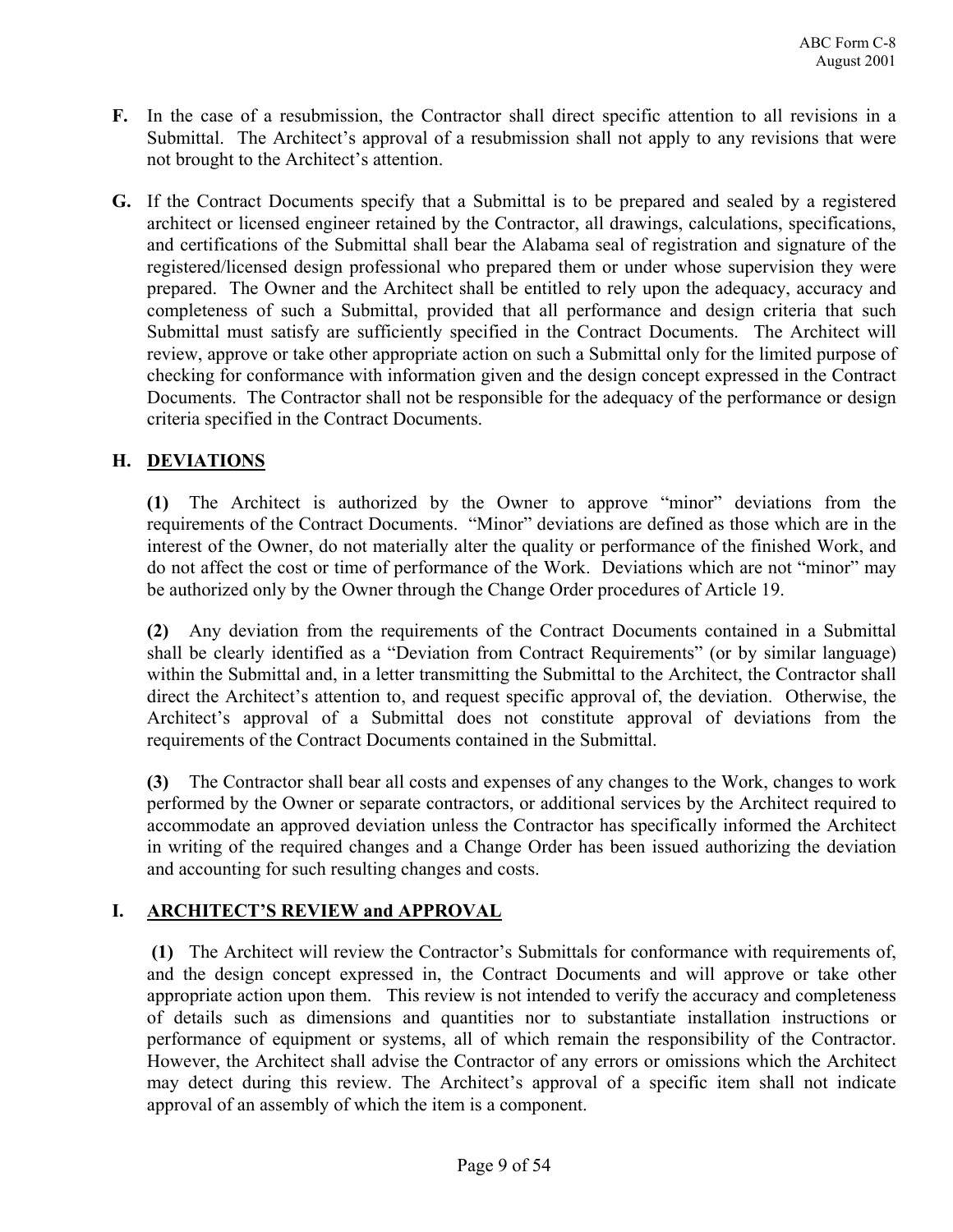**(2)** The Architect will review and respond to all Submittals with reasonable promptness to avoid delay in the Work or in the activities of the Owner, Contractor or separate contractors, while allowing sufficient time to permit adequate review.

**(3)** No corrections or changes to Submittals indicated by the Architect will be considered as authorizations to perform Extra Work. If the Contractor considers such correction or change of a Submittal to require Work which differs from the requirements of the Contract Documents, the Contractor shall promptly notify the Architect in writing in accordance with Article 20, Claims for Extra Cost or Extra Work.

#### **J. CONFORMANCE with SUBMITTALS**

The Work shall be constructed in accordance with approved Submittals.

#### **ARTICLE 10 DOCUMENTS and SAMPLES at the SITE**

#### **A. "AS ISSUED" SET**

The Contractor shall maintain at the Project site, in good order, at least one copy of all Addenda, Change Orders, supplemental drawings, written directives and clarifications, and approved Submittals intact as issued, and an updated construction schedule.

#### **B. "POSTED" SET**

The Contractor shall maintain at the Project site, in good order, at least one set of the Drawings and Project Manual into which the Contractor has "posted"(incorporated) all Addenda, Change Orders, supplemental drawings, clarifications, and other information pertinent to the proper performance of the Work. The Contractor shall assure that all sets of the Drawings and Project Manuals being used by the Contractor, Subcontractors, and suppliers are "posted" with the current information to insure that updated Contract Documents are used for performance of the Work.

# **C. RECORD SET**

One set of the Drawings and Project Manual described in Paragraph B shall be the Contractor's record set in which the Contractor shall record all field changes, corrections, selections, final locations, and other information as will be duplicated on the "As-built" documents required under Article 11. The Contractor shall record such "as-built" information in its record set as it becomes available through progress of the Work. The Contractor's performance of this requirement shall be subject to confirmation by the Architect at any time as a prerequisite to approval of Progress Payments.

**D.** The documents and samples required by this Article to be maintained at the Project site shall be readily available to the Architect, Owner, BC Project Inspector, and their representatives.

# **ARTICLE 11 "AS-BUILT" DOCUMENTS**

Page 10 of 54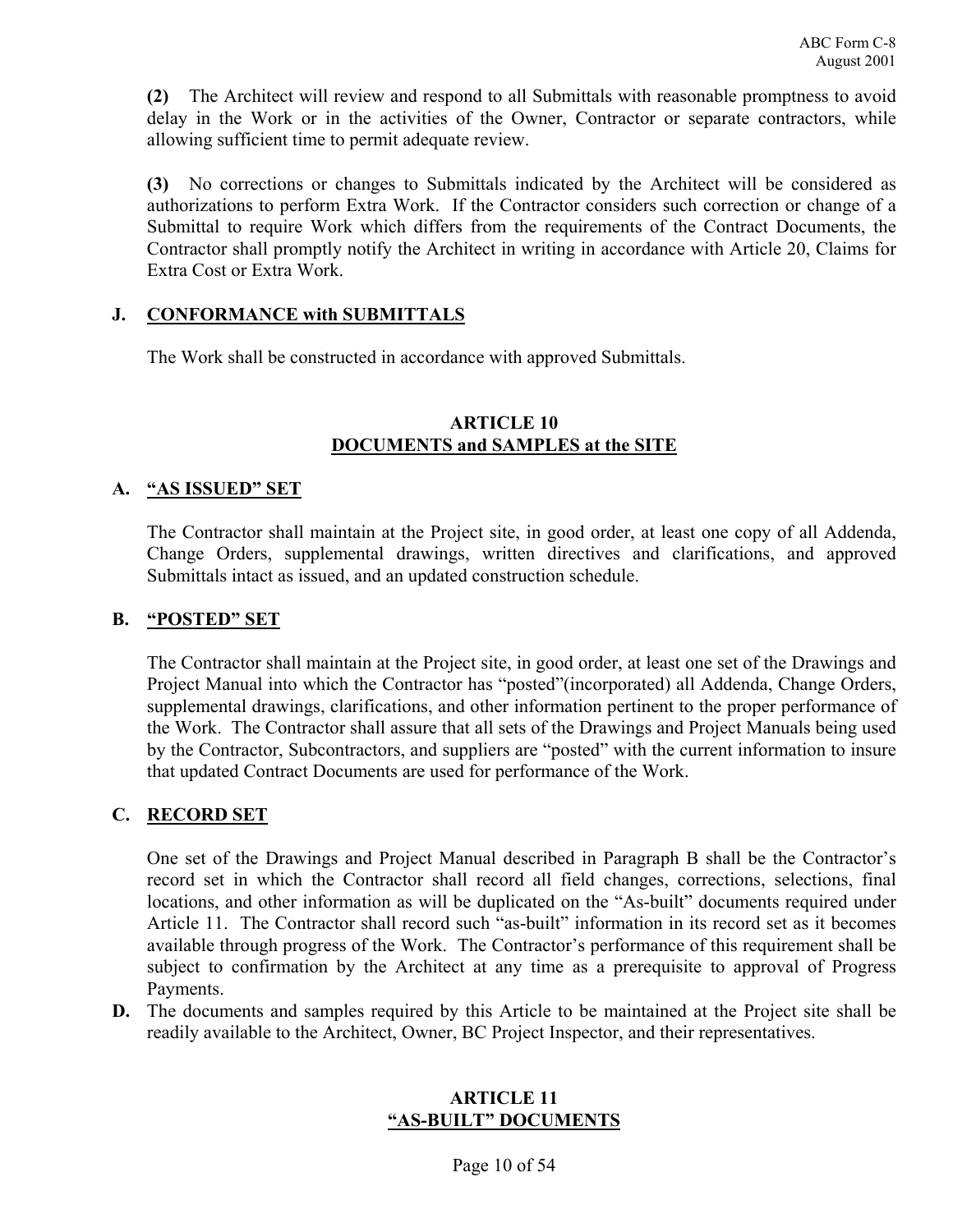- **A.** Unless otherwise provided in the Contract Documents, the Contractor shall deliver two (2) sets of "As-built" documents, as described herein, to the Architect for submission to the Owner upon completion of the Work. Each set of "As-built' documents shall consist of a copy of the Drawings and Project Manual, in like-new condition, into which the Contractor has neatly incorporated all Addenda, Change Orders, supplemental drawings, clarifications, field changes, corrections, selections, actual locations of underground utilities, and other information as required herein or specified elsewhere in the Contract Documents.
- **B.** The Contractor shall use the following methods for incorporating information into the "As-built" documents:

# **(1) Drawings**

**(a)** To the greatest extent practicable, information shall be carefully drawn and lettered, in ink, on the Drawings in the form of sketches, details, plans, notes, and dimensions as required to provide a fully dimensioned record of the Work. When required for clarity, sketches, details, or partial plans shall be drawn on supplemental sheets and bound into the Drawings and referenced on the drawing being revised.

**(b)** Where a revised drawing has been furnished by the Architect, the drawing of latest date shall be bound into the Drawings in the place of the superseded drawing.

**(c)** Where a supplemental drawing has been furnished by the Architect, the supplemental drawing shall be bound into the Drawings in an appropriate location and referred to by notes added to the drawing being supplemented.

**(d)** Where the Architect has furnished details, partial plans, or lengthy notes of which it would be impractical for the Contractor to redraw or letter on a drawing, such information may be affixed to the appropriate drawing with transparent tape if space is available on the drawing.

**(e)** Any entry of information made in the Drawings that is the result of an Addendum or Change Order, shall identify the Addendum or Change Order from which it originated.

# **(2) Project Manual**

**(a)** A copy of all Addenda and Change Orders, excluding drawings thereof, shall be bound in the front of the Project Manual.

**(b)** Where a document, form, or entire specification section is revised, the latest issue shall be bound into the Project Manual in the place of the superseded issue.

**(c)** Where information within a specification section is revised, the deleted or revised information shall be drawn through in ink and an adjacent note added identifying the Addendum or Change Order containing the revised information.

**C.** Within ten days after the Date of Substantial Completion of the Work, or the last completed portion of the Work, the Contractor shall submit the "As-built" documents to the Architect for approval. If the Architect requires that any corrections be made, the documents will be returned in a reasonable time for correction and resubmission.

# **ARTICLE 12 PROGRESS SCHEDULE**

(Not applicable if the Contract Time is 60 days or less.)

**A.** The Contractor shall within fifteen days after the date of commencement stated in the Notice to Proceed, or such other time as may be provided in the Contract Documents, prepare and submit to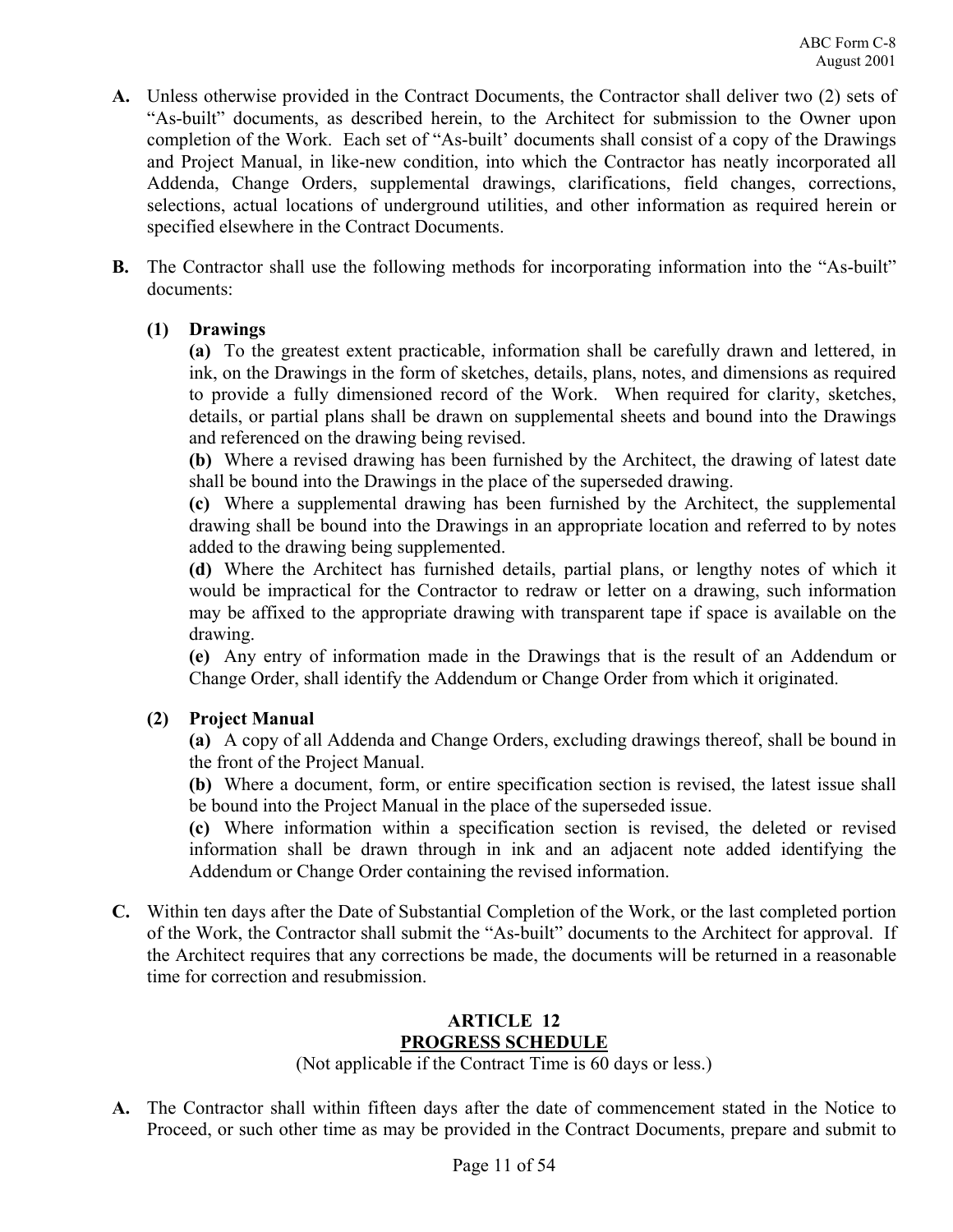the Architect for review and approval a practicable construction schedule informing the Architect and Owner of the order in which the Contractor plans to carry on the Work within the Contract Time. The Architect's review and approval of the Contractor's construction schedule shall be only for compliance with the specified format, Contract Time, and suitability for monitoring progress of the Work and shall not be construed as a representation that the Architect has analyzed the schedule to form opinions of sequences or durations of time represented in the schedule.

- **B.** If a schedule format is not specified elsewhere in the Contract Documents, the construction schedule shall be prepared using ABC' Form C-11, "Progress Schedule and Report", (contained in the Project Manual) or similar format of suitable scale and detail to indicate the percentage of Work scheduled to be completed at the end of each month. At the end of each month the Contractor shall enter the actual percentage of completion on the construction schedule submit two copies to the Architect, and attach one copy to each copy of the monthly Application for Payment. The construction schedule shall be revised to reflect any agreed extensions of the Contract Time or as required by conditions of the Work.
- **C.** If a more comprehensive schedule format is specified elsewhere in the Contract Documents or voluntarily employed by the Contractor, ABC Form C-11 shall also be prepared, updated, and submitted as described in preceding Paragraph B.
- **D.** The Contractor's construction schedule shall be used by the Contractor, Architect, and Owner to determine the adequacy of the Contractor's progress. The Contractor shall be responsible for maintaining progress in accordance with the currently approved construction schedule and shall increase the number of shifts, and/or overtime operations, days of work, and/or the amount of construction plant and equipment as may be necessary to do so. If the Contractor's progress falls materially behind the currently approved construction schedule and, in the opinion of the Architect or Owner, the Contractor is not taking sufficient steps to regain schedule, the Architect may, with the Owner's concurrence, issue the Contractor a Notice to Cure pursuant to Article 27. In such a Notice to Cure the Architect may require the Contractor to submit such supplementary or revised construction schedules as may be deemed necessary to demonstrate the manner in which schedule will be regained.

# **ARTICLE 13 EQUIPMENT, MATERIALS, and SUBSTITUTIONS**

- **A.** Every part of the Work shall be executed in a workmanlike manner in accordance with the Contract Documents and approved Submittals. All materials used in the Work shall be furnished in sufficient quantities to facilitate the proper and expeditious execution of the Work and shall be new except such materials as may be expressly provided or allowed in the Contract Documents to be otherwise.
- **B.** Whenever a product, material, system, item of equipment, or service is identified in the Contract Documents by reference to a trade name, manufacturer's name, model number, etc.(hereinafter referred to as "source"), and only one or two sources are listed, or three or more sources are listed and followed by "or approved equal" or similar wording, it is intended to establish a required standard of performance, design, and quality, and the Contractor may submit, for the Architect's approval, products, materials, systems, equipment, or services of other sources which the Contractor can prove to the Architect's satisfaction are equal to, or exceed, the standard of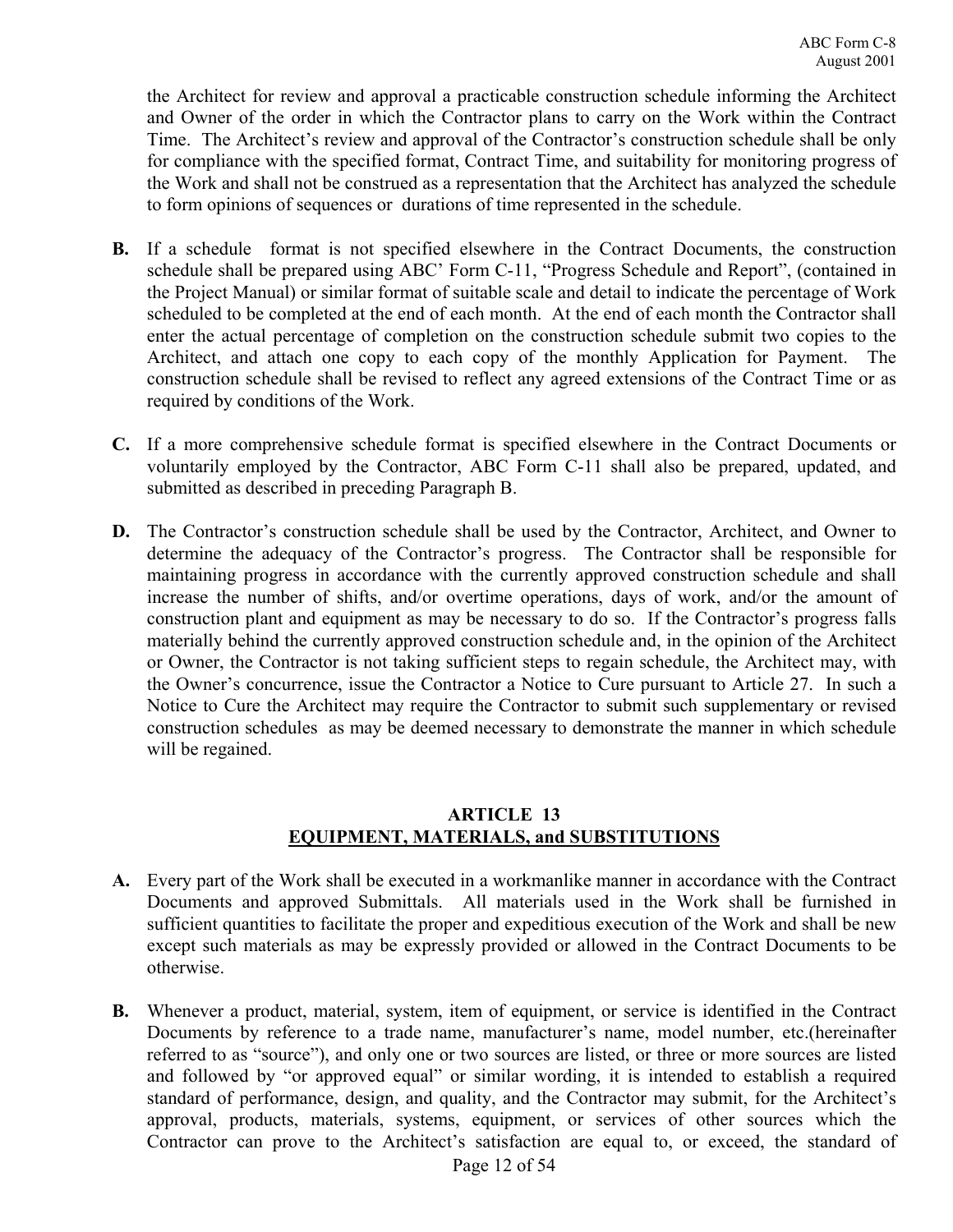performance, design and quality specified, unless the provisions of Paragraph D below apply. Such proposed substitutions are not to be purchased or installed without the Architect's written approval of the substitution.

- **C.** If the Contract Documents identify three or more sources for a product, material, system, item of equipment or service to be used and the list of sources is not followed by "or approved equal" or similar wording, the Contractor may make substitution only after evaluation by the Architect and execution of an appropriate Contract Change Order.
- **D.** If the Contract Documents identify only one source and expressly provide that it is an approved sole source for the product, material, system, item of equipment, or service, the Contractor must furnish the identified sole source.

# **ARTICLE 14 SAFETY and PROTECTION of PERSONS and PROPERTY**

- **A.** The Contractor shall be solely and completely responsible for conditions at the Project site, including safety of all persons (including employees) and property. The Contractor shall create, maintain, and supervise conditions and programs to facilitate and promote safe execution of the Work, and shall supervise the Work with the attention and skill required to assure its safe performance. Safety provisions shall conform to OSHA requirements and all other federal, state, county, and local laws, ordinances, codes, and regulations. Where any of these are in conflict, the more stringent requirement shall be followed. Nothing contained in this Contract shall be construed to mean that the Owner has employed the Architect nor has the Architect employed its consultants to administer, supervise, inspect, or take action regarding safety programs or conditions at the Project site.
- **B.** The Contractor shall employ Construction Methods, safety precautions, and protective measures that will reasonably prevent damage, injury or loss to:
	- **(1)** workers and other persons on the Project site and in adjacent and other areas that may be affected by the Contractor's operations;
	- **(2)** the Work and materials and equipment to be incorporated into the Work and stored by the Contractor on or off the Project site; and
	- **(3)** other property on, or adjacent to, the Project site, including trees, shrubs, lawns, walks, pavements, roadways, structures, utilities, and other improvements not designated in the Contract Documents to be removed, relocated, or replaced.
- **C.** The Contractor shall be responsible for the prompt remedy of damage and loss to property, including the filing of appropriate insurance claims, caused in whole or in part by the fault or negligence of the Contractor, a Subcontractor, or anyone for whose acts they may be liable.
- **D.** The Contractor shall comply with and give notices required by applicable laws, ordinances, rules, regulations and lawful orders of public authorities bearing on safety and protection of persons or property, including without limitation notices to adjoining property owners of excavation or other construction activities that potentially could cause damage or injury to adjoining property or persons thereon.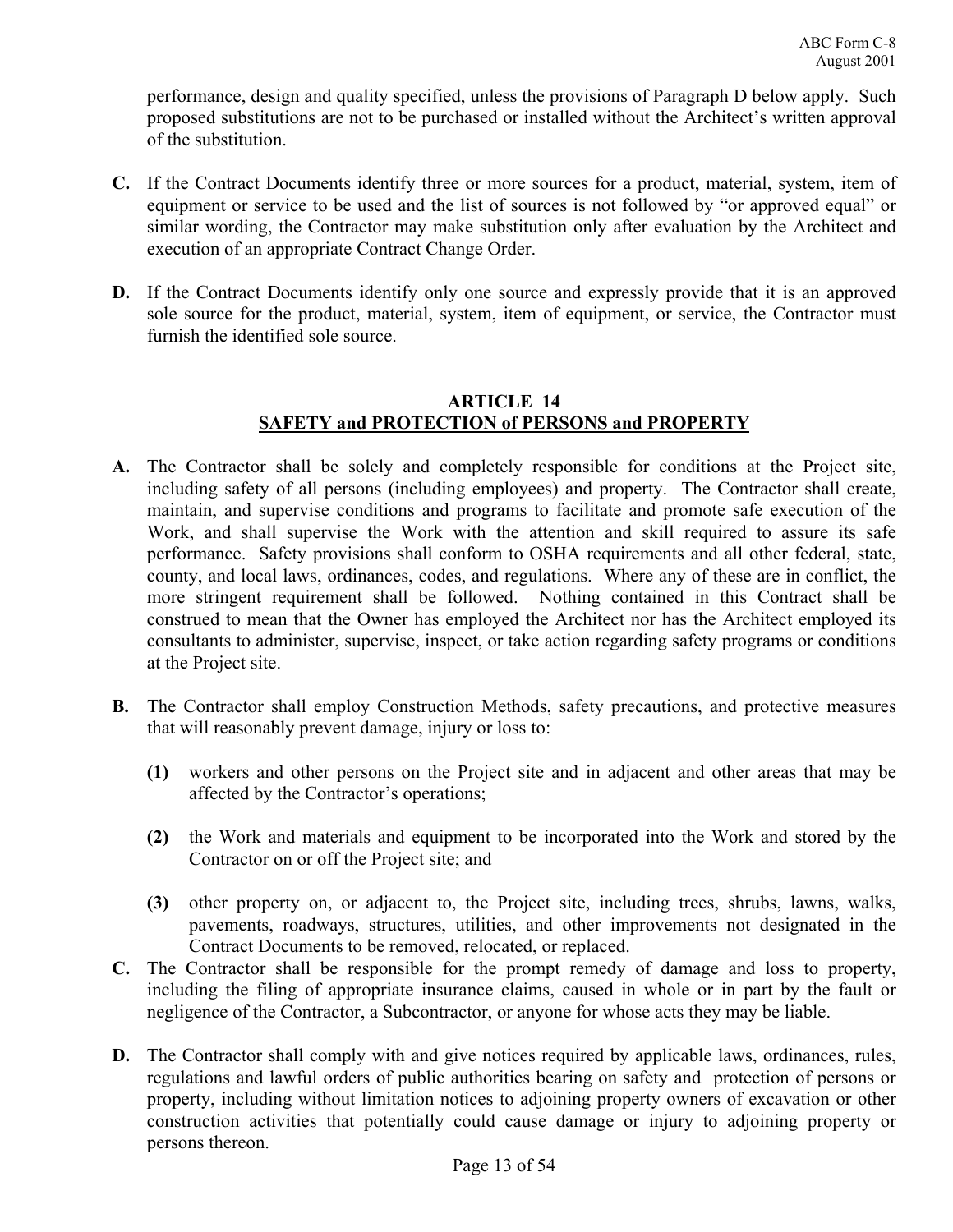- **E.** The Contractor shall erect and maintain barriers, danger signs, and any other reasonable safeguards and warnings against hazards as may be required for safety and protection during performance of the Contract and shall notify owners and users of adjacent sites and utilities of conditions that may exist or arise which may jeopardize their safety.
- **F.** If use or storage of explosives or other hazardous materials or equipment or unusual Construction Methods are necessary for execution of the Work, the Contractor shall exercise commensurate care and employ supervisors and workers properly qualified to perform such activity.
- **G.** The Contractor shall furnish a qualified safety representative at the Project site whose duties shall include the prevention of accidents. The safety representative shall be the Contractor's superintendent, unless the Contractor assigns this duty to another responsible member of its on-site staff and notifies the Owner and Architect in writing of such assignment.
- **H.** The Contractor shall not permit a load to be applied, or forces introduced, to any part of the construction or site that may cause damage to the construction or site or endanger safety of the construction, site, or persons on or near the site.
- **I.** The Contractor shall have the right to act as it deems appropriate in emergency situations jeopardizing life or property. The Contractor shall be entitled to equitable adjustment of the Contract Sum or Contract Time for its efforts expended for the sole benefit of the Owner in an emergency. Such adjustment shall be determined as provided in Articles 19 and 20.
- **J.** The duty of the Architect and the Architect's consultants to visit the Project site to conduct periodic inspections of the Work or for other purposes shall not give rise to a duty to review or approve the adequacy of the Contractor's safety program, safety supervisor, or any safety measure which Contractor takes or fails to take in, on, or near the Project site.

# **ARTICLE 15 HAZARDOUS MATERIALS**

- **A.** A Hazardous Material is any substance or material identified as hazardous under any federal, state, or local law or regulation, or any other substance or material which may be considered hazardous or otherwise subject to statutory or regulatory requirements governing its handling, disposal, and/or clean-up. Existing Hazardous Materials are Hazardous Materials discovered at the Project site and not introduced to the Project site by the Contractor, a Subcontractor, or anyone for whose acts they may be liable.
- **B.** If, during the performance of the Work, the Contractor encounters a suspected Existing Hazardous Material, the Contractor shall immediately stop work in the affected area, take measures appropriate to the condition to keep people away from the suspected Existing Hazardous Material, and immediately notify the Architect and Owner of the condition in writing.
- **C.** The Owner shall obtain the services of an independent laboratory or professional consultant, appropriately licensed and qualified, to determine whether the suspected material is a Hazardous Material requiring abatement and, if so, to certify after its abatement that it has been rendered harmless. Any abatement of Existing Hazardous Materials will be the responsibility of the Owner. The Owner will advise the Contractor in writing of the persons or entities who will determine the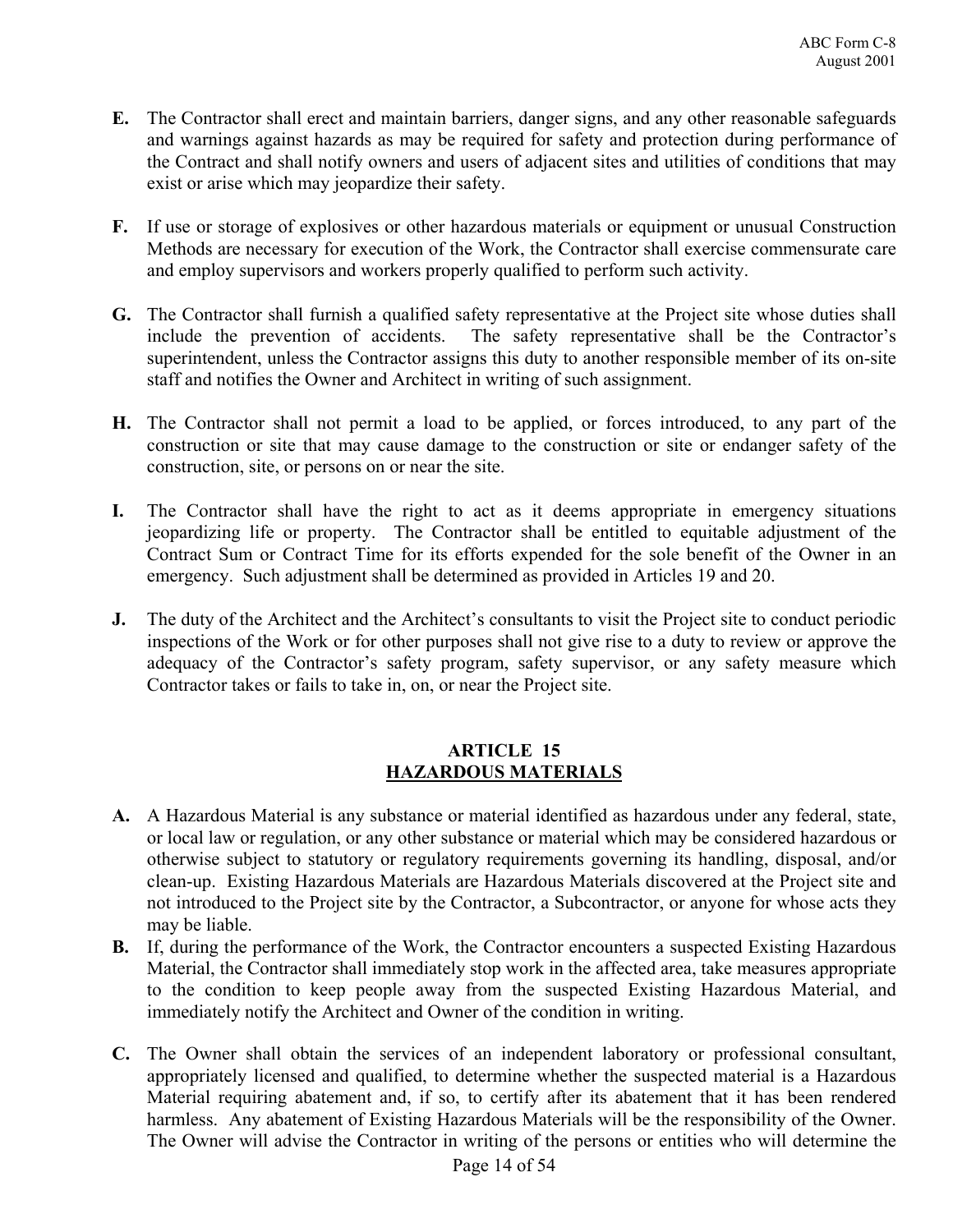nature of the suspected material and those who will, if necessary, perform the abatement. The Owner will not employ persons or entities to perform these services to whom the Contractor or Architect has reasonable objection.

- **D.** After certification by the Owner's independent laboratory or professional consultant that the material is harmless or has been rendered harmless, work in the affected area shall resume upon written agreement between the Owner and Contractor. If the material is found to be an Existing Hazardous Material and the Contractor incurs additional cost or delay due to the presence and abatement of the material, the Contract Sum and/or Contract Time shall be appropriately adjusted by a Contract Change Order pursuant to Article 19.
- **E.** The Owner shall not be responsible for Hazardous Materials introduced to the Project site by the Contractor, a Subcontractor, or anyone for whose acts they may be liable unless such Hazardous Materials were required by the Contract Documents.

### **ARTICLE 16 INSPECTION of the WORK**

# **A. GENERAL**

**(1)** The Contractor is solely responsible for the Work's compliance with the Contract Documents; therefore, the Contractor shall be responsible to inspect in-progress and completed Work, and shall verify its compliance with the Contract Documents and that any element or portion of the Work upon which subsequent Work is to be applied or performed is in proper condition to receive the subsequent Work. Neither the presence nor absence of inspections by the Architect, Owner, Director, BC Project Inspector, any public authority having jurisdiction, or their representatives shall relieve the Contractor of responsibility to inspect the Work, for responsibility for Construction Methods and safety precautions and programs in connection with the Work, or from any other requirement of the Contract Documents.

**(2)** The Architect, Owner, Director, BC Project Inspector, any public authority having jurisdiction, and their representatives shall have access at all times to the Work for inspection whenever it is in preparation or progress, and the Contractor shall provide proper facilities for such access and inspection. All materials, workmanship, processes of manufacture, and methods of construction, if not otherwise stipulated in the Contract Documents, shall be subject to inspection, examination, and test at any and all places where such manufacture and/or construction are being carried on. Such inspections will not unreasonably interfere with the Contractor's operations.

**(3)** The Architect will inspect the Work as a representative of the Owner. The Architect's inspections may be supplemented by inspections by the BC Project Inspector as a representative of the Alabama Building Commission.

**(4)** The Contractor may be charged by the Owner for any extra cost of inspection incurred by the Owner or Architect on account of material and workmanship not being ready at the time of inspection set by the Contractor.

# **B. TYPES of INSPECTIONS**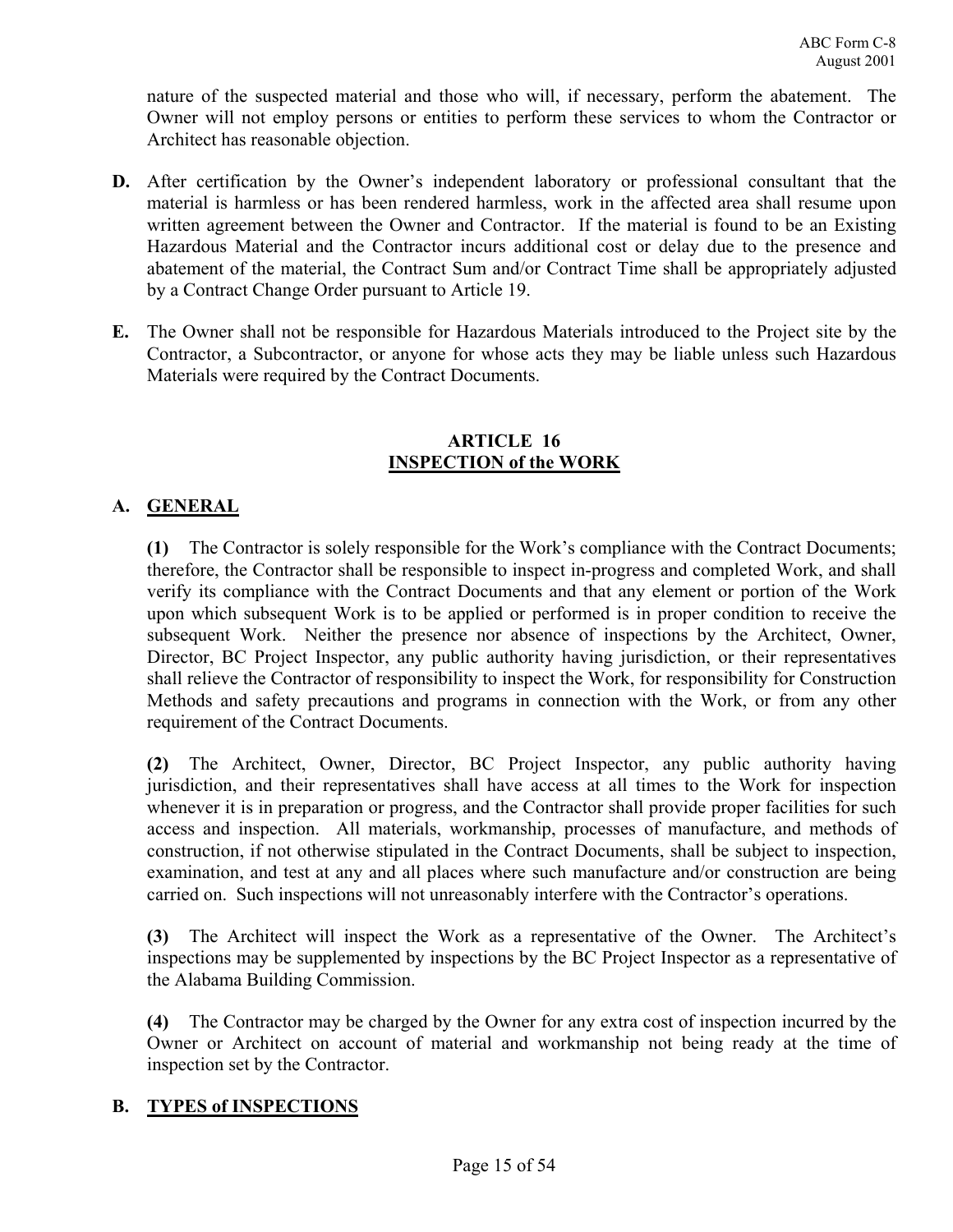**(1) SCHEDULED INSPECTIONS and CONFERENCES**. Scheduled Inspections and Conferences are conducted by the Architect, scheduled by the Architect in coordination with the Contractor and BC Project Inspector, and are attended by the Contractor and applicable Subcontractors, suppliers and manufacturers, and the BC Project Inspector. Scheduled Inspections and Conferences of this Contract include:

# **(a) Pre-construction Conference.**

**(b) Pre-roofing Conference** (not applicable if the Contract involves no roofing work)

(**c) Above Ceiling Inspection(s)**: An above ceiling inspection of all spaces in the building is required before the ceiling material is installed. Above ceiling inspections are to be conducted at a time when all above ceiling systems are complete and tested to the greatest extent reasonable pending installation of the ceiling material. System identifications and markings are to be complete. All fire-rated construction including fire-stopping of penetrations and specified identification above the ceiling shall be complete. Ceiling framing and suspension systems shall be complete with lights, grilles and diffusers, access panels, fire protection drops for sprinkler heads, etc., installed in their final locations to the greatest extent reasonable. Above ceiling framing to support ceiling mounted equipment shall be complete. The above ceiling construction shall be complete to the extent that after the inspection the ceiling material can be installed without disturbance.

(**d) Final Inspection(s):** A Final Inspection shall establish that the Work, or a designated portion of the Work, is Substantially Complete in accordance with Article 32 and is accepted by the Architect, Owner, and BC Project Inspector as being ready for the Owner's occupancy or use. At the conclusion of this inspection, items requiring correction or completion ("punch list" items) shall be minimal and require only a short period of time for accomplishment to establish Final Acceptance of the Work. If the Work, or designated portion of the Work, includes the installation, or modification, of a fire alarm system or other life safety systems essential to occupancy, such systems shall have been tested and appropriately certified before the Final Inspection.

(**e) Year-end Inspection(s):** An inspection of the Work, or each separately completed portion thereof, is required near the end of the Contractor's one year warranty period(s). The subsequent delivery of the Architect's report of this inspection will serve as confirmation that the Contractor was notified of Defective Work found within the warranty period in accordance with Article 35.

**(2) PERIODIC INSPECTIONS.** Periodic Inspections are conducted throughout the course of the Work by the Architect, the Architect's consultants, their representatives, and the BC Project Inspector, jointly or independently, with or without advance notice to the Contractor.

**(3) SPECIFIED INSPECTIONS and TESTS**. Specified Inspections and Tests include inspections, tests, demonstrations, and approvals that are either specified in the Contract Documents or required by laws, ordinances, rules, regulations, or orders of public authorities having jurisdiction, to be performed by the Contractor, one of its Subcontractors, or an independent testing laboratory or firm (whether paid for by the Contractor or Owner).

# **C. INSPECTIONS by the ARCHITECT**

**(1)** The Architect is not authorized to revoke, alter, relax, or waive any requirements of the Contract Documents (other than "minor" deviations as defined in Article 9 and "minor" changes as defined in Article 19), to finally approve or accept any portion of the Work or to issue instructions contrary to the Contract Documents without concurrence of the Owner.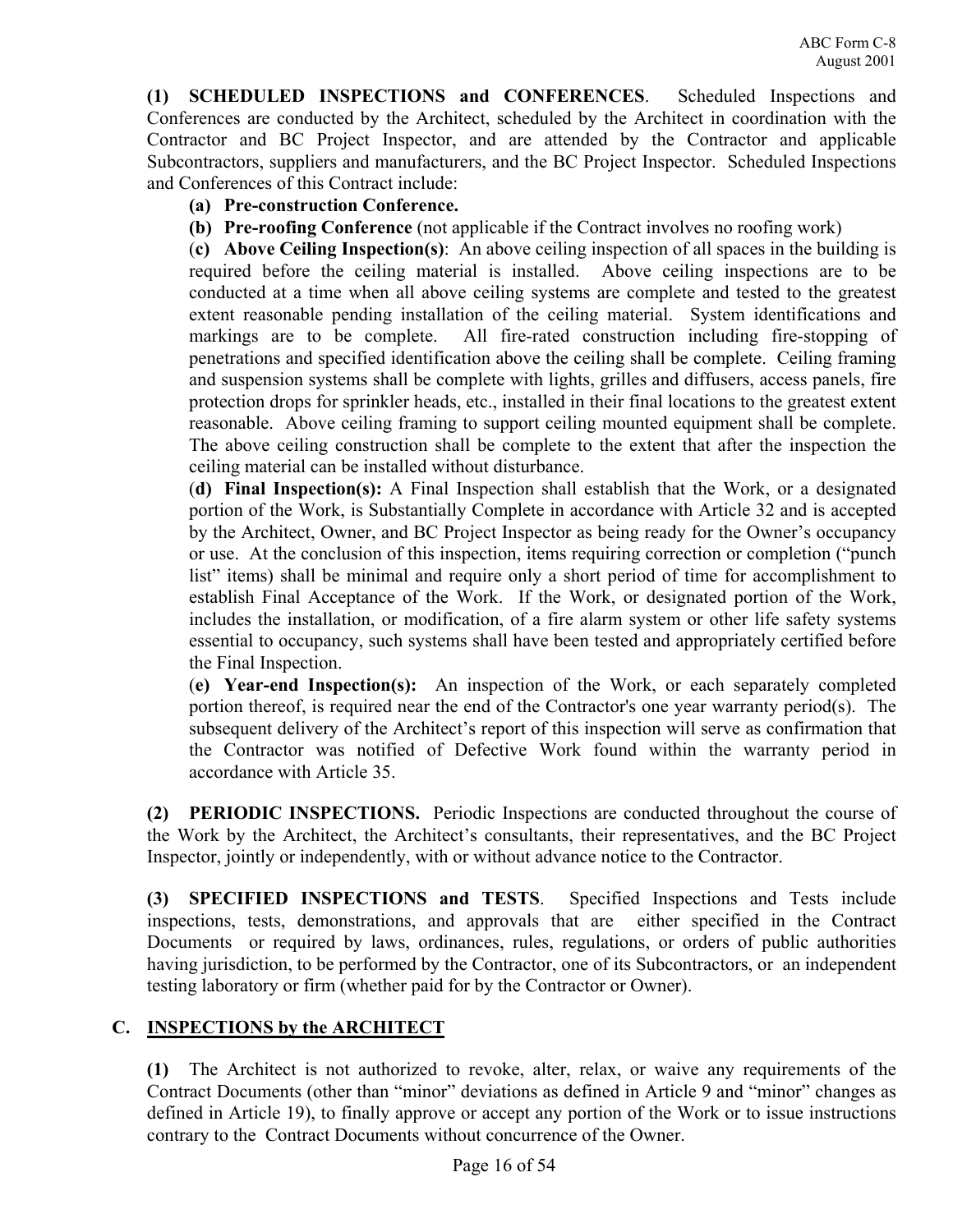**(2)** The Architect will visit the site at intervals appropriate to the stage of the Contractor's operations and as otherwise necessary to:

**(a)** become generally familiar with the in-progress and completed Work and the quality of the Work,

**(b)** determine whether the Work is progressing in general accordance with the Contractor's schedule and is likely to be completed within the Contract Time,

**(c)** visually compare readily accessible elements of the Work to the requirements of the Contract Documents to determine, in general, if the Contractor's performance of the Work indicates that the Work will conform to the requirements of the Contract Documents when completed,

**(d)** endeavor to guard the Owner against Defective Work,

**(e)** review and address with the Contractor any problems in implementing the requirements of the Contract Documents that the Contractor may have encountered, and

**(f)** keep the Owner fully informed about the Project.

**(3)** The Architect shall have the authority to reject Defective Work or require its correction, but shall not be required to make exhaustive investigations or examinations of the in-progress or completed portions of the Work to expose the presence of Defective Work. However, it shall be an obligation of the Architect to report in writing, to the Owner, Contractor, and BC Project Inspector, any Defective Work recognized by the Architect.

**(4)** The Architect shall have the authority to require the Contractor to stop work only when, in the Architect's reasonable opinion, such stoppage is necessary to avoid Defective Work. The Architect shall not be liable to the Contractor or Owner for the consequences of any decisions made by the Architect in good faith either to exercise or not to exercise this authority.

**(5)** "Inspections by the Architect" includes appropriate inspections by the Architect's consultants as dictated by their respective disciplines of design and the stage of the Contractor's operations.

# **D. INSPECTIONS by the BC PROJECT INSPECTOR**

- **(1)** The BC Project Inspector will:
	- **(a)** participate in scheduled inspections and conferences as practicable,

**(b)** perform periodic inspections of in-progress and completed Work to ensure code compliance of the Project and general conformance of the Work with the Contract Documents, and

- **(c)** monitor the Contractor's progress and performance of the Work.
- **(2)** The BC Project Inspector shall have the authority to:

**(a)** reject Work that is not in compliance with the State Building Code adopted by the Commission, unless the Work is in accordance with the Contract Documents in which case the BC Project Inspector will advise the Architect to initiate appropriate corrective action, and

**(b)** notify the Architect, Owner, and Contractor of Defective Work recognized by the BC Project Inspector.

**(3)** The BC Project Inspector's periodic inspections will usually be scheduled around key stages of construction based upon information reported by the Architect. As the Architect or Owner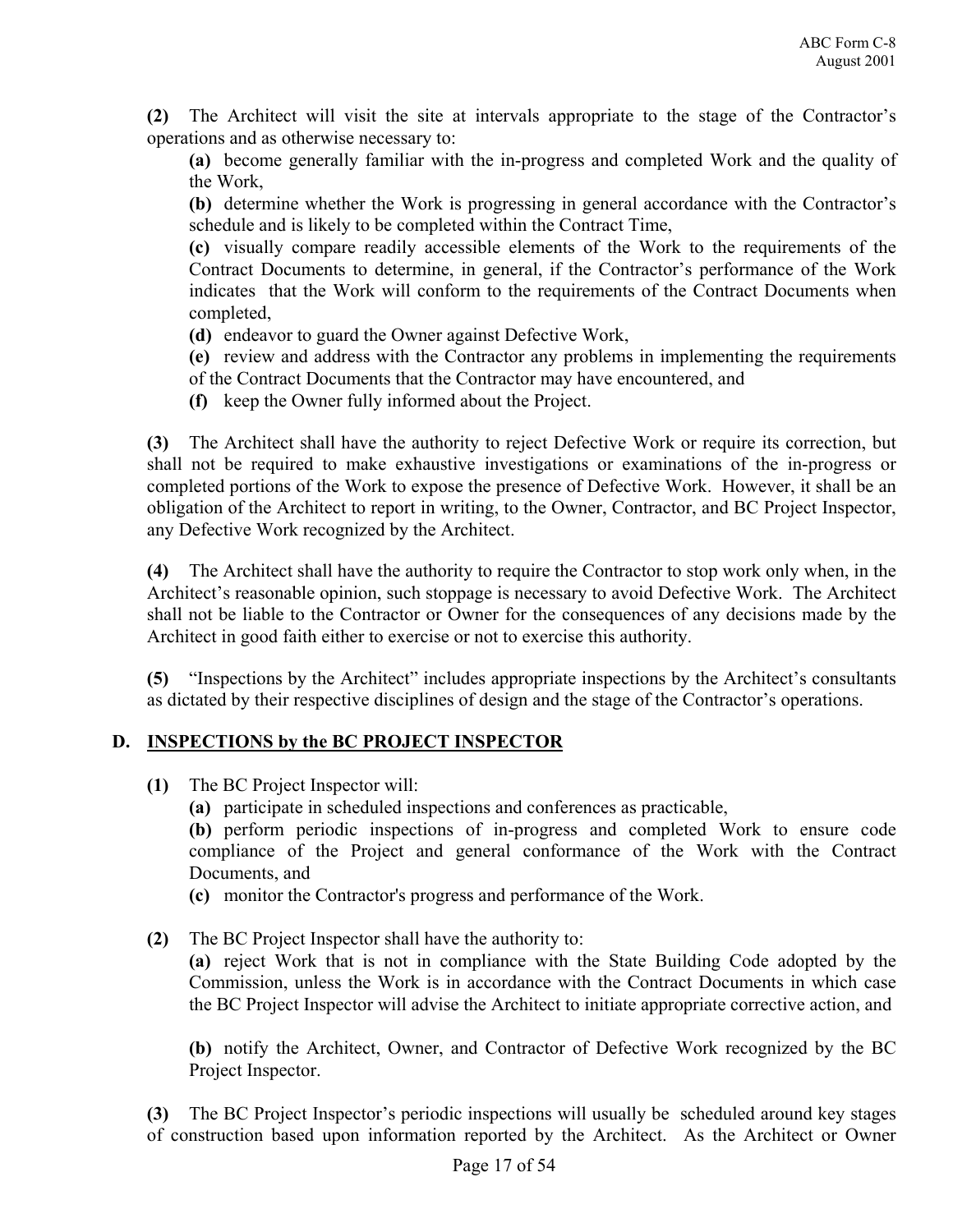deems appropriate, the BC Project Inspector, as well as other members of the Technical Staff, can be requested to schedule special inspections or meetings to address specific matters. The written findings of BC Project Inspector will be transmitted to the Owner, Contractor, and Architect.

**(4)** The BC Project Inspector is not authorized to revoke, alter, relax, or waive any requirements of the Contract Documents, to finally approve or accept any portion of the Work or to issue instructions contrary to the Contract Documents without concurrence of the Owner. The Contractor shall not proceed with Work as a result of instructions or findings of the BC Project Inspector which the Contractor considers to be a change to the requirements of the Contract Documents without written authorization of the Owner through the Architect.

# **E. UNCOVERING WORK**

**(1)** If the Contractor covers a portion of the Work before it is examined by the Architect and this is contrary to the Architect's request or specific requirements in the Contract Documents, then, upon written request of the Architect, the Work must be uncovered for the Architect's examination and be replaced at the Contractor's expense without change in the Contract Time.

**(2)** Without a prior request or specific requirement that Work be examined by the Architect before it is covered, the Architect may request that Work be uncovered for examination and the Contractor shall uncover it. If the Work is in accordance with the Contract Documents, the Contract Sum shall be equitably adjusted under Article 19 to compensate the Contractor for the costs of uncovering and replacement. If the Work is not in accordance with the Contract Documents, uncovering, correction, and replacement shall be at the Contractor's expense unless the condition was caused by the Owner or a separate contractor in which event the Owner shall be responsible for payment of such costs.

# **F. SPECIFIED INSPECTIONS and TESTS**

**(1)** The Contractor shall schedule and coordinate Specified Inspections and Tests to be made at appropriate times so as not to delay the progress of the Work or the work of the Owner or separate contractors. If the Contract Documents require that a Specified Inspection or Test be witnessed or attended by the Architect or Architect's consultant, the Contractor shall give the Architect timely notice of the time and place of the Specified Inspection or Test. If a Specified Inspection or Test reveals that Work is not in compliance with requirements of the Contract Documents, the Contractor shall bear the costs of correction, repeating the Specified Inspection or Test, and any related costs incurred by the Owner, including reasonable charges, if any, by the Architect for additional services. Through appropriate Contract Change Order the Owner shall bear costs of tests, inspections or approvals which become Contract requirements subsequent to the receipt of bids.

**(2)** If the Architect, Owner, or public authority having jurisdiction determines that inspections, tests, demonstrations, or approvals in addition to Specified Inspections and Tests are required, the Contractor shall, upon written instruction from the Architect, arrange for their performance by an entity acceptable to the Owner, giving timely notice to the architect of the time and place of their performance. Related costs shall be borne by the Owner unless the procedures reveal that Work is not in compliance with requirements of the Contract Documents, in which case the Contractor shall bear the costs of correction, repeating the procedures, and any related costs incurred by the Owner, including reasonable charges, if any, by the Architect for additional services.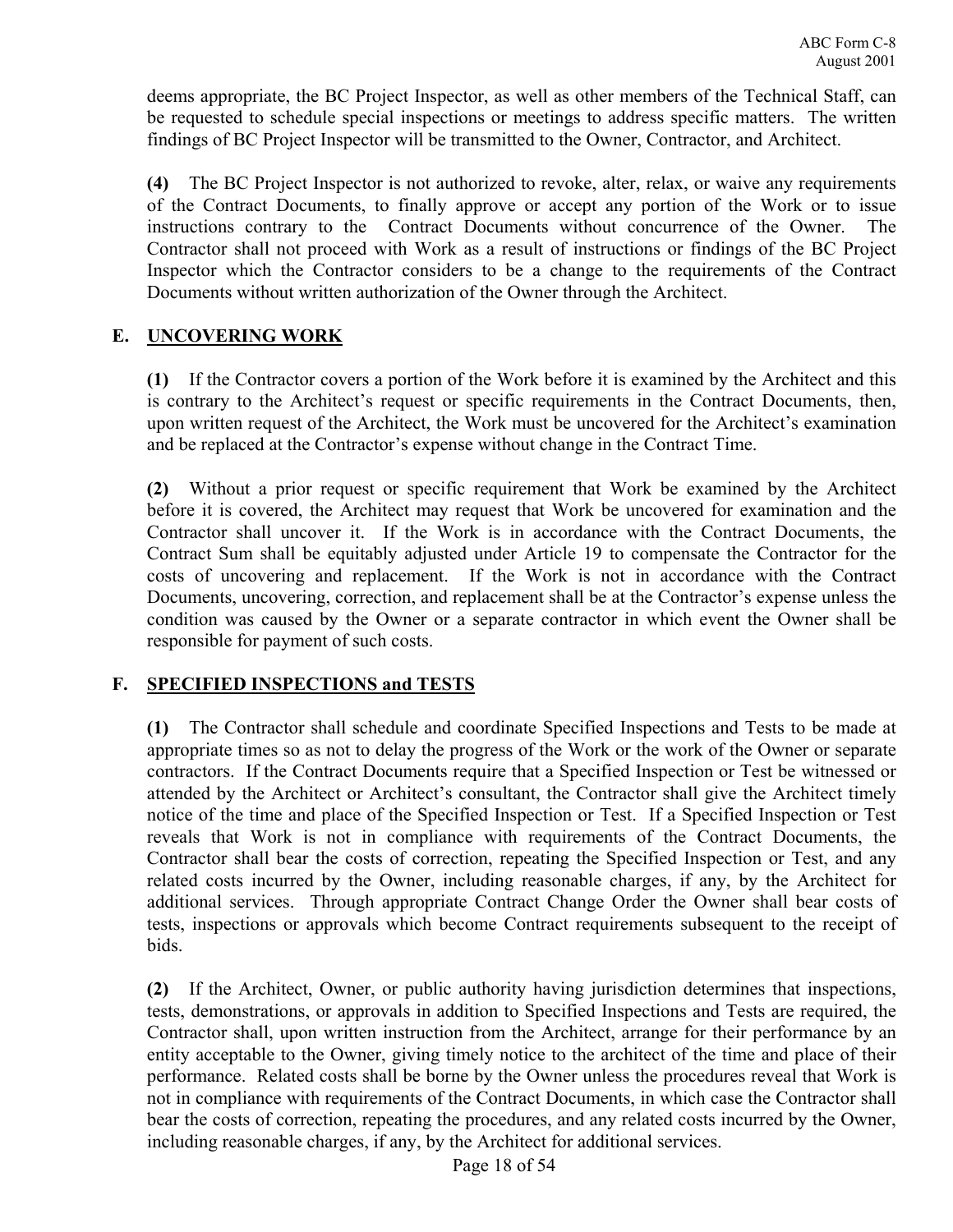**(3)** Unless otherwise required by the Contract Documents, required certificates of Specified Inspections and Tests shall be secured by the Contractor and promptly delivered to the Architect.

**(4)** Failure of any materials to pass Specified Inspections and Tests will be sufficient cause for refusal to consider any further samples of the same brand or make of that material for use in the Work.

#### **ARTICLE 17 CORRECTION of DEFECTIVE WORK**

- **A.** The Contractor shall, at the Contractor's expense, promptly correct Defective Work rejected by the Architect or which otherwise becomes known to the Contractor, removing the rejected or nonconforming materials and construction from the project site.
- **B.** Correction of Defective Work shall be performed in such a timely manner as will avoid delay of completion, use, or occupancy of the Work and the work of the Owner and separate contractors.
- **C.** The Contractor shall bear all expenses related to the correction of Defective Work, including but not limited to: **(1)** additional testing and inspections, including repeating Specified Inspections and Tests**, (2)** reasonable services and expenses of the Architect, and **(3)** the expense of making good all work of the Contractor, Owner, or separate contractors destroyed or damaged by the correction of Defective Work.

#### **ARTICLE 18 DEDUCTIONS for UNCORRECTED WORK**

If the Owner deems it advisable and in the Owner's interest to accept Defective Work, the Owner may allow part or all of such Work to remain in place, provided an equitable deduction from the Contract Sum, acceptable to the Owner, is offered by the Contractor.

#### **ARTICLE 19 CHANGES in the WORK**

#### **A. GENERAL**

**(1)** The Owner may at any time direct the Contractor to make changes in the Work which are within the general scope of the Contract, including changes in the Drawings, Specifications, or other portions of the Contract Documents to add, delete, or otherwise revise portions of the Work. The Architect is authorized by the Owner to direct "minor" changes in the Work by written order to the Contractor. "Minor" changes in the Work are defined as those which are in the interest of the Owner, do not materially alter the quality or performance of the finished Work, and do not affect the cost or time of performance of the Work. Changes in the Work which are not "minor" may be authorized only by the Owner.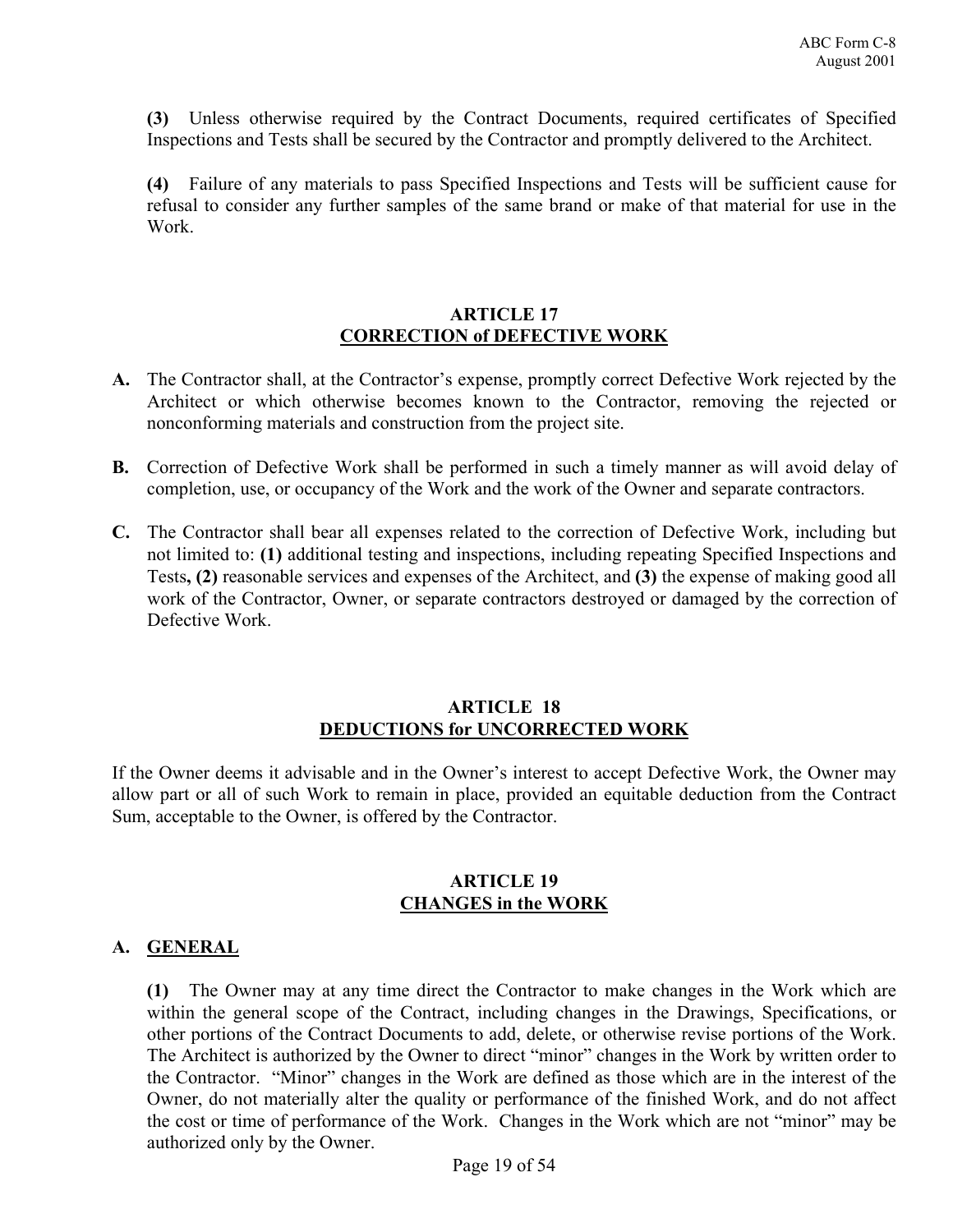**(2)** If the Owner directs a change in the Work, the change shall be incorporated into the Contract by a Contract Change Order prepared by the Architect and signed by the Contractor, Owner, and other signatories to the Construction Contract, stating their agreement upon the change or changes in the Work and the adjustments, if any, in the Contract Sum and the Contract Time.

**(3)** Subject to compliance with Alabama's Public Works Law, the Owner may, upon agreement by the Contractor, incorporate previously unawarded bid alternates into the Contract.

**(4)** In the event of a claim or dispute as to the appropriate adjustment to the Contract Sum or Contract Time due to a directive to make changes in the Work, the Work shall proceed as provided in this article subject to subsequent agreement of the parties or final resolution of the dispute pursuant to Article 24.

**(5)** Consent of surety will be obtained for all Contract Change Orders involving an increase in the Contract Sum.

**(6)** Changes in the Work shall be performed under applicable provisions of the Contract Documents and the Contractor shall proceed promptly to perform changes in the Work, unless otherwise directed by the Owner through the Architect.

# **B. DETERMINATION of ADJUSTMENT of the CONTRACT SUM**

The adjustment of the Contract Sum resulting from a change in the Work shall be determined by one of the following methods, or a combination thereof, as selected by the Owner:

**(1) Lump Sum.** By mutual agreement to a lump sum based on or negotiated from an itemized cost proposal from the Contractor. Additions to the Contract Sum shall include the Contractor's direct costs plus a maximum 15% markup for overhead and profit. Where subcontract work is involved the total mark-up for the Contractor and a Subcontractor shall not exceed 25%. No allowance for overhead and profit shall be figured on a change which involves a net credit to the Owner. For the purposes of this method of determining an adjustment of the Contract Sum, "overhead" shall cover the Contractor's indirect costs of the change, such as the cost of bonds, superintendent and other job office personnel, watchman, job office, job office supplies and expenses, temporary facilities and utilities, and home office expenses.

**(2) Unit Price.** By application of Unit Prices included in the Contract or subsequently agreed to by the parties. However, if the character or quantity originally contemplated is materially changed so that application of such unit price to quantities of Work proposed will cause substantial inequity to either party, the applicable unit price shall be equitably adjusted.

**(3) Force Account.** By directing the Contractor to proceed with the change in the Work on a "force account" basis under which the Contractor shall be reimbursed for reasonable expenditures incurred by the Contractor and its Subcontractors in performing added Work and the Owner shall receive reasonable credit for any deleted Work. The Contractor shall keep and present, in such form as the Owner may prescribe, an itemized accounting of the cost of the change together with sufficient supporting data. Unless otherwise stated in the directive, the adjustment of the Contract Sum shall be limited to the following:

**(a)** costs of labor and supervision, including employee benefits, social security, retirement, unemployment and workers' compensation insurance required by law, agreement, or under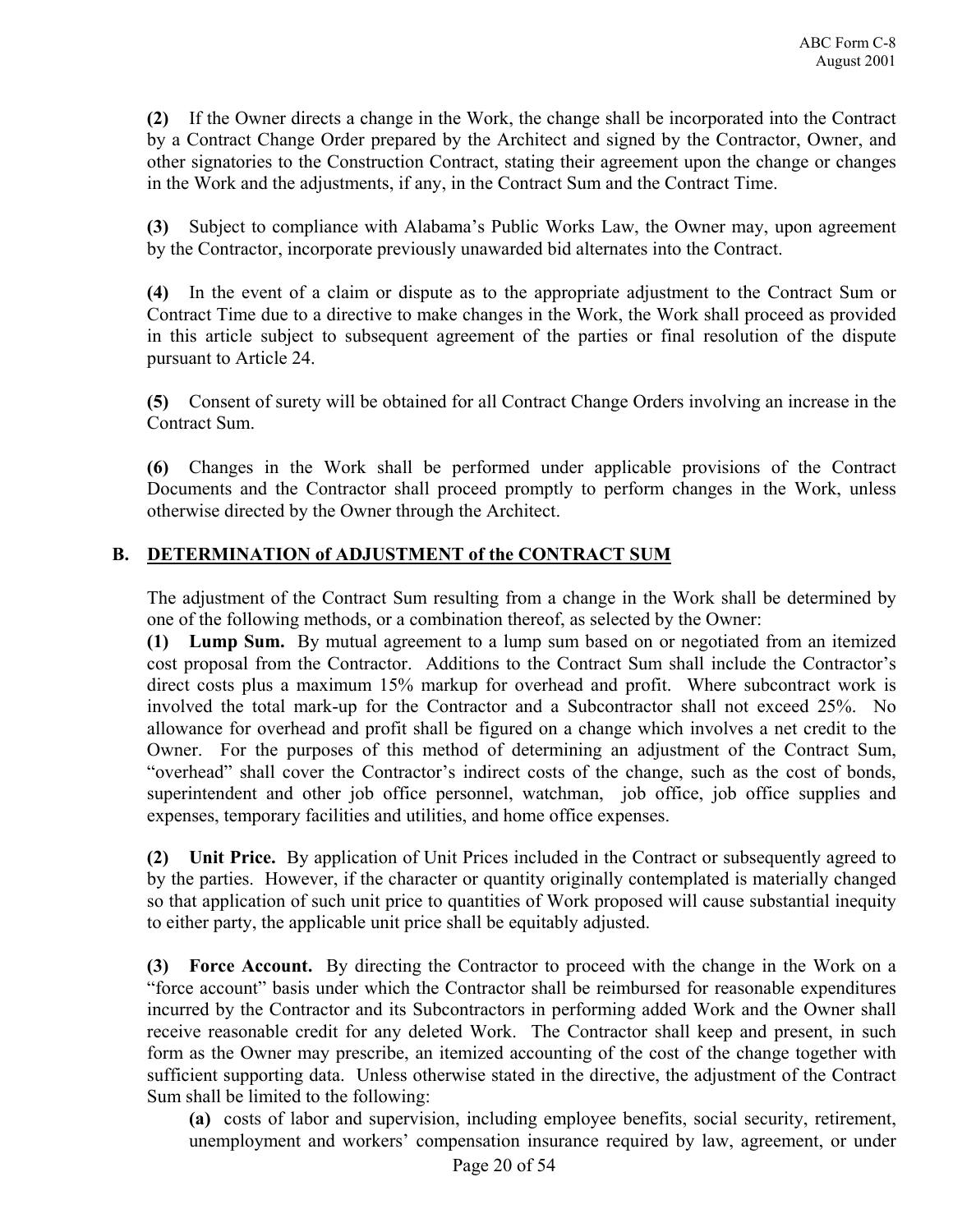Contractor's or Subcontractor's standard personnel policy;

**(b)** cost of materials, supplies and equipment, including cost of delivery, whether incorporated or consumed;

**(c)** rental cost of machinery and equipment, not to exceed prevailing local rates if contractorowned;

**(d)** costs of premiums for insurance required by the Contract Documents, permit fees, and sales, use or similar taxes related to the change in the Work;

**(e)** reasonable credits to the Owner for the value of deleted Work, without Contractor or Subcontractor mark-ups; and

**(f)** for additions to the Contract Sum, mark-up of the Contractor's direct costs for overhead and profit not exceeding 15% on Contractor's work nor exceeding 25% for Contractor and Subcontractor on a Subcontractor's work. No allowance for overhead and profit shall be figured on a change which involves a net credit to the Owner. For the purposes of this method of determining an adjustment of the Contract Sum, "overhead" shall cover the Contractor's indirect costs of the change, such as the cost of insurance other than mentioned above, bonds, superintendent and other job office personnel, watchman, use and rental of small tools, job office, job office supplies and expenses, temporary facilities and utilities, and home office expenses.

# **C. ADJUSTMENT of the CONTRACT TIME due to CHANGES**

**(1)** Unless otherwise provided in the Contract Documents, the Contract Time shall be equitably adjusted for the performance of a change provided that the Contractor notifies the Architect in writing that the change will increase the time required to complete the Work. Such notice shall be provided no later than:

**(a)** with the Contractor's cost proposal stating the number of days of extension requested, or

**(b)** within ten days after the Contractor receives a directive to proceed with a change in advance of submitting a cost proposal, in which case the notice should provide an estimated number of days of extension to be requested, which may be subject to adjustment in the cost proposal.

**(2)** The Contract Time shall be extended only to the extent that the change affects the time required to complete the entire Work of the Contract, taking into account the concurrent performance of the changed and unchanged Work.

# **D. CHANGE ORDER PROCEDURES**

**(1)** If the Owner proposes to make a change in the Work, the Architect will request that the Contractor provide a cost proposal for making the change to the Work. The request shall be in writing and shall adequately describe the proposed change using drawings, specifications, narrative, or a combination thereof. Within 21 days after receiving such a request, or such other time as may be stated in the request, the Contractor shall prepare and submit to the Architect a written proposal, properly itemized and supported by sufficient substantiating data to facilitate evaluation. The stated time within which the Contractor must submit a proposal may be extended if, within that time, the Contractor makes a written request with reasonable justification thereof.

**(2)** The Contractor may voluntarily offer a change proposal which, in the Contractor's opinion, will reduce the cost of construction, maintenance, or operation or will improve the cost-effective performance of an element of the Project, in which case the Owner, through the Architect, will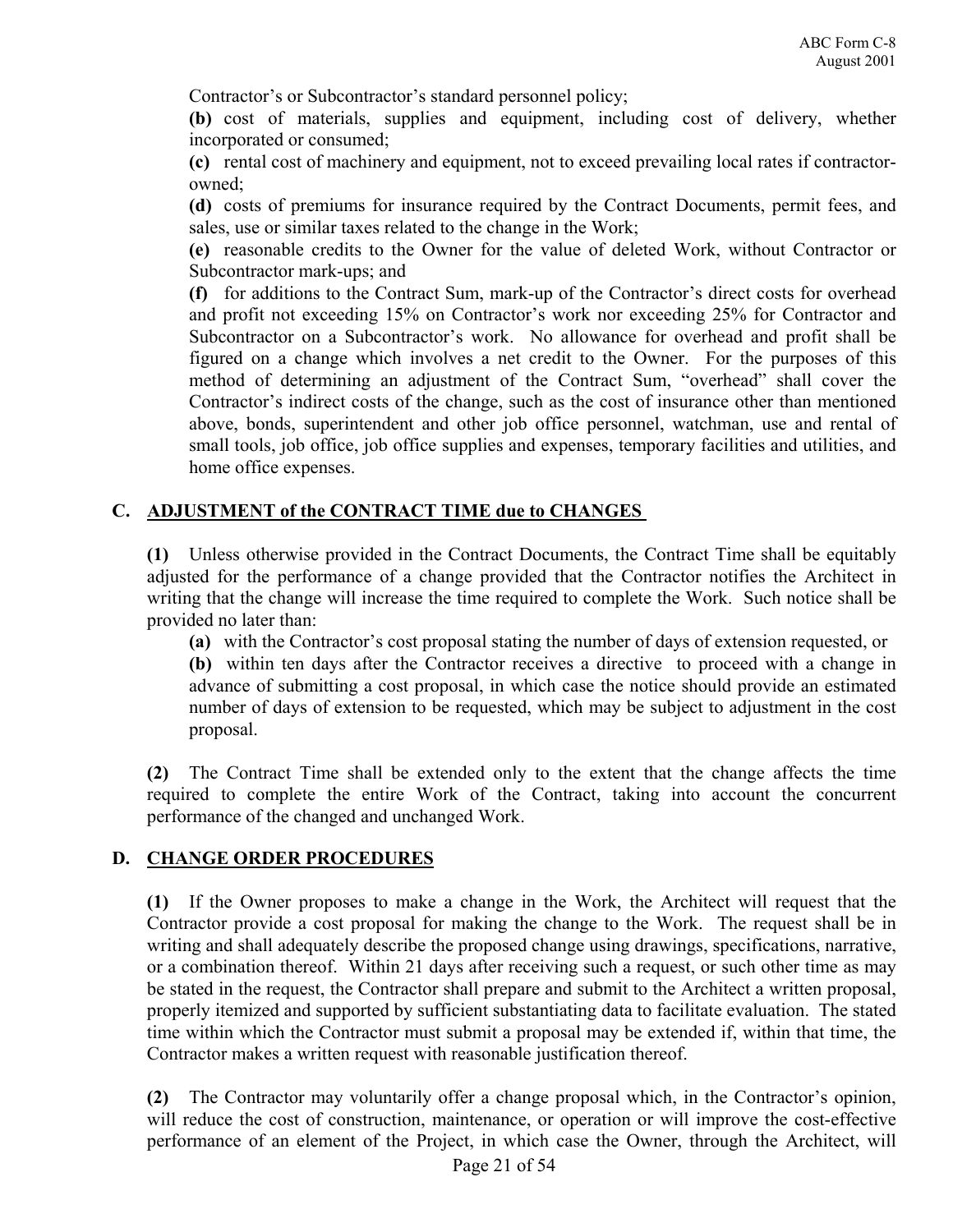accept, reject, or respond otherwise within 21 days after receipt of the proposal, or such other reasonable time as the Contractor may state in the proposal.

**(3)** If the Contractor's proposal is acceptable to the Owner, or is negotiated to the mutual agreement of the Contractor and Owner, the Architect will prepare an appropriate Contract Change Order for execution. Upon receipt of the fully executed Contract Change Order, the Contractor shall proceed with the change.

**(4)** In advance of delivery of a fully executed Contract Change Order, the Architect may furnish to the Contractor a written authorization to proceed with an agreed change. However, such an authorization shall be effective only if it:

- **(a)** identifies the Contractor's accepted or negotiated proposal for the change,
- **(b)** states the agreed adjustments, if any, in Contract Sum and Contract Time,
- **(c)** states that funds are available to pay for the change, and
- **(d)** is signed by the Owner.

**(5)** If the Contractor and Owner cannot agree on the amount of the adjustment in the Contract Sum for a change, the Owner, through the Architect, may order the Contractor to proceed with the change on a Force Account basis, but the net cost to the Owner shall not exceed the amount quoted in the Contractor's proposal. Such order shall state that funds are available to pay for the change.

**(6)** If the Contractor does not promptly respond to a request for a proposal, or the Owner determines that the change is essential to the final product of the Work and that the change must be effected immediately to avoid delay of the Project, the Owner may:

**(a)** determine with the Contractor a sufficient maximum amount to be authorized for the change and

**(b)** direct the Contractor to proceed with the change on a Force Account basis pending delivery of the Contractor's proposal, stating the maximum increase in the Contract Sum that is authorized for the change.

**(7)** Pending agreement of the parties or final resolution of any dispute of the total amount due the Contractor for a change in the Work, amounts not in dispute for such changes in the Work may be included in Applications for Payment accompanied by an interim Change Order indicating the parties' agreement with part of all of such costs or time extension. Once a dispute is resolved, it shall be implemented by preparation and execution of an appropriate Change Order.

# **ARTICLE 20 CLAIMS for EXTRA COST or EXTRA WORK**

- **A.** If the Contractor considers any instructions by the Architect, Owner, BC Project Inspector, or public authority having jurisdiction to be contrary to the requirements of the Contract Documents and will involve extra work and/or cost under the Contract, the Contractor shall give the Architect written notice thereof within ten days after receipt of such instructions, and in any event before proceeding to execute such work. As used in this Article, "instructions" shall include written or oral clarifications, directions, instructions, interpretations, or determinations.
- **B.** The Contractor's notification pursuant to Paragraph 20.A shall state: (1) the date, circumstances,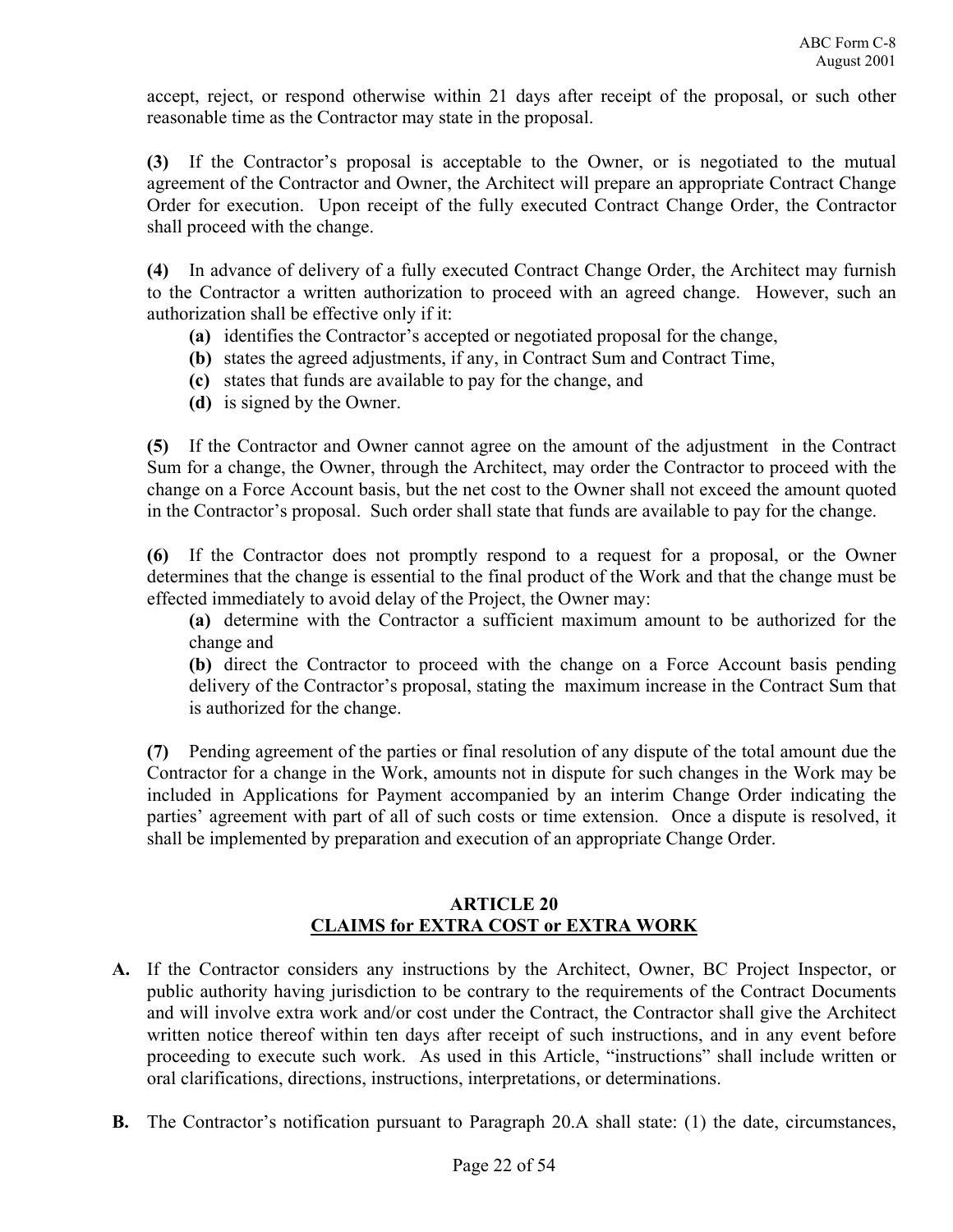and source of the instructions, **(2)** that the Contractor considers the instructions to constitute a change to the Contract Documents and why, and **(3)** an estimate of extra cost and time that may be involved to the extent an estimate may be reasonably made at that time.

- **C.** Except for claims relating to an emergency endangering life or property, no claim for extra cost or extra work shall be considered in the absence of prior notice required under Paragraph 20.A.
- **D.** Within ten days of receipt of a notice pursuant to Paragraph 20.A, the Architect will respond in writing to the Contractor, stating one of the following:
	- **(1)** The cited instruction is rescinded.

**(2)** The cited instruction is a change in the Work and in which manner the Contractor is to proceed with procedures of Article 19, Changes in the Work.

**(3)** The cited instruction is reconfirmed, is not considered by the Architect to be a change in the Contract Documents, and the Contractor is to proceed with Work as instructed.

**E.** If the Architect's response to the Contractor is as in Paragraph 20.D(3), the Contractor shall proceed with the Work as instructed. If the Contractor continues to consider the instructions to constitute a change in the Contract Documents, the Contractor shall, within ten days after receiving the Architect's response, notify the Architect in writing that the Contractor intends to submit a claim pursuant to Article 24, Resolution of Claims and Disputes

#### **ARTICLE 21 DIFFERING SITE CONDITIONS**

# **A. DEFINITION**

# **"Differing Site Conditions" are:**

- **(1)** subsurface or otherwise concealed physical conditions at the Project site which differ materially from those indicated in the Contract Documents, or
- **(2)** unknown physical conditions at the Project site which are of an unusual nature, differing materially from conditions ordinarily encountered and generally recognized as inherent in construction activities of the character required by the Contract Documents.

# **B. PROCEDURES**

If Differing Site Conditions are encountered, then the party discovering the condition shall promptly notify the other party before the condition is disturbed and in no event later than ten days after discovering the condition. Upon such notice and verification that a Differing Site Condition exists, the Architect will, with reasonable promptness and with the Owner's concurrence, make changes in the Drawings and/or Specifications as are deemed necessary to conform to the Differing Site Condition. Any increase or decrease in the Contract Sum or Contract Time that is warranted by the changes will be made as provided under Article 19, Changes in the Work. If the Architect determines a Differing Site Condition has not been encountered, the Architect shall notify the Owner and Contractor in writing, stating the reason for that determination.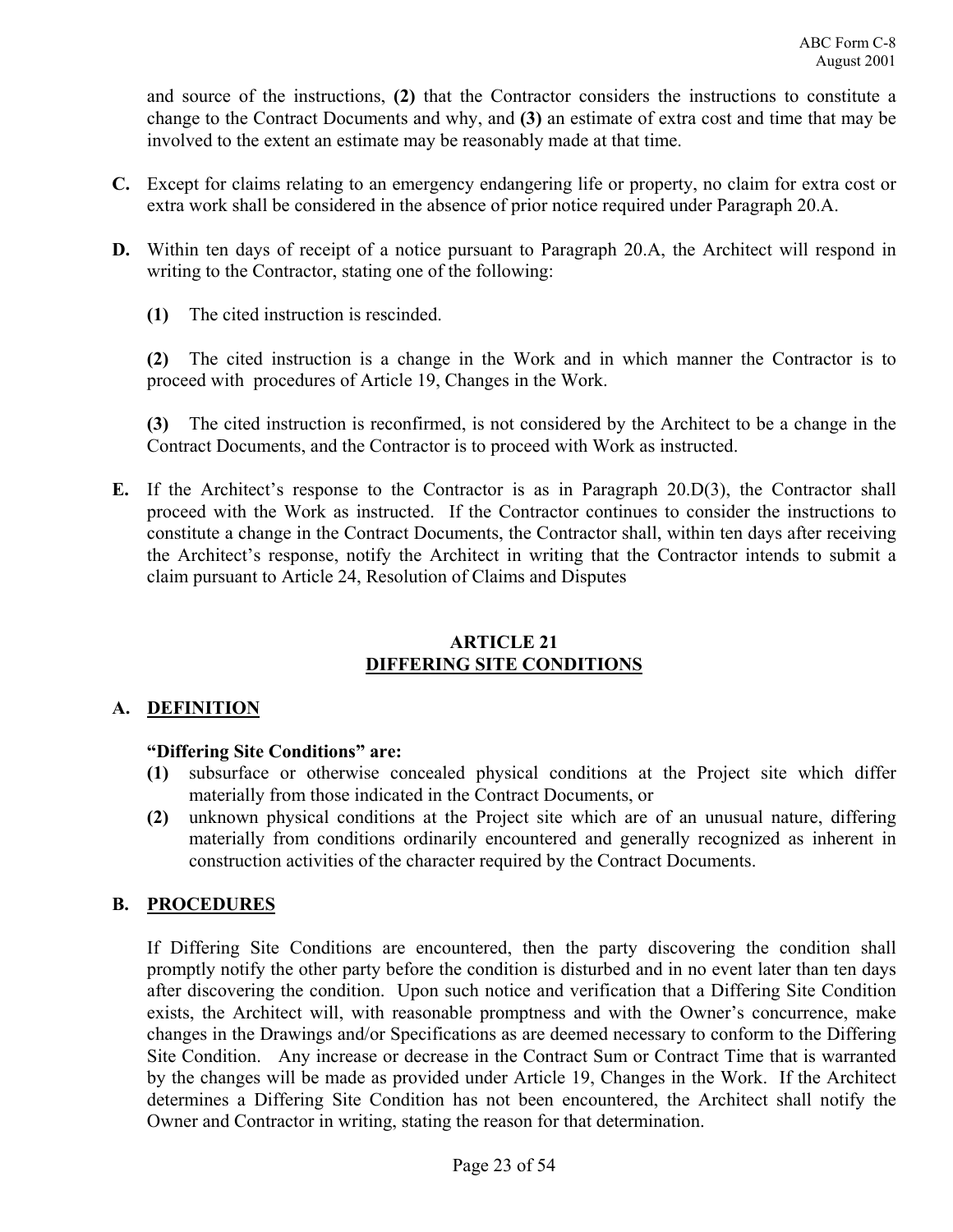#### **ARTICLE 22 CLAIMS for DAMAGES**

If either party to the Contract suffers injury or damage to person or property because of an act or omission of the other party, or of others for whose acts such party is legally responsible, written notice of such injury or damage, whether or not insured, shall be given to the other party within a reasonable time after the discovery. The notice shall provide sufficient detail to enable the other party to investigate the matter.

# **ARTICLE 23 DELAYS**

- **A.** A delay beyond the Contractor's control at any time in the commencement or progress of Work by an act or omission of the Owner, Architect, or any separate contractor or by labor disputes, unusual delay in deliveries, unavoidable casualties, fires, abnormal floods, tornadoes, or other cataclysmic events of nature, may entitle the Contractor to an extension of the Contract Time provided, however, that the Contractor shall, within ten days after the delay first occurs, give written notice to the Architect of the cause of the delay and its probable effect on progress of the entire Work.
- **B.** Adverse weather conditions that are more severe than anticipated for the locality of the Work during any given month may entitle the Contractor to an extension of Contract Time provided, however;
	- **(1)** the weather conditions had an adverse effect on construction scheduled to be performed during the period in which the adverse weather occurred, which in reasonable sequence would have an effect on completion of the entire Work,
	- **(2)** the Contractor shall, within twenty-one days after the end of the month in which the delay occurs, give the Architect written notice of the delay that occurred during that month and its probable effect on progress of the Work, and
	- **(3)** within a reasonable time after giving notice of the delay, the Contractor provides the Architect with sufficient data to document that the weather conditions experienced were unusually severe for the locality of the Work during the month in question. Unless otherwise provided in the Contract Documents, data documenting unusually severe weather conditions shall compare actual weather conditions to the average weather conditions for the month in question during the previous five years as recorded by the National Oceanic and Atmospheric Administration (NOAA) or similar record-keeping entities.
- **C.** Adjustments, if any, of the Contract Time pursuant to this Article shall be incorporated into the Contract by a Contract Change Order prepared by the Architect and signed by the Contractor, Owner, and other signatories to the Construction Contract or, at closeout of the Contract, by mutual written agreement between the Contractor and Owner. The adjustment of the Contract Time shall not exceed the extent to which the delay extends the time required to complete the entire Work of the Contract.
- Page 24 of 54 **D.** The Contractor shall not be entitled to any adjustment of the Contract Sum for damage due to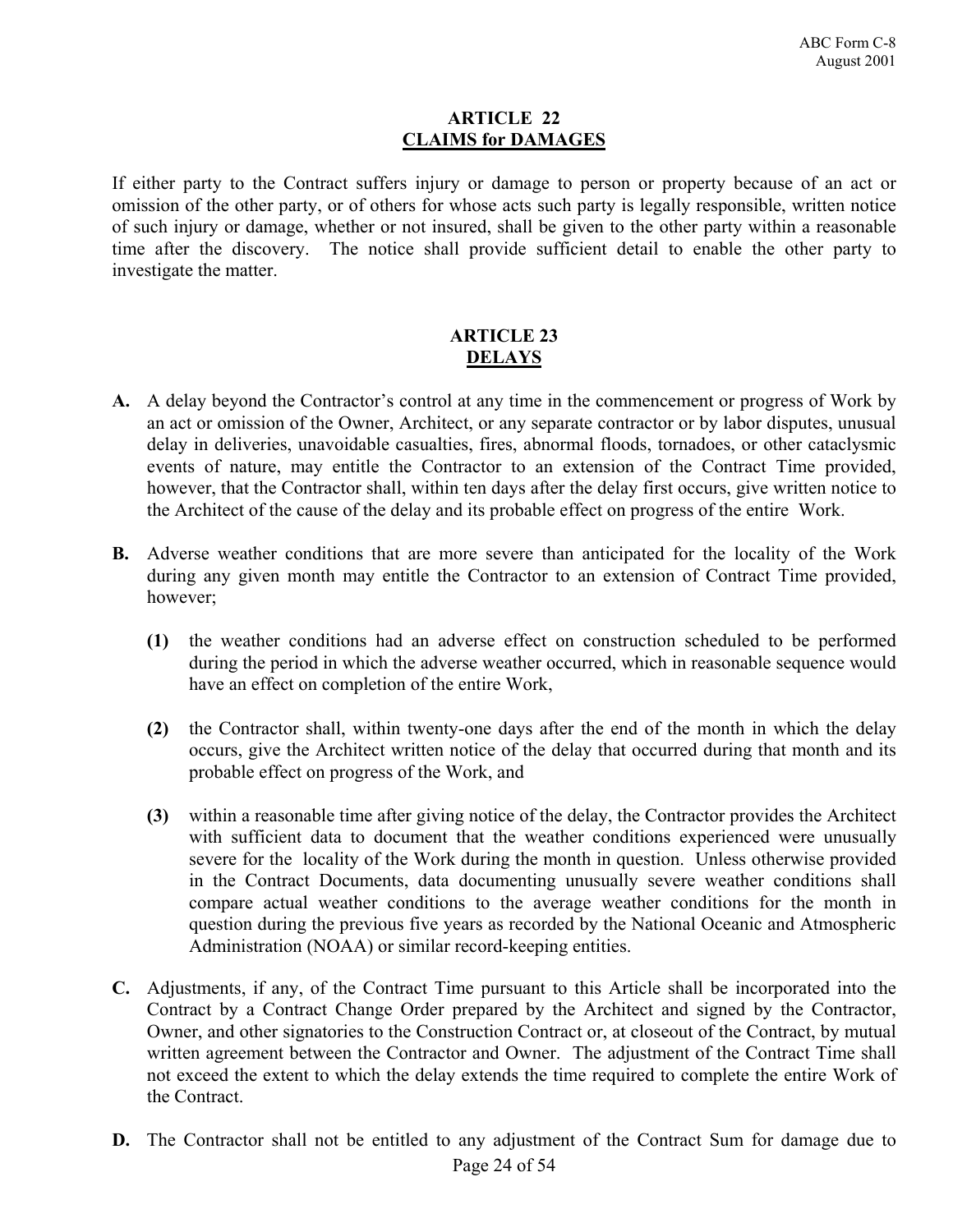delays claimed pursuant to this Article unless the delay was caused by the Owner or Architect and was either:

**(1)** the result of bad faith or active interference or

**(2)** beyond the contemplation of the parties and not remedied within a reasonable time after notification by the Contractor of its presence.

### **ARTICLE 24 RESOLUTION of CLAIMS and DISPUTES**

# **A. APPLICABILITY of ARTICLE**

**(1)** As used in this Article, "Claims and Disputes" include claims or disputes asserted by the Contractor, its Surety, or Owner arising out of or related to the Contract, or its breach, including without limitation claims seeking, under the provisions of the Contract, equitable adjustment of the Contract Sum or Contract Time and claims and disputes arising between the Contractor (or its Surety) and Owner regarding interpretation of the Contract Documents, performance of the Work, or breach of or compliance with the terms of the Contract.

**(2)** "Resolution" addressed in this Article applies only to Claims and Disputes arising between the Contractor (or its Surety) and Owner and asserted after execution of the Construction Contract and prior to the date upon which final payment is made. Upon making application for final payment the Contractor may reserve the right to subsequent Resolution of existing Claims by including a list of all Claims, in stated amounts, which remain to be resolved and specifically excluding them from any release of claims executed by the Contractor, and in that event Resolution may occur after final payment is made.

# **B. CONTINUANCE of PERFORMANCE**

An unresolved Claim or Dispute shall not be just cause for the Contractor to fail or refuse to proceed diligently with performance of the Contract or for the Owner to fail or refuse to continue to make payments in accordance with the Contract Documents.

# **C. GOOD FAITH EFFORT to SETTLE**

The Contractor and Owner agree that, upon the assertion of a Claim by the other, they will make a good faith effort, with the Architect's assistance and advice, to achieve mutual resolution of the Claim. If mutually agreed, the Contractor and Owner may endeavor to resolve a Claim through mediation. If efforts to settle are not successful, the Claim shall be resolved in accordance with paragraph D or E below, whichever applies.

# **D FINAL RESOLUTION for STATE-FUNDED CONTRACTS**

**(1)** If the Contract is funded in whole or in part with state funds, the final Resolution of Claims and Disputes which cannot be resolved by the Contractor (or its Surety) and Owner shall be by the Director, whose decision shall be final, binding, and conclusive upon the Contractor, its Surety, and the Owner.

Page 25 of 54 **(2)** When it becomes apparent to the party asserting a Claim (the Claimant) that an impasse to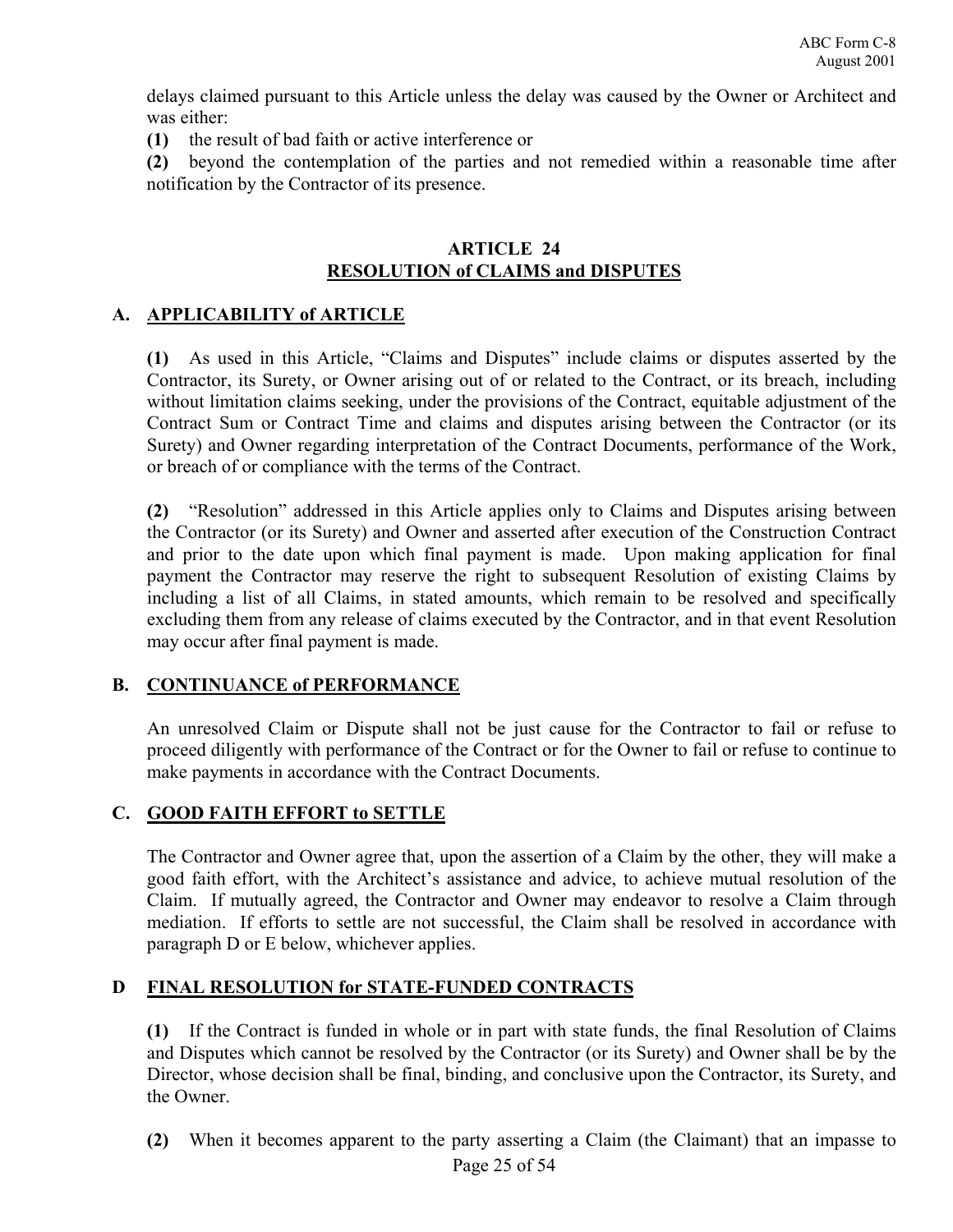mutual resolution has been reached, the Claimant may request in writing to the Director that the Claim be resolved by decision of the Director. Such request by the Contractor (or its Surety) shall be submitted through the Owner. Should the Owner fail or refuse to submit the Contractor's request within ten days of receipt of same, the Contractor may forward such request directly to the Director. Upon receipt of a request to resolve a Claim, the Director will instruct the parties as to procedures to be initiated and followed.

**(3)** If the respondent to a Claim fails or refuses to participate or cooperate in the Resolution procedures to the extent that the Claimant is compelled to initiate legal proceedings to induce the Respondent to participate or cooperate, the Claimant will be entitled to recover, and may amend its Claim to include, the expense of reasonable attorney's fees so incurred.

# **E. FINAL RESOLUTION for LOCALLY-FUNDED CONTRACTS**

If the Contract is funded in whole with funds provided by a city or county board of education or other local governmental authority and the Contract Documents do not stipulate a binding alternative dispute resolution method, the final resolution of Claims and Disputes which cannot be resolved by the Contractor (or its Surety) and Owner may be by any legal remedy available to the parties. Alternatively, upon the written agreement of the Contractor (or its Surety) and the Owner, final Resolution of Claims and Disputes may be by submission to binding arbitration before a neutral arbitrator or panel or by submission to the Director in accordance with preceding Paragraph D.

# **ARTICLE 25 OWNER'S RIGHT to CORRECT DEFECTIVE WORK**

If the Contractor fails or refuses to correct Defective Work in a timely manner that will avoid delay of completion, use, or occupancy of the Work or work by the Owner or separate contractors, the Architect may give the Contractor written Notice to Cure the Defective Work within a reasonable, stated time. If within ten days after receipt of the Notice to Cure the Contractor has not proceeded and satisfactorily continued to cure the Defective Work or provided the Architect with written verification that satisfactory positive action is in process to cure the Defective Work, the Owner may, without prejudice to any other remedy available to the Owner, correct the Defective Work and deduct the actual cost of the correction from payment then or thereafter due to the Contractor.

#### **ARTICLE 26 OWNER'S RIGHT to STOP or SUSPEND the WORK**

# **A. STOPPING the WORK for CAUSE**

If the Contractor fails to correct Defective Work or persistently fails to carry out Work in accordance with the Contract Documents, the Owner may direct the Contractor in writing to stop the Work, or any part of the Work, until the cause for the Owner's directive has been eliminated; however, the Owner's right to stop the Work shall not be construed as a duty of the Owner to be exercised for the benefit of the Contractor or any other person or entity.

# **B. SUSPENSION by the OWNER for CONVENIENCE**

Page 26 of 54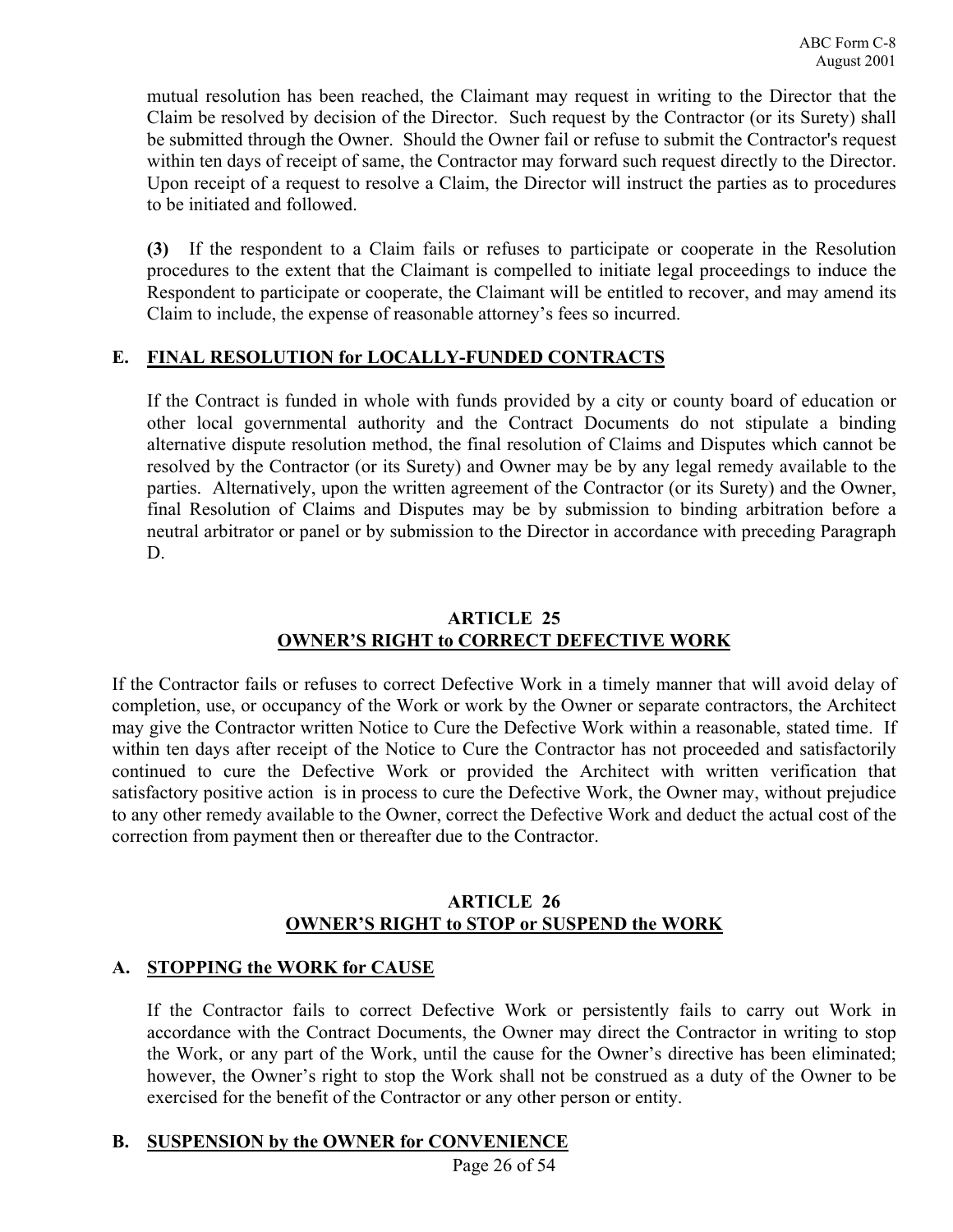**(1)** The Owner may, at any time and without cause, direct the Contractor in writing to suspend, delay or interrupt the Work, or any part of the Work, for a period of time as the Owner may determine.

**(2)** The Contract Sum and Contract Time shall be adjusted, pursuant to Article 19, for reasonable increases in the cost and time caused by an Owner-directed suspension, delay or interruption of Work for the Owner's convenience. However, no adjustment to the Contract Sum shall be made to the extent that the same or concurrent Work is, was or would have been likewise suspended, delayed or interrupted for other reasons not caused by the Owner.

### **ARTICLE 27 OWNER'S RIGHT to TERMINATE CONTRACT**

#### **A. TERMINATION by the OWNER for CAUSE**

**(1) Causes:** The Owner may terminate the Contractor's right to complete the Work, or any designated portion of the Work, if the Contractor:

**(a)** should be adjudged bankrupt, or should make a general assignment for the benefit of the Contractor's creditors, or if a receiver should be appointed on account of the Contractor's insolvency to the extent termination for these reasons is permissible under applicable law;

**(b)** refuses or fails to prosecute the Work, or any part of the Work, with the diligence that will insure its completion within the Contract Time, including any extensions, or fails to complete the Work within the Contract Time;

**(c)** refuses or fails to perform the Work, including prompt correction of Defective Work, in a manner that will insure that the Work, when fully completed, will be in accordance with the Contract Documents;

**(d)** fails to pay for labor or materials supplied for the Work or to pay Subcontractors in accordance with the respective Subcontract;

**(e)** persistently disregards laws, ordinances, or rules, regulations or orders of a public authority having jurisdiction, or the instructions of the Architect or Owner; or

**(f)** is otherwise guilty of a substantial breach of the Contract.

# **(2) Procedure for Unbonded Construction Contracts (Generally, contracts less than \$50,000):**

**(a) Notice to Cure:** In the presence of any of the above conditions the Architect may give the Contractor written notice to cure the condition within a reasonable, stated time, but not less than ten days after the Contractor receives the notice.

**(b) Notice of Termination:** If, at the expiration of the time stated in the Notice to Cure, the Contractor has not proceeded and satisfactorily continued to cure the condition or provided the Architect with written verification that satisfactory positive action is in process to cure the condition, the Owner may, without prejudice to any other rights or remedies of the Owner, give the Contractor written notice that the Contractor's right to complete the Work, or a designated portion of the Work, shall terminate seven days after the Contractor's receipt of the written Notice of Termination.

**(c)** If the Contractor satisfies a Notice to Cure, but the condition for which the notice was first given reoccurs, the Owner may give the Contractor a seven day Notice of Termination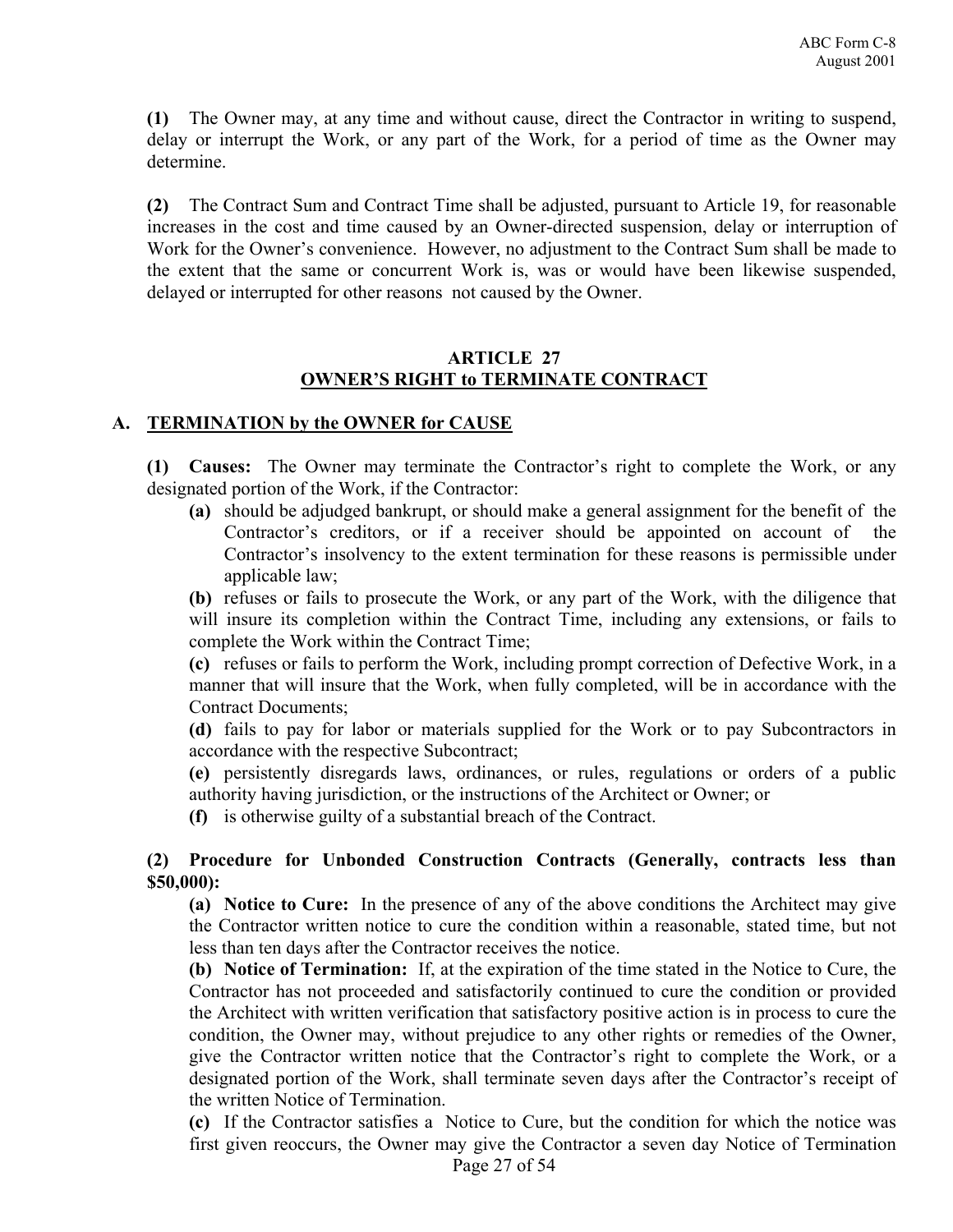without giving the Contractor another Notice to Cure.

**(d)** At the expiration of the seven days of the termination notice, the Owner may:

**.1** take possession of the site, of all materials and equipment stored on and off site, and of all Contractor-owned tools, construction equipment and machinery, and facilities located at the site, and

**.2** finish the Work by whatever reasonable method the Owner may deem expedient.

**(e)** The Contractor shall not be entitled to receive further payment under the Contract until the Work is completed.

**(f)** If the Owner's cost of completing the Work, including correction of Defective Work, compensation for additional architectural, engineering, managerial, and administrative services, and reasonable attorneys' fees due to the default and termination, is less than the unpaid balance of the Contract Sum, the excess balance less liquidated damages for delay shall be paid to the Contractor. If such cost to the Owner including attorney's fees, plus liquidated damages, exceeds the unpaid balance of the Contract Sum, the Contractor shall pay the difference to the Owner. Final Resolution of any claim or Dispute involving the termination or any amount due any party as a result of the termination shall be pursuant to Article 24.

**(g)** Upon the Contractor's request, the Owner shall furnish to the Contractor a detailed accounting of the Owner's cost of completing the Work.

#### **(3) Procedure for Bonded Construction Contracts (Generally, contracts over \$50,000):**

**(a) Notice to Cure:** In the presence of any of the above conditions the Architect may give the Contractor and its Surety written Notice to Cure the condition within a reasonable, stated time, but not less than ten days after the Contractor receives the notice.

**(b) Notice of Termination:** If, at the expiration of the time stated in the Notice to Cure, the Contractor has not proceeded and satisfactorily continued to cure the condition or provided the Architect with written verification that satisfactory positive action is in process to cure the condition, the Owner may, without prejudice to any other rights or remedies of the Owner, give the Contractor and its Surety written notice declaring the Contractor to be in default under the Contract and stating that the Contractor's right to complete the Work, or a designated portion of the Work, shall terminate seven days after the Contractor's receipt of the written Notice of Termination.

**(c)** If the Contractor satisfies a Notice to Cure, but the condition for which the notice was first given reoccurs, the Owner may give the Contractor a Notice of Termination without giving the Contractor another Notice to Cure.

**(d) Demand on the Performance Bond:** With the Notice of Termination the Owner shall give the Surety a written demand that, upon the effective date of the Notice of Termination, the Surety promptly fulfill its obligation to take charge of and complete the Work in accordance with the terms of the Performance Bond.

**(e) Surety Claims:** Upon receiving the Owner's demand on the Performance Bond, the Surety shall assume all rights and obligations of the Contractor under the Contract. However, the Surety shall also have the right to assert "Surety Claims" to the Owner, which are defined as claims relating to acts or omissions of the Owner or Architect prior to termination of the Contractor which may have prejudiced its rights as Surety or its interest in the unpaid balance of the Contract Sum. If the Surety wishes to assert a Surety Claim, it shall give the Owner, through the Architect, written notice within twenty-one days after first recognizing the condition giving rise to the Surety Claim. The Surety Claim shall then be submitted to the Owner, through the Architect, no later than sixty days after giving notice thereof, but no such Surety Claims shall be considered if submitted after the date upon which final payment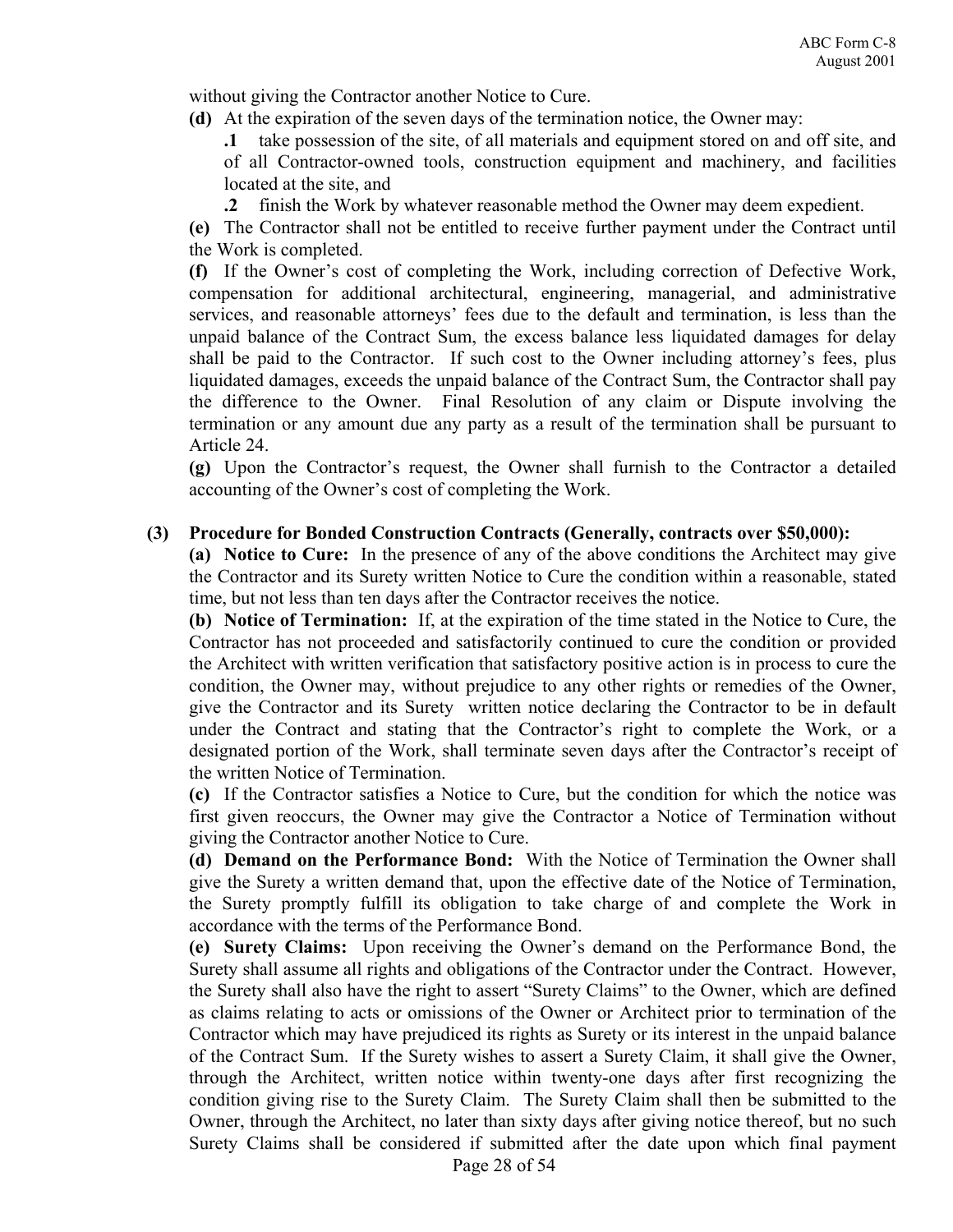becomes due. Final resolution of Surety Claims shall be pursuant to Article 24, Resolution of Claims and Disputes. The presence or possibility of a Surety Claim shall not be just cause for the Surety to fail or refuse to take charge of and complete the Work or for the Owner to fail or refuse to continue to make payments in accordance with the Contract Documents.

**(f) Payments to Surety:** The Surety shall be paid for completing the Work in accordance with the Contract Documents as if the Surety were the Contractor. The Owner shall have the right to deduct from payments to the Surety any reasonable costs incurred by the Owner, including compensation for additional architectural, engineering, managerial, and administrative services, and attorneys' fees as necessitated by termination of the Contractor and completion of the Work by the Surety. No further payments shall be made to the Contractor by the Owner. The Surety shall be solely responsible for any accounting to the Contractor for the portion of the Contract Sum paid to Surety by Owner or for the costs and expenses of completing the Work.

**(4) Wrongful Termination:** If any notice of termination by the Owner for cause, made in good faith, is determined to have been wrongly given, such termination shall be effective and compensation therefore determined as if it had been a termination for convenience pursuant to Paragraph B below.

# **B. TERMINATION by the OWNER for CONVENIENCE**

**(1)** The Owner may, without cause and at any time, terminate the performance of Work under the Contract in whole, or in part, upon determination by the Owner that such termination is in the Owner's best interest. Such termination is referred to herein as Termination for Convenience.

**(2)** Upon receipt of a written notice of Termination for Convenience from the Owner, the Contractor shall:

**(a)** stop Work as specified in the notice;

**(b)** enter into no further subcontracts or purchase orders for materials, services, or facilities, except as may be necessary for Work directed to be performed prior to the effective date of the termination or to complete Work that is not terminated;

**(c)** terminate all existing subcontracts and purchase orders to the extent they relate to the terminated Work;

**(d)** take such actions as are necessary, or directed by the Architect or Owner, to protect, preserve, and make safe the terminated Work; and

**(e)** complete performance of the Work that is not terminated.

**(3)** In the event of Termination for Convenience, the Contractor shall be entitled to receive payment for the Work performed prior to its termination, including materials and equipment purchased and delivered for incorporation into the terminated Work, and any reasonable costs incurred because of the termination. Such payment shall include reasonable mark-up of costs for overhead and profit, not to exceed the limits stated in Article 19, Changes in the Work. The Contractor shall be entitled to receive payment for reasonable anticipated overhead ("home office") and shall not be entitled to receive payment for any profits anticipated to have been gained from the terminated Work. A proposal for decreasing the Contract Sum shall be submitted to the Architect by the Contractor in such time and detail, and with such supporting documentation, as is reasonably directed by the Owner. Final modification of the Contract shall be by Contract Change Order pursuant to Article 19. Any Claim or Dispute involving the termination or any amount due a party as a result shall be resolved pursuant to Article 24.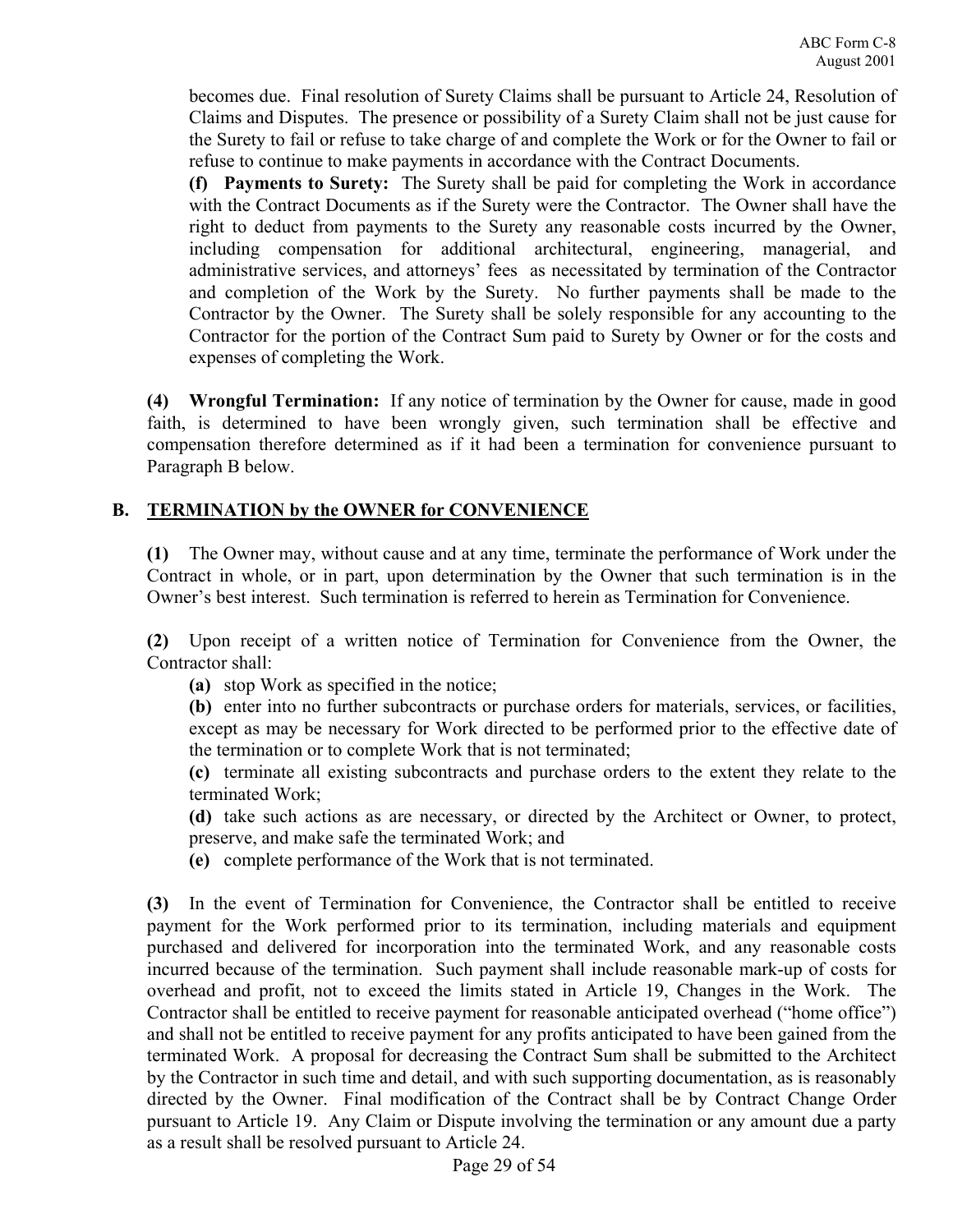#### **ARTICLE 28 CONTRACTOR'S RIGHT to SUSPEND or TERMINATE the CONTRACT**

# **A. SUSPENSION by the OWNER**

If all of the Work is suspended or delayed for the Owner's convenience or under an order of any court, or other public authority, for a period of sixty days, through no act or fault of the Contractor or a Subcontractor, or anyone for whose acts they may be liable, then the Contractor may give the Owner a written Notice of Termination which allows the Owner fourteen days after receiving the Notice in which to give the Contractor appropriate written authorization to resume the Work. Absent the Contractor's receipt of such authorization to resume the Work, the Contract shall terminate upon expiration of this fourteen day period and the Contractor will be compensated by the Owner as if the termination had been for the Owner's convenience pursuant to Article 27.B.

# **B. NONPAYMENT**

The Owner's failure to pay the undisputed amount of an Application for Payment within sixty days after receiving it from the Architect (Certified pursuant to Article 30) shall be just cause for the Contractor to give the Owner fourteen days' written notice that the Work will be suspended pending receipt of payment but that the Contract shall terminate if payment is not received within fourteen days (or a longer period stated by the Contractor) of the expiration of the fourteen day notice period.

**(1)** If the Work is then suspended for nonpayment, but resumed upon receipt of payment, the Contractor will be entitled to compensation as if the suspension had been by the Owner pursuant to Article 26, Paragraph B.

**(2)** If the Contract is then terminated for nonpayment, the Contractor will be entitled to compensation as if the termination had been by the Owner pursuant to Article 27, Paragraph B.

#### **ARTICLE 29 PROGRESS PAYMENTS**

# **A. FREQUENCY of PROGRESS PAYMENTS**

Unless otherwise provided in the Contract Documents, the Owner will make payments to the Contractor as the Work progresses based on monthly estimates prepared and certified by the Contractor, approved and certified by the Architect, and approved by the Owner and other authorities whose approval is required.

# **B. SCHEDULE of VALUES**

Within ten days after receiving the Notice to Proceed the Contractor shall submit to the Architect a Schedule of Values, which is a breakdown of the Contract Sum showing the value of the various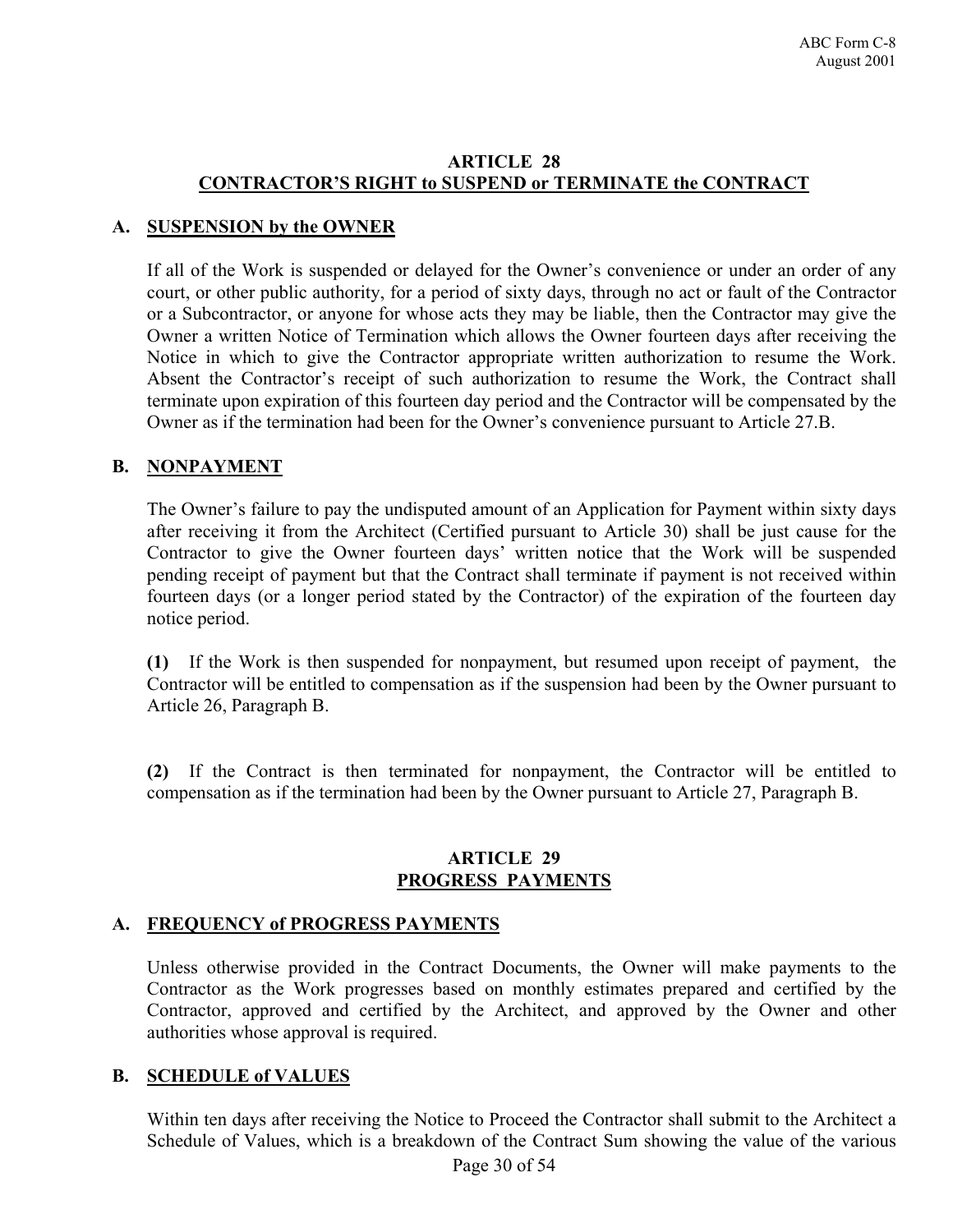parts of the Work for billing purposes. The Schedule of Values shall be prepared on  $81/2$ "  $\times$  11" paper in a format that is acceptable to the Architect and Owner and shall divide the Contract Sum into as many parts ("line items") as the Architect and Owner determine necessary to permit evaluation and to show amounts attributable to Subcontractors. The Contractor's overhead and profit are to be proportionately distributed throughout the line items of the Schedule of Values. Upon approval, the Schedule of Values shall be used as a basis for monthly Applications for Payment, unless it is later found to be in error. Approved change order amounts shall be added to or incorporated into the Schedule of Values as mutually agreed by the Contractor and Architect.

# **C. APPLICATIONS for PAYMENTS**

**(1)** Based on the approved Schedule of Values, each monthly Application for Payment shall show the Contractor's estimate of the value of Work performed in each line item as of the end of the billing period. The Contractor's cost of materials and equipment not yet incorporated into the Work, but delivered and suitably stored on the site, may be considered in monthly Applications for Payment.

**(2)** The Contractor's estimate of the value of Work performed and stored materials must represent such reasonableness as to warrant certification by the Architect to the Owner in accordance with Article 30. Each monthly Application for Payment shall be supported by such data as will substantiate the Contractor's right to payment, including without limitation copies of requisitions from subcontractors and material suppliers.

**(3)** If no other date is stated in the Contract Documents or agreed upon by the parties, each monthly Application for Payment shall be submitted to the Architect on or about the first day of each month and payment shall be issued to the Contractor within thirty days after an Application for Payment is Certified pursuant to Article 30 and delivered to the Owner

# **D. MATERIALS STORED OFF SITE**

Unless otherwise provided in the Contract Documents, the Contractor's cost of materials and equipment to be incorporated into the Work, which are stored off the site, may also be considered in monthly Applications for Payment under the following conditions:

- **(1)** the contractor has received written approval from the Architect and Owner to store the materials or equipment off site in advance of delivering the materials to the off site location;
- **(2)** a Certificate of Insurance is furnished to the Architect evidencing that a special insurance policy, or rider to an existing policy, has been obtained by the Contractor providing all-risk property insurance coverage, specifically naming the materials or equipment stored, and naming the Owner as an additionally insured party;
- **(3)** the Architect is provided with a detailed inventory of the stored materials or equipment and the materials or equipment are clearly marked in correlation to the inventory to facilitate inspection and verification of the presence of the materials or equipment by the Architect or Owner;
- **(4)** the materials or equipment are properly and safely stored in a bonded warehouse, or a facility otherwise approved in advance by the Architect and Owner; and
- **(5)** compliance by the Contractor with procedures satisfactory to the Owner to establish the Owner's title to such materials and equipment or otherwise protect the Owner's interest.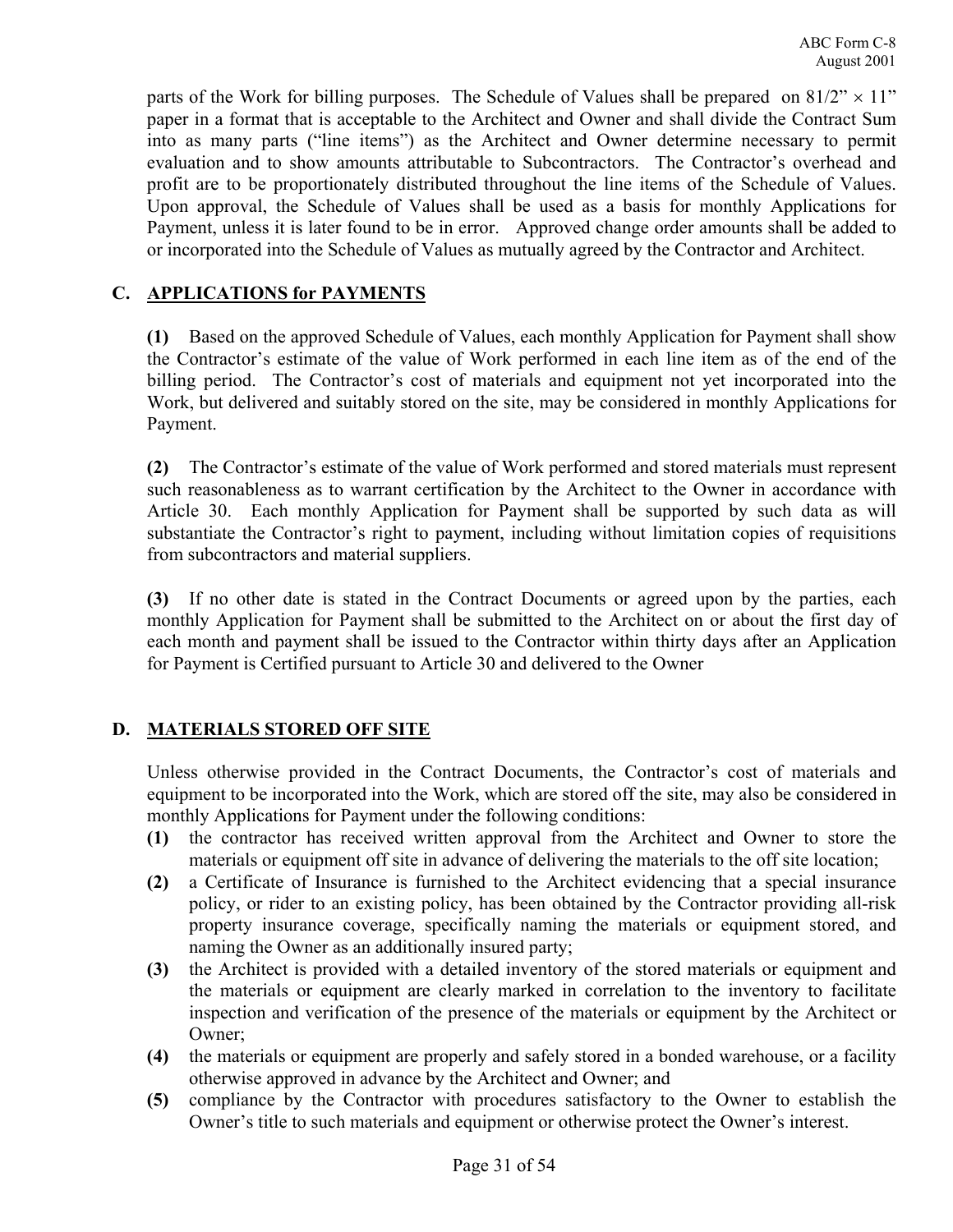# **E. RETAINAGE**

**(1)** "Retainage" is defined as the money earned and, therefore, belonging to the Contractor (subject to final settlement of the Contract) which has been retained by the Owner conditioned on final completion and acceptance of all Work required by the Contract Documents. Retainage shall not be relied upon by Contractor (or Surety) to cover or off-set unearned monies attributable to uncompleted or uncorrected Work.

**(2)** In making progress payments the Owner shall retain five percent of the estimated value of Work performed and the value of the materials stored for the Work; but after retainage has been held upon fifty percent of the Contract Sum, no additional retainage will be withheld.

#### **F. CONTRACTOR'S CERTIFICATION**

**(1)** Each Application for Payment shall bear the Contractor's notarized certification that, to the best of the Contractor's knowledge, information, and belief, the Work covered by the Application for Payment has been completed in accordance with the Contract Documents, that all amounts have been paid by the Contractor for Work for which previous Certificates for Payments were issued and payments received from the Owner and that the current payment shown in the Application for Payment has not yet been received.

**(2)** By making this certification the Contractor represents to the Architect and Owner that, upon receipt of previous progress payments from the Owner, the Contractor has promptly paid each Subcontractor, in accordance with the terms of its agreement with the Subcontractor, the amount due the Subcontractor from the amount included in the progress payment on account of the Subcontractor's Work and stored materials. The Architect and Owner may advise Subcontractors and suppliers regarding percentages of completion or amounts requested and/or approved in an Application for Payment on account of the Subcontractor's Work and stored materials.

#### **G. PAYMENT ESTABLISHES OWNERSHIP**

All material and Work covered by progress payments shall become the sole property of the Owner, but the Contractor shall not be relieved from the sole responsibility for the care and protection of material and Work upon which payments have been made and for the restoration of any damaged material and Work.

#### **ARTICLE 30 CERTIFICATION and APPROVALS for PAYMENT**

- **A.** The Architect's review, approval, and certification of Applications for Payment shall be based on the Architect's general knowledge of the Work obtained through site visits and the information provided by the Contractor with the Application. The Architect shall not be required to perform exhaustive examinations, evaluations, or estimates of the cost of completed or uncompleted Work or stored materials to verify the accuracy of amounts requested by the Contractor, but the Architect shall have the authority to adjust the Contractor's estimate when, in the Architect's reasonable opinion, such estimates are overstated or understated.
- Page 32 of 54 **B.** Within seven days after receiving the Contractor's monthly Application for Payment, or such other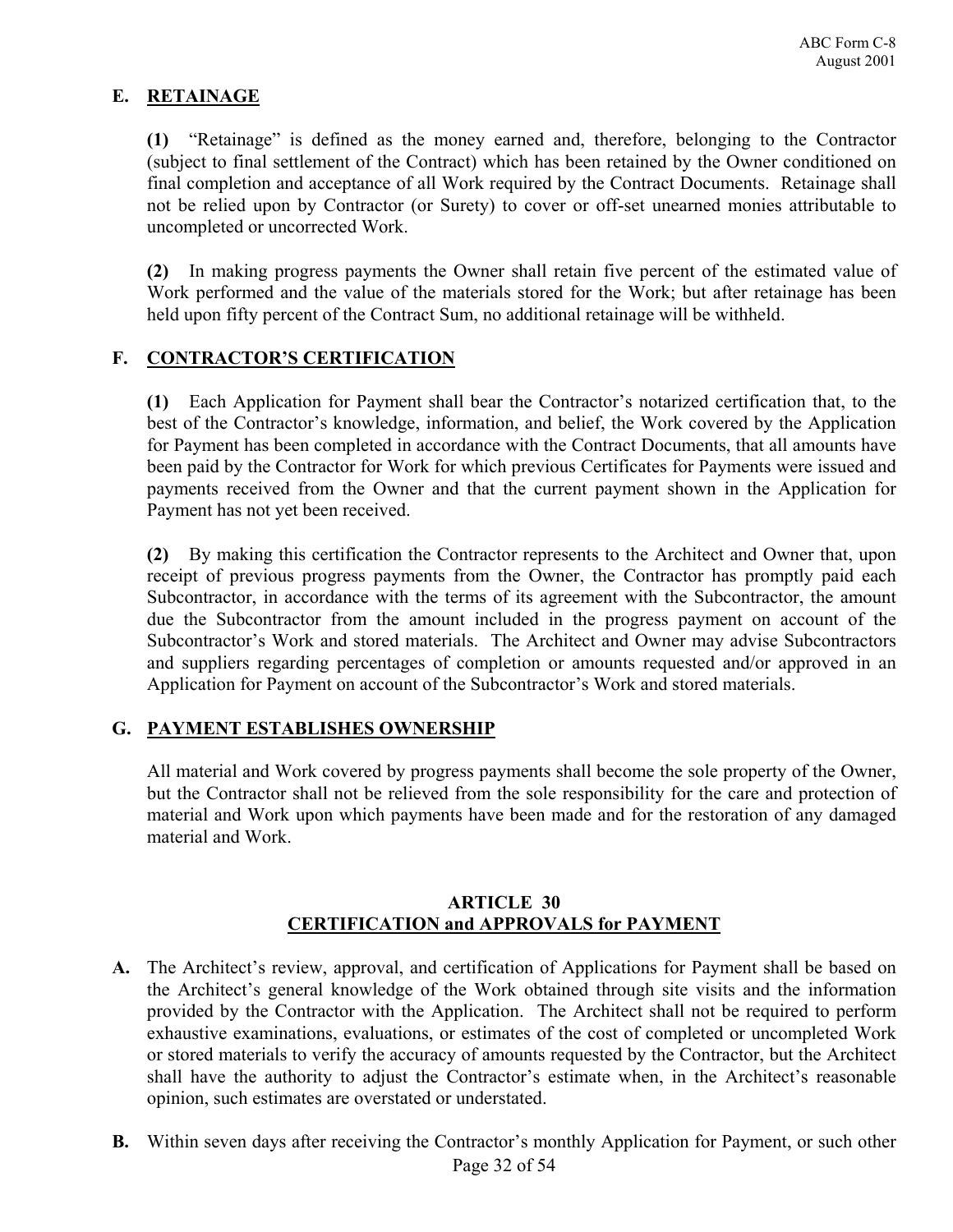time as may be stated in the Contract Documents, the Architect will take one of the following actions:

**(1)** The Architect will approve and certify the Application as submitted and forward it as a Certification for Payment for approval by the Owner (and other approving authorities, if any) and payment.

**(2)** If the Architect takes exception to any amounts claimed by the Contractor and the Contractor and Architect cannot agree on revised amounts, the Architect will promptly issue a Certificate for Payment for the amount for which the Architect is able to certify to the Owner, transmitting a copy of same to the Contractor.

**(3)** To the extent the Architect determines may be necessary to protect the Owner from loss on account of any of the causes stated in Article 31, the Architect may subtract from the Contractor's estimates and will issue a Certificate for Payment to the Owner, with a copy to the Contractor, for such amount as the Architect determines is properly due and notify the Contractor and Owner in writing of the Architect's reasons for withholding payment in whole or in part.

- **C.** Neither the Architect's issuance of a Certificate for Payment nor the Owner's resulting progress payment shall be a representation to the Contractor that the Work in progress or completed at that time is accepted or deemed to be in conformance with the Contract Documents.
- **D.** The Architect shall not be required to determine that the Contractor has promptly or fully paid Subcontractors and suppliers or how or for what purpose the Contractor has used monies paid under the Construction Contract. However, the Architect may, upon request and if practical, inform any Subcontractor or supplier of the amount, or percentage of completion, approved or paid to the Contractor on account of the materials supplied or the Work performed by the Subcontractor.

#### **ARTICLE 31 PAYMENTS WITHHELD**

- **A.** The Architect may nullify or revise a previously issued Certificate for Payment prior to Owner's payment thereunder to the extent as may be necessary in the Architect's opinion to protect the Owner from loss on account of any of the following causes not discovered or fully accounted for at the time of the certification or approval of the Application for Payment:
	- **(1)** Defective Work;
	- **(2)** filed, or reasonable evidence indicating probable filing of, claims arising out of the Contract by other parties against the Contractor;
	- **(3)** the Contractor's failure to pay for labor, materials or equipment or to pay Subcontractors;
	- **(4)** reasonable evidence that the Work cannot be completed for the unpaid balance of the Contract Sum;
	- **(5)** damage suffered by the Owner or another contractor caused by the Contractor, a Subcontractor, or anyone for whose acts they may be liable;
	- **(6)** reasonable evidence that the Work will not be completed within the Contract Time, and that the unpaid balance is insufficient to cover applicable liquidated damages; or
	- **(7)** the Contractor's persistent failure to conform to the requirements of the Contract Documents.
- **B.** If the Owner deems it necessary to withhold payment pursuant to preceding Paragraph A, the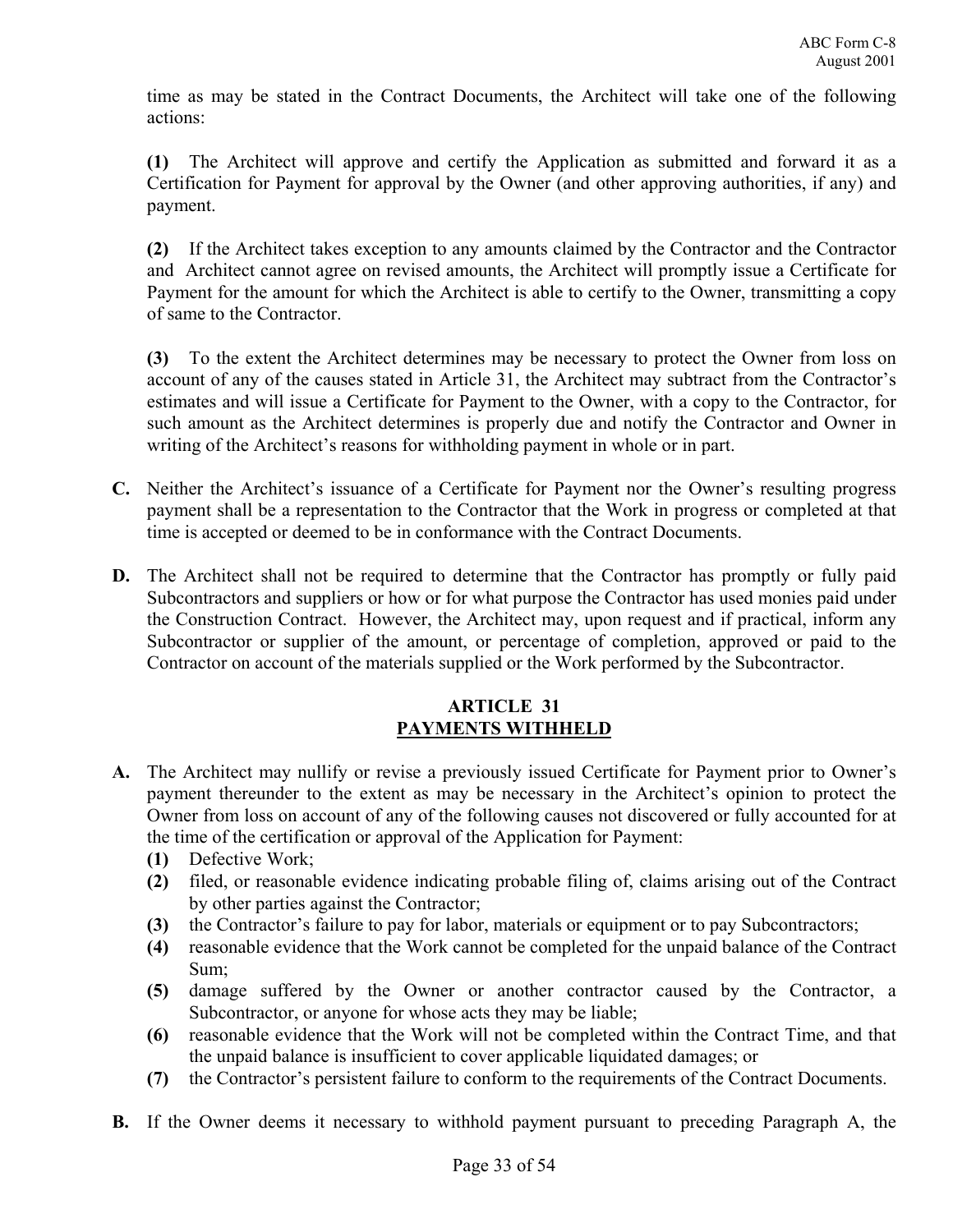Owner will notify the Contractor and Architect in writing of the amount to be withheld and the reason for same.

**C.** The Architect shall not be required to withhold payment for completed or partially completed Work for which compliance with the Contract Documents remains to be determined by Specified Inspections or Final Inspections to be performed in their proper sequence. However, if Work for which payment has been approved, certified, or made under an Application for Payment is subsequently determined to be Defective Work, the Architect shall determine an appropriate amount that will protect the Owner's interest against the Defective Work.

**(1)** If payment has not been made against the Application for Payment first including the Defective Work, the Architect will notify the Owner and Contractor of the amount to be withheld from the payment until the Defective Work is brought into compliance with the Contract **Documents** 

**(2)** If payment has been made against the Application for Payment first including the Defective Work, the Architect will withhold the appropriate amount from the next Application for Payment submitted after the determination of noncompliance, such amount to then be withheld until the Defective Work is brought into compliance with the Contract Documents.

- **D.** The amount withheld will be paid with the next Application for Payment certified and approved after the condition for which the Owner has withheld payment is removed or otherwise resolved to the Owner's satisfaction.
- **E.** The Owner shall have the right to withhold from payments due the Contractor under this Contract an amount equal to any amount which the Contractor owes the Owner under another contract.

#### **ARTICLE 32 SUBSTANTIAL COMPLETION**

- **A.** Substantial Completion is the stage in the progress of the Work when the Work or designated portion of the Work is sufficiently complete in accordance with the Contract Documents so that the Owner can occupy or utilize the Work for its intended use without disruption or interference by the Contractor in completing or correcting any remaining unfinished Work ("punch list" items). Substantial Completion of the Work, or a designated portion of the Work, is not achieved until so agreed in a Certificate of Substantial Completion signed by the Contractor, Architect, Owner, and Technical Staff of the Alabama Building Commission.
- **B.** The Contractor shall notify the Architect in writing when it considers the Work, or a portion of the Work which the Owner has agreed to accept separately, to be substantially complete and ready for a Final Inspection pursuant to Article 16. In this notification the Contractor shall identify any items remaining to be completed or corrected for Final Acceptance prior to final payment.
- **C.** Substantial Completion is achieved and a Final Inspection is appropriate only when a minimal number of punch list items exists and only a short period of time will be required to correct or complete them. Upon receipt of the Contractor's notice for a Final Inspection, the Architect will advise the Contractor in writing of any conditions of the Work which the Architect or Owner is aware do not constitute Substantial Completion, otherwise, a Final Inspection will proceed within a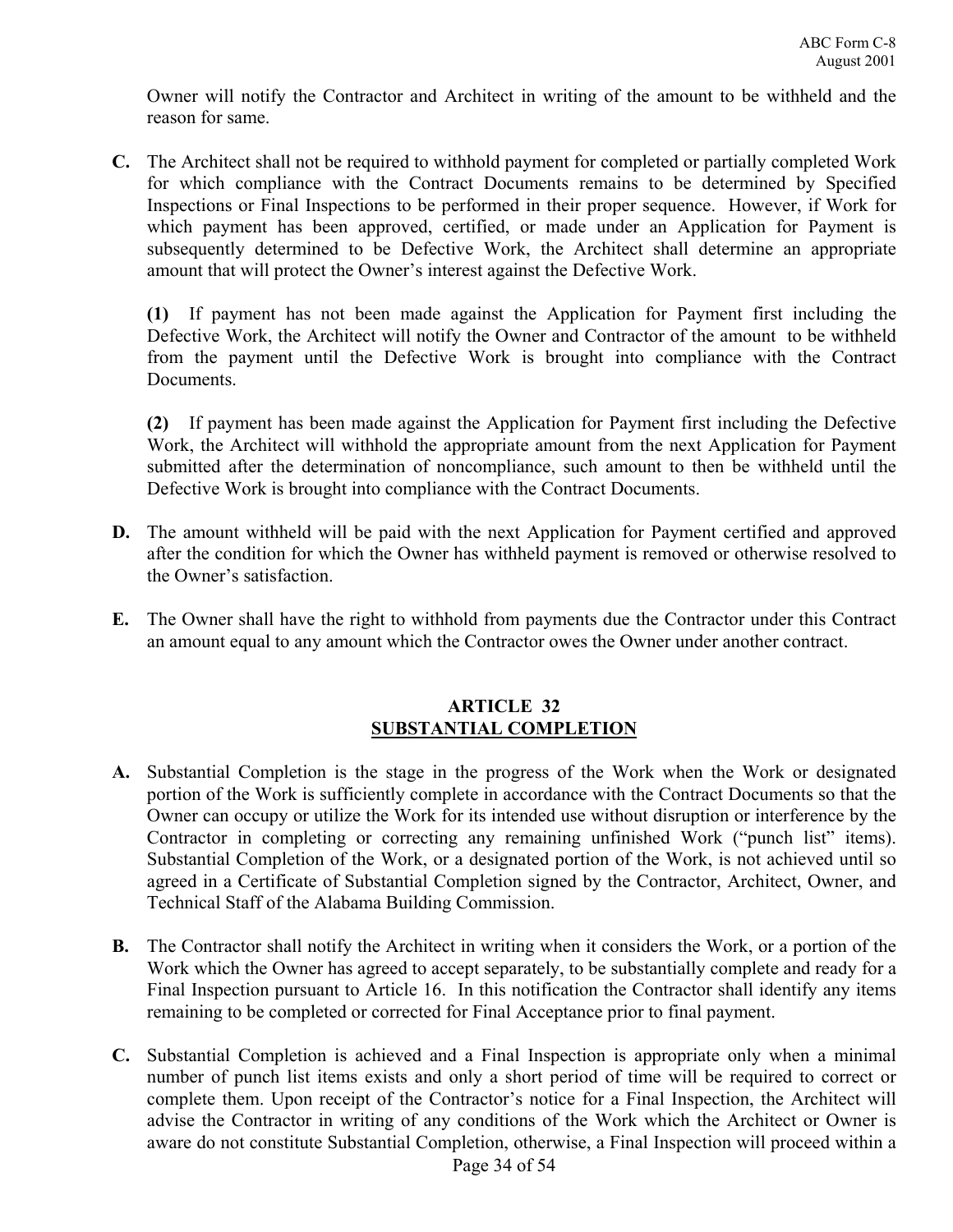reasonable time after the Contractor's notice is given. However, the Architect will not be required to prepare lengthy listings of punch list items; therefore, if the Final Inspection discloses that Substantial Completion has not been achieved, the Architect may discontinue or suspend the inspection until the Contractor does achieve Substantial Completion.

# **D. CERTIFICATE of SUBSTANTIAL COMPLETION**

**(1)** When the Work or a designated portion of the Work is substantially complete, the Architect will prepare and sign a Certificate of Substantial Completion to be signed in order by the Contractor, Owner, and Alabama Building Ccommission.

**(2)** When signed by all parties, the Certificate of Substantial Completion shall establish the Date of Substantial Completion which is the date upon which:

**(a)** the Work, or designated portion of the Work, is accepted by the Architect, Owner, and Alabama Building Commission as being ready for occupancy,

**(b)** the Contractor's one-year and special warranties for the Work covered by the Certificate commence, unless stated otherwise in the Certificate (the one-year warranty for punch list items completed or corrected after the period allowed in the Certificate shall commence on the date of their Final Acceptance) , and

**(c)** Owner becomes responsible for building security, maintenance, utility services, and insurance, unless stated otherwise in the Certificate.

**(3)** The Certificate of Substantial Completion shall set the time within which the Contractor shall finish all items on the "punch list" accompanying the Certificate. The completion of punch list items shall be a condition precedent to Final Payment.

**(4)** If the Work or designated portion covered by a Certificate of Substantial Completion includes roofing work, the General Contractor's (5-year) Roofing Guarantee, ABC Form C-9, must be executed by the Contractor and attached to the Certificate of Substantial Completion. If the Contract Documents specify any other roofing warranties to be provided by the roofing manufacturer, Subcontractor, or Contractor, they must also be attached to the Certificate of Substantial Completion. The Alabama Building Commission will not sign the Certificate of Substantial Completion in the absence of the roofing guarantees.

**E.** The Date of Substantial Completion of the Work, as set in the Certificate of Substantial Completion of the Work or of the last completed portion of the Work, establishes the extent to which the Contractor is liable for Liquidated Damages, if any; however, should the Contractor fail to complete all punch list items within thirty days, or such other time as may be stated in the respective Certificate of Substantial Completion, the Contractor shall bear any expenses, including additional Architectural services and expenses, incurred by the Owner as a result of such failure to complete punch list items in a timely manner.

# **ARTICLE 33 OCCUPANCY or USE PRIOR to COMPLETION**

# **A. UPON SUBSTANTIAL COMPLETION**

Page 35 of 54 Prior to completion of the entire Work, the Owner may occupy or begin utilizing any designated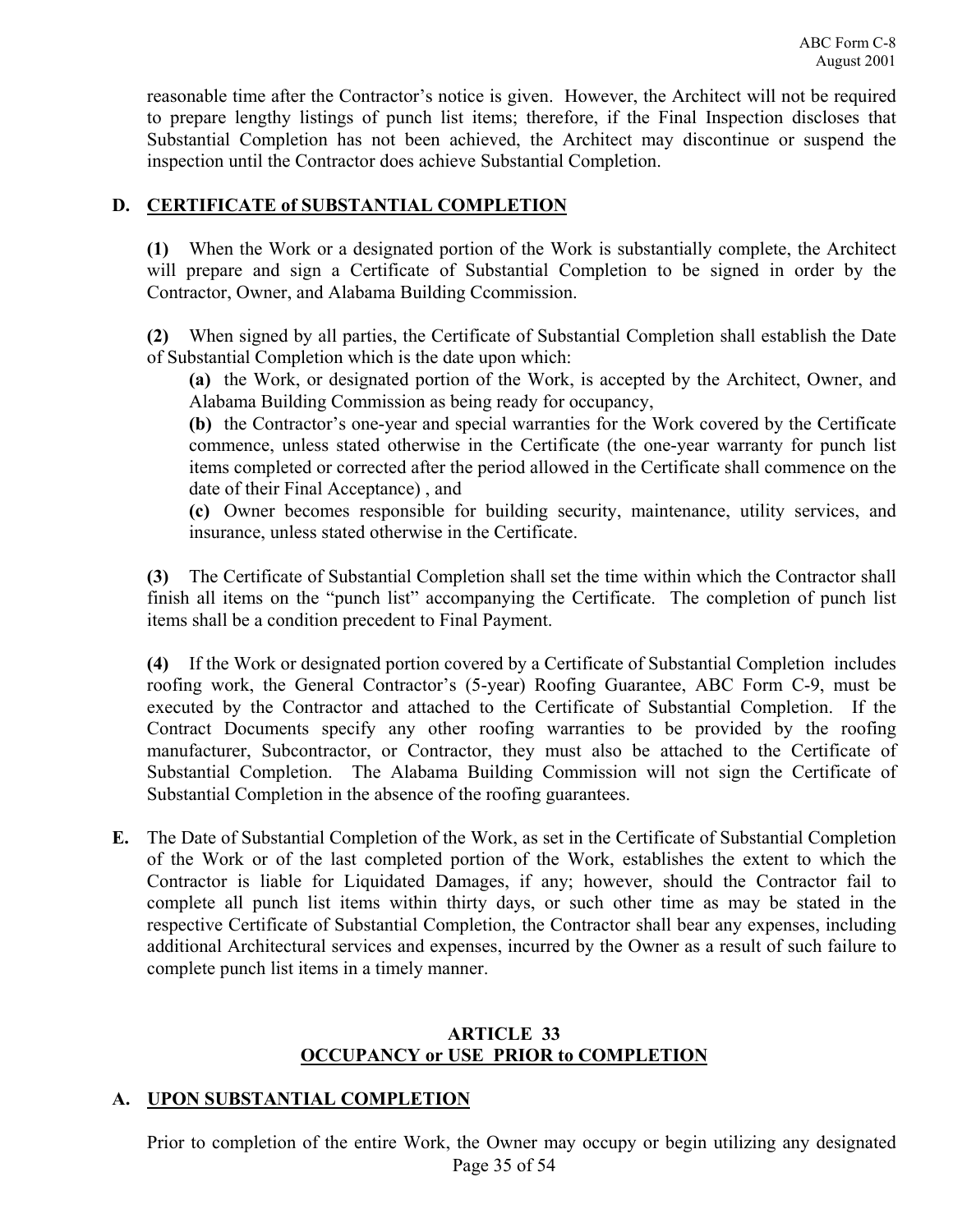portion of the Work on the agreed Date of Substantial Completion of that portion of the Work.

# **B. BEFORE SUBSTANTIAL COMPLETION**

**(1)** The Owner shall not occupy or utilize any portion of the Work before Substantial Completion of that portion has been achieved.

**(2)** The Owner may deliver furniture and equipment and store, or install it in place ready for occupancy and use, in any designated portion of the Work before it is substantially completed under the following conditions:

**(a)** The Owner's storage or installation of furniture and equipment will not unreasonably disrupt or interfere with the Contractor's completion of the designated portion of the Work.

**(b)** The Contractor consents to the Owner's planned action (such consent shall not be unreasonably withheld).

**(c)** The Owner shall be responsible for insurance coverage of the Owner's furniture and equipment, and the Contractor's liability shall not be increased.

**(d)** The Contractor, Architect, and Owner will jointly inspect and record the condition of the Work in the area before the Owner delivers and stores or installs furniture and equipment; the Owner will equitably compensate the Contractor for making any repairs to the Work that may subsequently be required due to the Owner's delivery and storage or installation of furniture and equipment.

**(e)** The Owner's delivery and storage or installation of furniture and equipment shall not be deemed an acceptance of any Work not completed in accordance with the requirements of the Contract Documents.

# **ARTICLE 34 FINAL PAYMENT**

# **A. PREREQUISITES to FINAL PAYMENT**

The following conditions are prerequisites to Final Payment becoming due the Contractor:

- **(1)** Full execution of a Certificate of Substantial Completion for the Work, or each designated portion of the Work.
- **(2)** Final Acceptance of the Work.
- **(3)** The Contractor's completion, to the satisfaction of the Architect and Owner, of all documentary requirements of the Contract Documents; such as delivery of "as-built" documents, operating and maintenance manuals, warranties, etc.
- **(4)** Delivery to the Owner of a final Application for Payment, prepared by the Contractor and approved and certified by the Architect.
- **(5)** Completion of an Advertisement for Completion pursuant to Paragraph C below.
- **(6)** Delivery by the Contractor to the Owner through the Architect of a Release of Claims and such other documents as may be required by Owner, satisfactory in form to the Owner pursuant to Paragraph D below.
- **(7)** Consent of Surety, if any, to Final Payment to Contractor.
- **(8)** Delivery by the Contractor to the Architect and Owner of other documents, if any, required by the Contract Documents as prerequisites to Final Payment.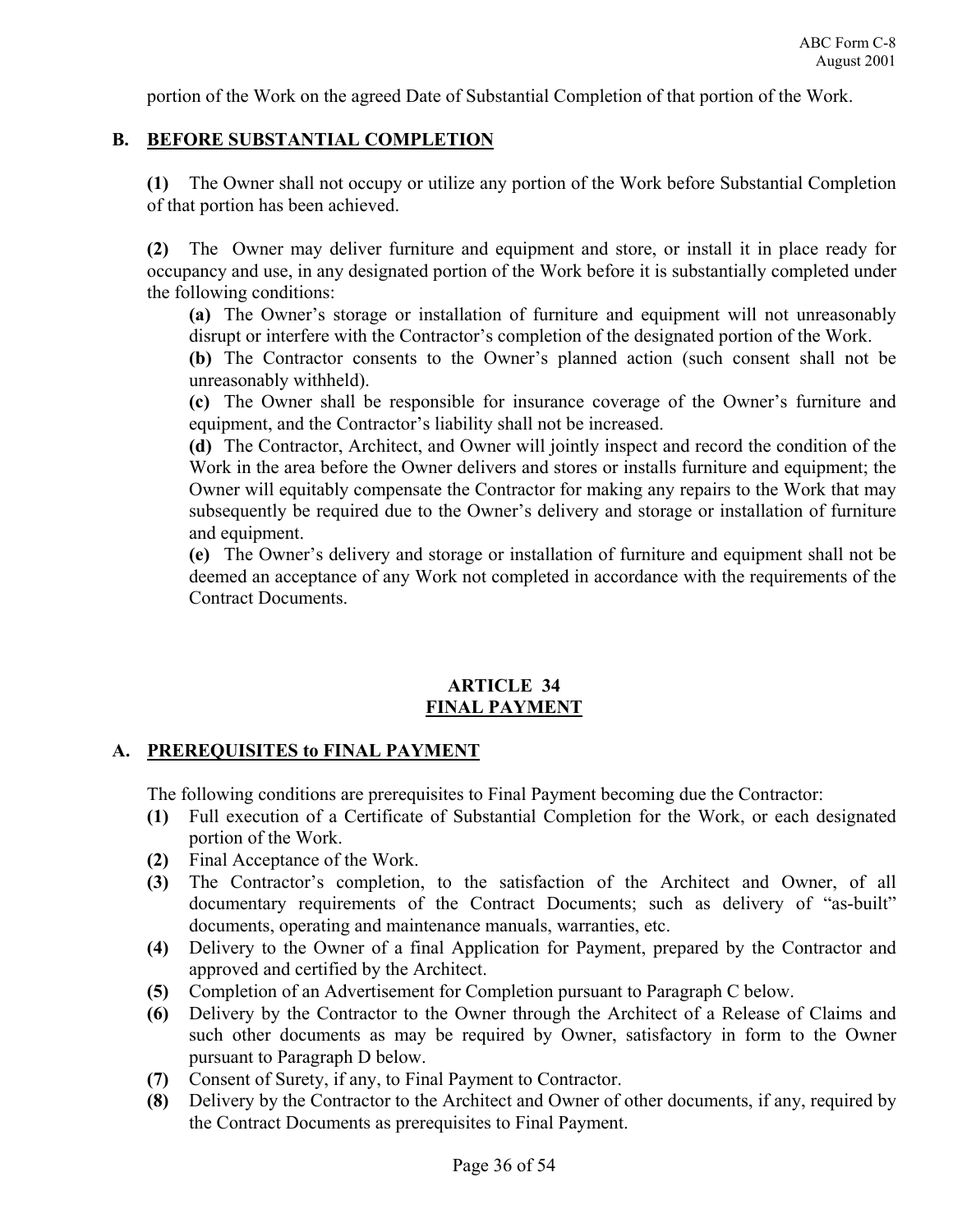# **B. FINAL ACCEPTANCE of the WORK**

"Final Acceptance of the Work" shall be achieved when all "punch list" items recorded with the Certificate(s) of Substantial Completion are accounted for by either: **(1)** their completion or correction by the Contractor and acceptance by the Architect, Owner, and BC Project Inspector, or **(2)** their resolution under Article 18, Deductions for Uncorrected Work.

# **C. ADVERTISEMENT for COMPLETION**

**(1) If the Contract Sum is less than \$50,000:** The Owner, immediately after being notified by the Architect that all other requirements of the Contract have been completed, shall give public notice of completion of the Contract by having an Advertisement for Completion published one time in a newspaper of general circulation, published in the county in which the Owner is located and shall post notice of completion of the Contract on the Owner's bulletin board for one week, and shall require the Contractor to certify under oath that all bills have been paid in full. Final payment may be made at any time after the notice has been posted for one entire week.

**(2) If the Contract Sum is more than \$50,000:** The Contractor, immediately after being notified by the Architect that all other requirements of the Contract have been completed, shall give public notice of completion of the Contract by having an Advertisement for Completion, similar to the sample contained in the Project Manual, published for a period of four successive weeks in some newspaper of general circulation published within the city or county where the Work was performed. Proof of publication of the Advertisement for Completion, in duplicate, shall be made by the Contractor to the Architect by affidavit of the publisher and a printed copy of the Advertisement for Completion published, in duplicate. If no newspaper is published in the county where the work was done, the notice may be given by posting at the Court House for thirty days and proof of same made by Probate Judge or Sheriff and the Contractor. Final payment shall not be due until thirty days after this public notice is completed.

# **D. RELEASE of CLAIMS**

The Release of Claims and other documents referenced in Paragraph A(6) above are as follows:

**(1)** A release executed by Contractor of all claims and claims of lien against the Owner arising under and by virtue of the Contract, other than such claims of the Contractor, if any, as may have been previously made in writing and as may be specifically excepted by the Contractor from the operation of the release in stated amounts to be set forth therein.

**(2)** An affidavit under oath, if required, stating that so far as the Contractor has knowledge or information, there are no claims or claims of lien which have been or will be filed by any Subcontractor, Supplier or other party for labor or material for which a claim or claim of lien could be filed.

**(3)** A release, if required, of all claims and claims of lien made by any Subcontractor, Supplier or other party against the Owner or unpaid Contract funds held by the Owner arising under or related to the Work on the Project; provided, however, that if any Subcontractor, Supplier or others refuse to furnish a release of such claims or claims of lien, the Contractor may furnish a bond executed by Contractor and its Surety to the Owner to provide an unconditional obligation to defend, indemnify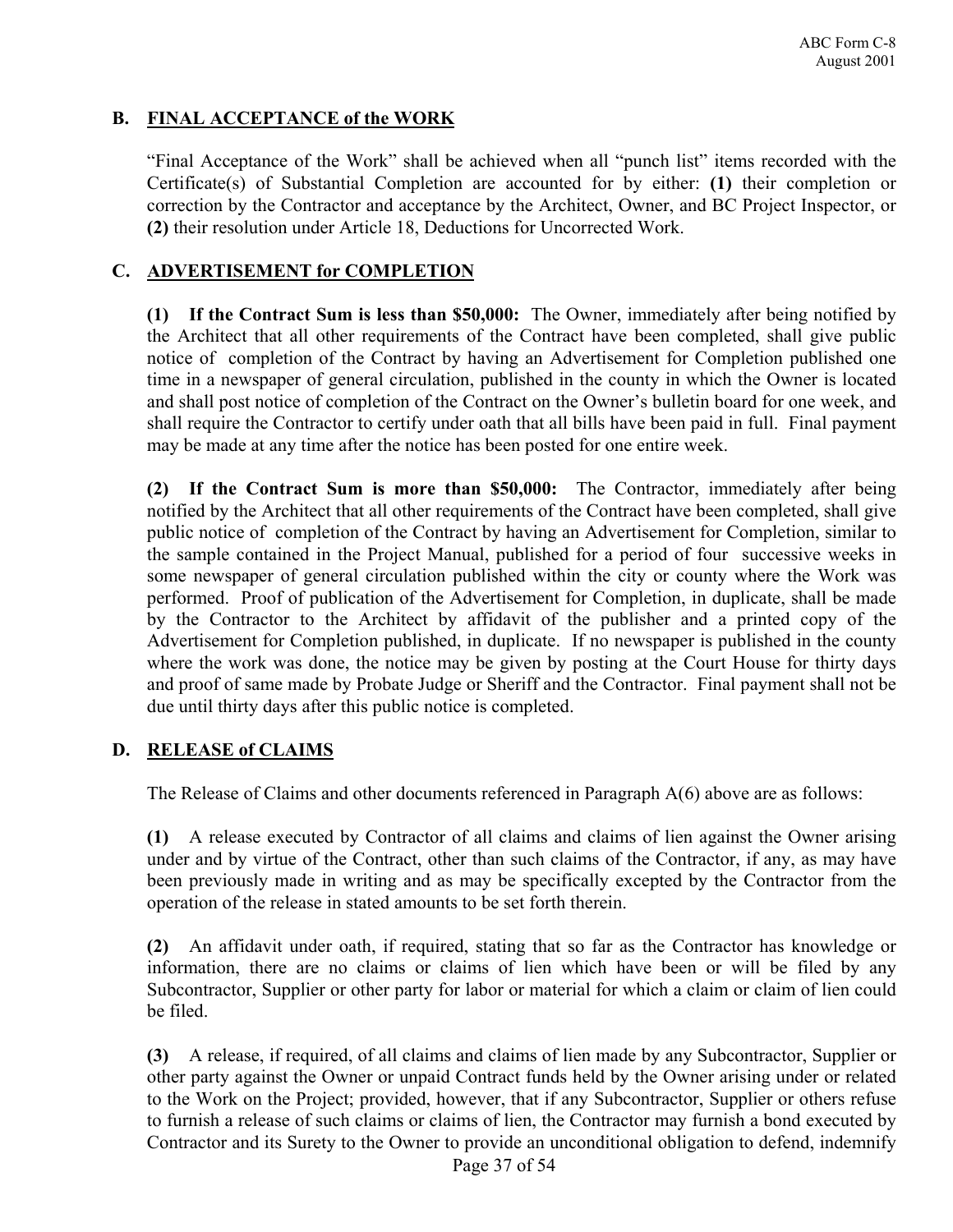and hold harmless the Owner against any loss, cost or expense, including attorney's fees, arising out of or as a result of such claims, or claims of lien, in which event Owner may make Final Payment notwithstanding such claims or claims of lien. If Contractor and Surety fail to fulfill their obligations to Owner under the bond, the Owner shall be entitled to recover damages as a result of such failure, including all costs and reasonable attorney's fees incurred to recover such damages.

# **E. EFFECT of FINAL PAYMENT**

**(1)** The making of Final Payment shall constitute a waiver of Claims by the Owner except those arising from:

- **(a)** liens, claims, security interests or encumbrances arising out of the Contract and unsettled;
- **(b)** failure of the Work to comply with the requirements of the Contract Documents;
- **(c)** terms of warranties or indemnities required by the Contract Documents, or
- **(d)** latent defects.

**(2)** Acceptance of Final Payment by the Contractor shall constitute a waiver of claims by Contractor except those previously made in writing, identified by Contractor as unsettled at the time of final Application for Payment, and specifically excepted from the release provided for in Paragraph D(1), above.

# **ARTICLE 35 CONTRACTOR'S WARRANTY**

# **A. GENERAL WARRANTY**

The Contractor warrants to the Owner and Architect that all materials and equipment furnished under the Contract will be of good quality and new, except such materials as may be expressly provided or allowed in the Contract Documents to be otherwise, and that none of the Work will be Defective Work as defined in Article 1.

# **B. ONE-YEAR WARRANTY**

**(1)** If, within one year after the date of Substantial Completion of the Work or each designated portion of the Work (or otherwise as agreed upon in a mutually-executed Certificate of Substantial Completion), any of the Work is found to be Defective Work, the Contractor shall promptly upon receipt of written notice from the Owner or Architect, and without expense to either, replace or correct the Defective Work to conform to the requirements of the Contract Documents, and repair all damage to the site, the building and its contents which is the result of Defective Work or its replacement or correction.

**(2)** The one-year warranty for punch list items shall begin on the Date of Substantial Completion if they are completed or corrected within the time period allowed in the Certificate of Substantial Completion in which they are recorded. The one-year warranty for punch list items that are not completed or corrected within the time period allowed in the Certificate of Substantial Completion, and other Work performed after Substantial Completion, shall begin on the date of Final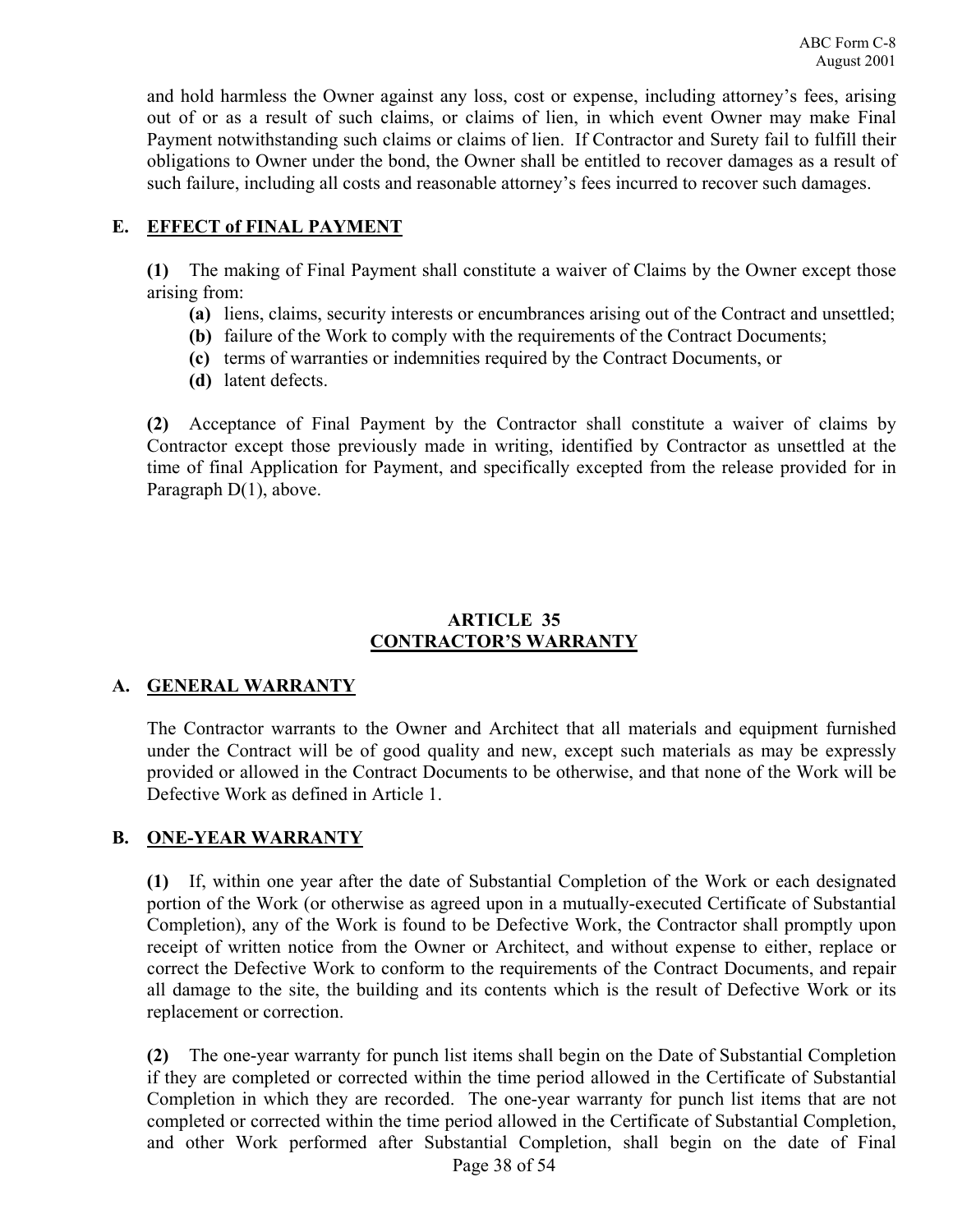Acceptance of the Work. The Contractor's correction of Work pursuant to this warranty does not extend the period of the warranty. The Contractor's one-year warranty does not apply to defects or damages due to improper or insufficient maintenance, improper operation, or wear and tear during normal usage.

**(3)** Upon recognizing a condition of Defective Work, the Owner shall promptly notify the Contractor of the condition. If the condition is causing damage to the building, its contents, equipment, or site, the Owner shall take reasonable actions to mitigate the damage or its continuation, if practical. If the Contractor fails to proceed promptly to comply with the terms of the warranty, or to provide the Owner with satisfactory written verification that positive action is in process, the Owner may have the Defective Work replaced or corrected and the Contractor and the Contractor's Surety shall be liable for all expense incurred.

**(4) Year-end Inspection(s):** An inspection of the Work, or each separately completed portion thereof, is required near the end of the Contractor's one-year warranty period(s). The subsequent delivery of the Architect's report of a Year-end Inspection will serve as confirmation that the Contractor was notified of Defective Work found within the warranty period.

**(5)** The Contractor's warranty of one year is in addition to, and not a limitation of, any other remedy stated herein or available to the Owner under applicable law.

# **C. GENERAL CONTRACTOR'S ROOFING GUARANTEE**

**(1)** In addition to any other roof related warranties or guarantees that may be specified in the Contract Documents, the roof and associated work shall be guaranteed by the General Contractor against leaks and defects of materials and workmanship for a period of five (5) years, starting on the Date of Substantial Completion of the Project as stated in the Certificate of Substantial Completion. This guarantee for punch list items shall begin on the Date of Substantial Completion if they are completed or corrected within the time period allowed in the Certificate of Substantial Completion in which they are recorded. The guarantee for punch list items that are not completed or corrected within the time period allowed in the Certificate of Substantial Completion shall begin on the date of Final Acceptance of the Work.

**(2)** The "General Contractor's Roofing Guarantee" (ABC Form C-9), included in the Project Manual, shall be executed in triplicate, signed by the appropriate party and submitted to the Architect for submission with the Certificate of Substantial Completion to the Owner and the Building Commission.

**(3)** This guarantee does not include costs which might be incurred by the General Contractor in making visits to the site requested by the Owner regarding roof problems that are due to lack of proper maintenance (keeping roof drains and/or gutters clear of debris that cause a stoppage of drainage which results in water ponding, overflowing of flashing, etc.), or damages caused by vandalism or misuse of roof areas. Should the contractor be required to return to the job to correct problems of this nature that are determined not to be related to faulty workmanship and materials in the installation of the roof, payment for actions taken by the Contractor in response to such request will be the responsibility of the Owner. A detailed written report shall be made by the General Contractor on each of these 'Service Calls' with copies to the Architect, Owner and Building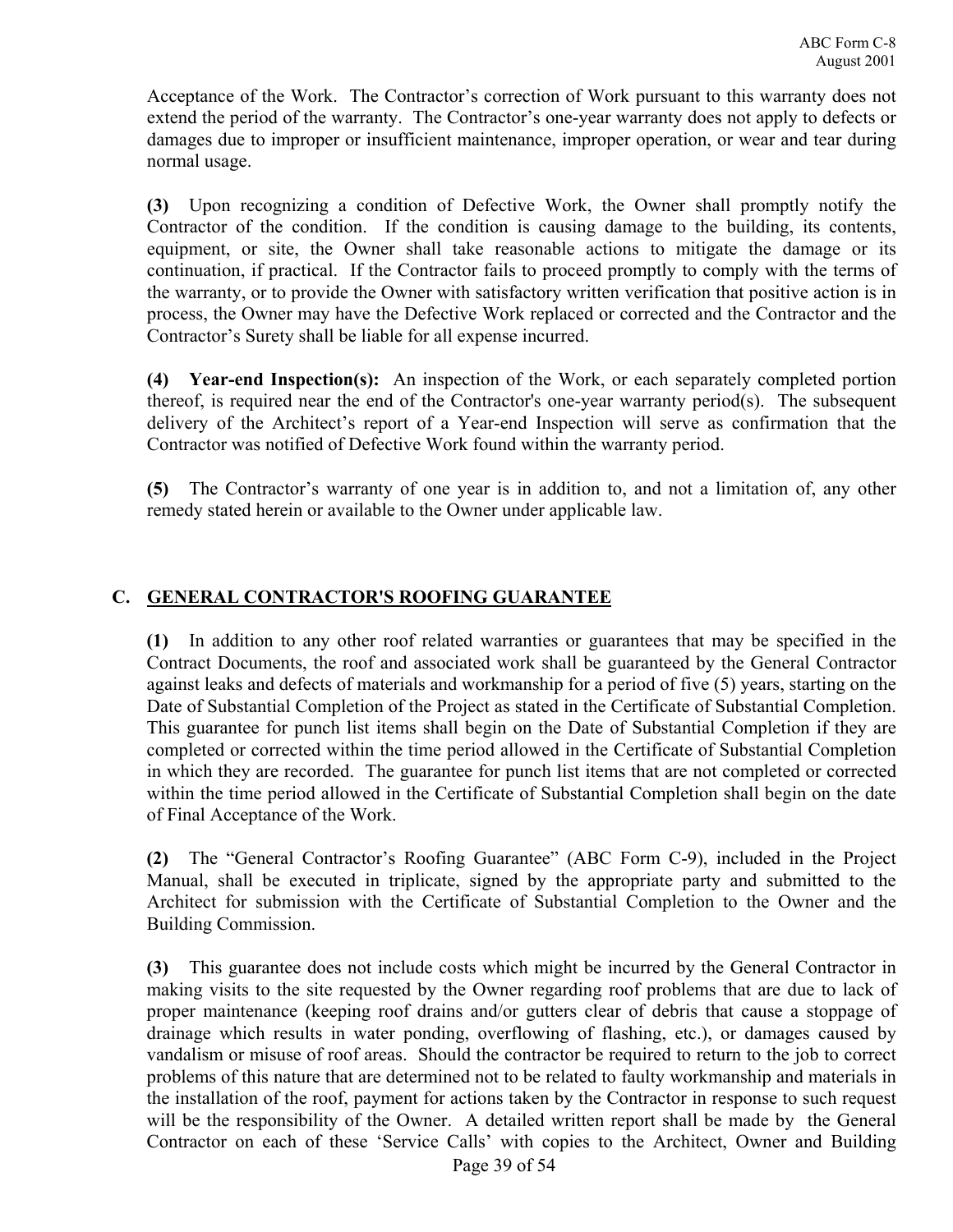Commission.

# **D. SPECIAL WARRANTIES**

**(1)** The Contractor shall deliver to the Owner through the Architect all special or extended warranties required by the Contract Documents from the Contractor, Subcontractors, and suppliers.

**(2)** The Contractor and the Contractor's Surety shall be liable to the Owner for such special warranties during the Contractor's one-year warranty; thereafter, the Contractor's obligations relative to such special warranties shall be to provide reasonable assistance to the Owner in their enforcement.

# **E. ASSUMPTION of GUARANTEES of OTHERS**

 If the Contractor disturbs, alters, or damages any work guaranteed under a separate contract, thereby voiding the guarantee of that work, the Contractor shall restore the work to a condition satisfactory to the Owner and shall also guarantee it to the same extent that it was guaranteed under the separate contract.

### **ARTICLE 36 INDEMNIFICATION AGREEMENT**

To the fullest extent permitted by law, the Contractor shall defend, indemnify, and hold harmless the Owner, Architect, Architect's consultants, Alabama Building Commission, State Department of Education (if applicable), and their agents, employees, and consultants (hereinafter collectively referred to as the "Indemnitees") from and against all claims, damages, losses and expenses, including but not limited to attorneys' fees, arising out of, related to, or resulting from performance of the Work, provided that such claim, damage, loss or expense is attributable to bodily injury, sickness, disease or death, or to injury to or destruction of tangible property, including loss of use resulting therefrom, and is caused in whole or in part by negligent acts or omissions of the Contractor, a Subcontractor, anyone directly or indirectly employed by them, or anyone for whose acts they may be liable, regardless of whether such claim, damage, loss or expense is caused in part, or is alleged but not legally established to have been caused in whole or in part by the negligence or other fault of a party indemnified hereunder.

- **A.** This indemnification shall extend to all claims, damages, losses and expenses for injury or damage to adjacent or neighboring property, or persons injured thereon, that arise out of, relate to, or result from performance of the Work.
- **B.** This indemnification does not extend to the liability of the Architect, or the Architect's Consultants, agents, or employees, arising out of **(1)** the preparation or approval of maps, shop drawings, opinions, reports, surveys, field orders, Change Orders, drawings or specifications, or **(2)** the giving of or the failure to give directions or instructions, provided such giving or failure to give instructions is the primary cause of the injury or damage.
- **C.** This indemnification does not apply to the extent of the sole negligence of the Indemnitees.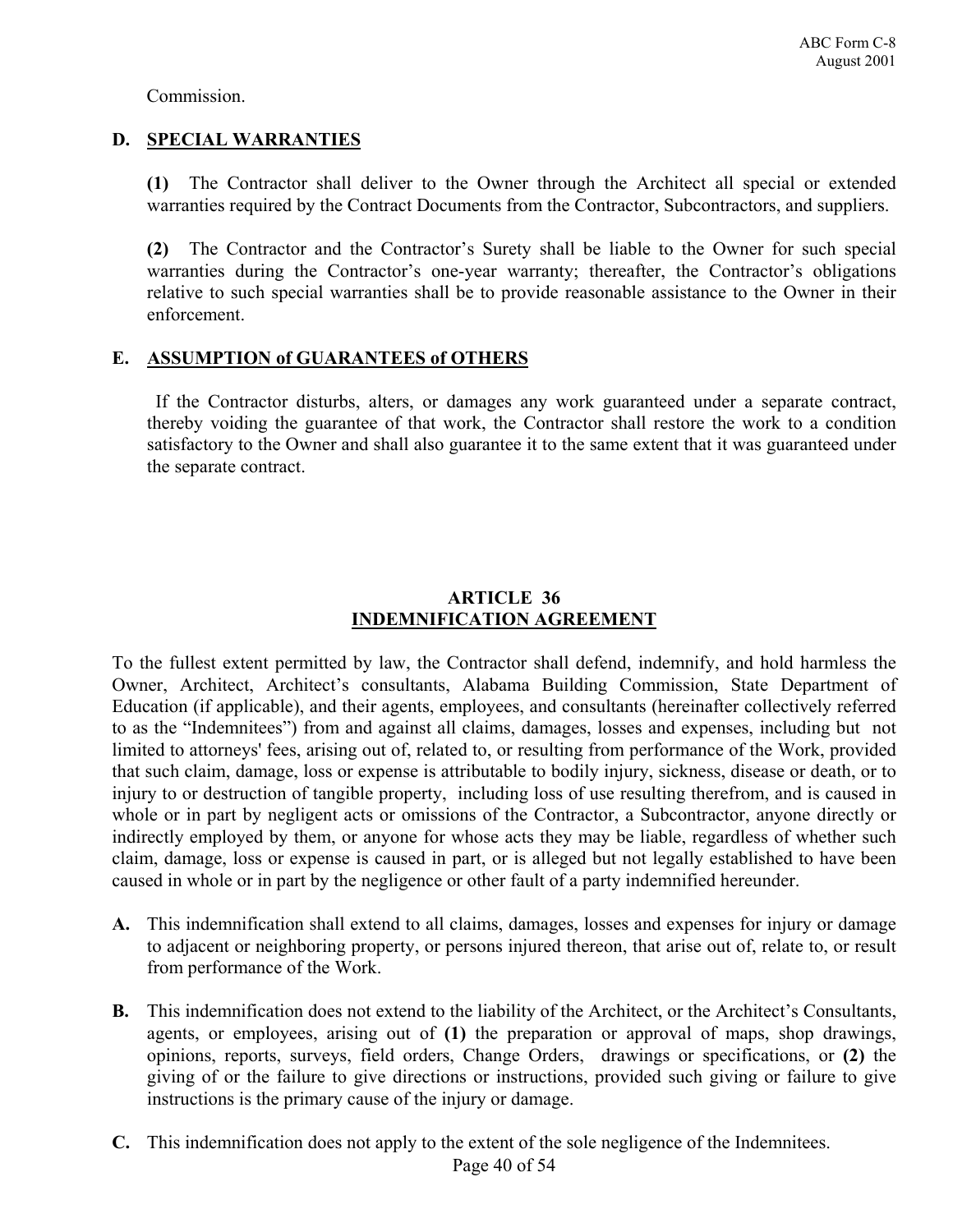#### **ARTICLE 37 CONTRACTOR'S and SUBCONTRACTORS' INSURANCE**

# **A. GENERAL**

**(1) RESPONSIBILITY.** The Contractor shall be responsible to the Owner from the time of the signing of the Construction Contract or from the beginning of the first work, whichever shall be earlier, for all injury or damage of any kind resulting from any negligent act or omission or breach, failure or other default regarding the work by the Contractor, a Subcontractor, anyone directly or indirectly employed by them or anyone for whose acts they may be liable, regardless of who may be the owner of the property.

**(2) INSURANCE PROVIDERS.** Each of the insurance coverages required below shall be issued by an insurer licensed by the Insurance Commissioner to transact the business of insurance in the State of Alabama for the applicable line of insurance, and such insurer (or, for qualified selfinsureds or group self-insureds, a specific excess insurer providing statutory limits) must have a Best Policyholders Rating of "A-" or better and a financial size rating of Class V or larger.

**(3) NOTIFICATION ENDORSEMENT.** Each policy shall be endorsed to provide that the insurance company agrees that the policy shall not be canceled, changed, allowed to lapse or allowed to expire for any reason until thirty days after the Owner has received written notice by certified mail as evidenced by return receipt or until such time as other insurance coverage providing protection equal to protection called for in the Contract Documents shall have been received, accepted and acknowledged by the Owner. Such notice shall be valid only as to the Project as shall have been designated by Project Name and Number in said notice.

**(4) INSURANCE CERTIFICATES.** The Contractor shall procure the insurance coverages identified below, or as otherwise required in the Contract Documents, at the Contractor's own expense, and to evidence that such insurance coverages are in effect, the Contractor shall furnish the Owner an insurance certificate(s) acceptable to the Owner and listing the Owner as the certificate holder. The insurance certificate(s) must be delivered to the Owner with the Construction Contract and Bonds for final approval and execution of the Construction Contract. The insurance certificate must provide the following:

- **(a)** Name and address of authorized agent of the insurance company
- **(b)** Name and address of insured
- **(c)** Name of insurance company or companies
- **(d)** Description of policies
- **(e)** Policy Number(s)
- **(f)** Policy Period(s)
- **(g)** Limits of liability
- **(h)** Name and address of Owner as certificate holder
- **(i)** Project Name and Number, if any
- **(j)** Signature of authorized agent of the insurance company
- **(k)** Telephone number of authorized agent of the insurance company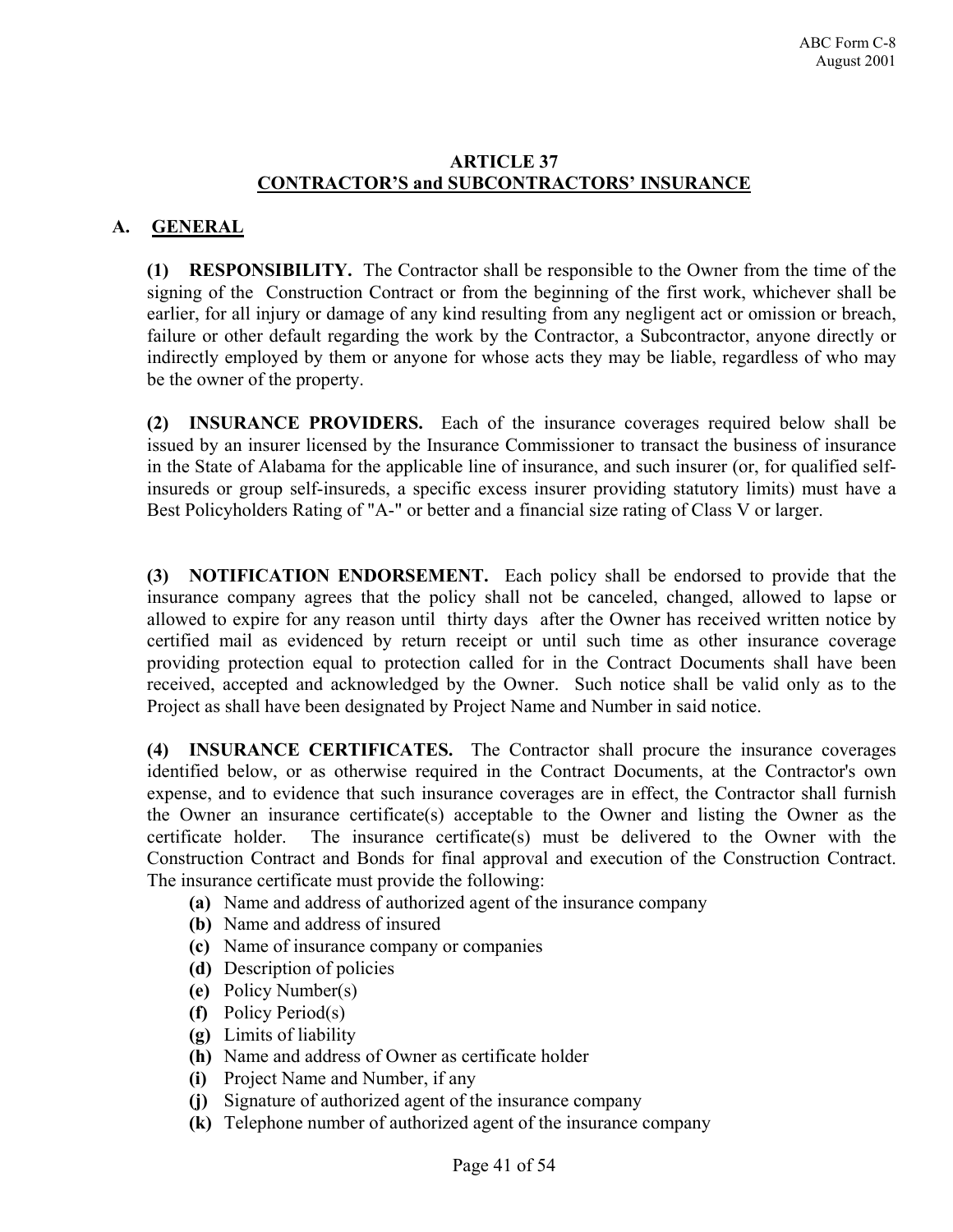**(l)** Mandatory thirty day notice of cancellation / non-renewal / change

**(5) MAXIMUM DEDUCTIBLE.** Self-insured retention, except for qualified self-insurers or group self-insurers, in any policy shall not exceed \$25,000.00.

#### **B. INSURANCE COVERAGES**

Unless otherwise provided in the Contract Documents, the Contractor shall purchase the types of insurance coverages with liability limits not less than as follows:

#### **(1) WORKERS' COMPENSATION and EMPLOYER'S LIABILITY INSURANCE**

**(a)** Workers' Compensation coverage shall be provided in accordance with the statutory coverage required in Alabama. A group insurer must submit a certificate of authority from the Alabama Department of Industrial Relations approving the group insurance plan. A selfinsurer must submit a certificate from the Alabama Department of Industrial Relations stating the Contractor qualifies to pay its own workers' compensation claims.

- **(b)** Employer's Liability Insurance limits shall be at least:
	- **.1** Bodily Injury by Accident \$1,000,000 each accident
	- **.2** Bodily Injury by Disease \$1,000,000 each employee

# **(2) COMMERCIAL GENERAL LIABILITY INSURANCE**

**(a)** Commercial General Liability Insurance, written on an ISO Occurrence Form (current edition as of the date of Advertisement for Bids) or equivalent, shall include, but need not be limited to, coverage for bodily injury and property damage arising from premises and operations liability, products and completed operations liability, blasting and explosion, collapse of structures, underground damage, personal injury liability and contractual liability. The Commercial General Liability Insurance shall provide at minimum the following limits:

| Coverage                                    | Limit                         |
|---------------------------------------------|-------------------------------|
| .1 General Aggregate                        | \$2,000,000.00 per Project    |
| .2 Products, Completed Operations Aggregate | \$2,000,000.00 per Project    |
| .3 Personal and Advertising Injury          | \$1,000,000.00 per Occurrence |
| .4 Each Occurrence                          | \$1,000,000.00                |
|                                             |                               |

**(b)** Additional Requirements for Commercial General Liability Insurance:

**.1** The policy shall name the Owner, Architect, Alabama Building Commission, State Department of Education (if applicable), and their agents, consultants and employees as additional insureds, state that this coverage shall be primary insurance for the additional insureds; and contain no exclusions of the additional insureds relative to job accidents.

**.2** The policy must include separate per project aggregate limits.

#### **(3) COMMERCIAL BUSINESS AUTOMOBILE LIABILITY INSURANCE**

**(a)** Commercial Business Automobile Liability Insurance which shall include coverage for bodily injury and property damage arising from the operation of any owned, non-owned or hired automobile. The Commercial Business Automobile Liability Insurance Policy shall provide not less than \$1,000,000 Combined Single Limits for each occurrence.

**(b)** The policy shall name the Owner, Architect, Alabama Building Commission, State Department of Education (if applicable), and their agents, consultants, and employees as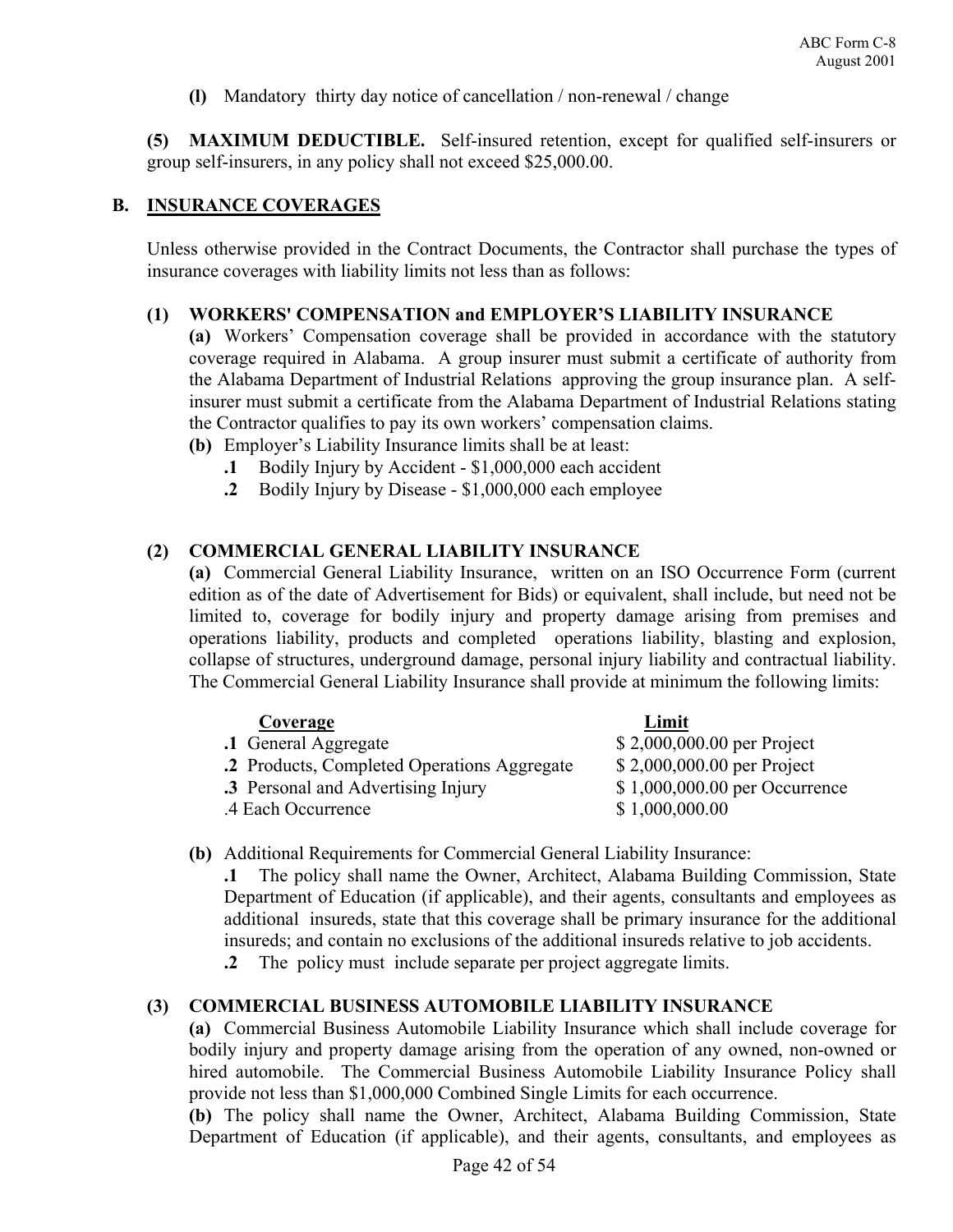additional insureds.

# **(4) COMMERCIAL UMBRELLA LIABILITY INSURANCE**

**(a)** Commercial Umbrella Liability Insurance to provide excess coverage above the Commercial General Liability, Commercial Business Automobile Liability and the Workers' Compensation and Employer's Liability to satisfy the minimum limits set forth herein.

**(b)** Minimum Combined Primary Commercial General Liability and Commercial/Excess Umbrella Limits of:

- **.1** \$ 5,000,000 per Occurrence
- **.2** \$ 5,000,000 Aggregate
- **(c)** Additional Requirements for Commercial Umbrella Liability Insurance:

**.1** The policy shall name the Owner, Architect, Alabama Building Commission, State Department of Education (if applicable), and their agents, consultants, and employees as additional insureds.

**.2** The policy must be on an "occurrence" basis.

# **(5) BUILDER'S RISK INSURANCE**

**(a)** The Builder's Risk Policy shall be made payable to the Owner and Contractor, as their interests may appear. The policy amount shall be equal to 100% of the Contract Sum, written on a Causes of Loss - Special Form (current edition as of the date of Advertisement for Bids), or its equivalent. All deductibles shall be the sole responsibility of the Contractor.

**(b)** The policy shall be endorsed as follows:

"The following may occur without diminishing, changing, altering or otherwise affecting the coverage and protection afforded the insured under this policy:

**(i)** Furniture and equipment may be delivered to the insured premises and installed in place ready for use; or

**(ii)** Partial or complete occupancy by Owner; or

**(iii)** Performance of work in connection with construction operations insured by the Owner, by agents or lessees or other contractors of the Owner, or by contractors of the lessee of the Owner."

# **C. SUBCONTRACTORS' INSURANCE**

**(1) WORKERS' COMPENSATION and EMPLOYER'S LIABILITY INSURANCE.** The Contractor shall require each Subcontractor to obtain and maintain Workers' Compensation and Employer's Liability Insurance coverages as described in preceding Paragraph B, or to be covered by the Contractor's Workers' Compensation and Employer's Liability Insurance while performing Work under the Contract.

**(2) LIABILITY INSURANCE.** The Contractor shall require each Subcontractor to obtain and maintain adequate General Liability, Automobile Liability, and Umbrella Liability Insurance coverages similar to those described in preceding Paragraph B. Such coverage shall be in effect at all times that a Subcontractor is performing Work under the Contract.

**(3) ENFORCEMENT RESPONSIBILITY.** The Contractor shall have responsibility to enforce its Subcontractors' compliance with these or similar insurance requirements; however, the Contractor shall, upon request, provide the Architect or Owner acceptable evidence of insurance for any Subcontractor.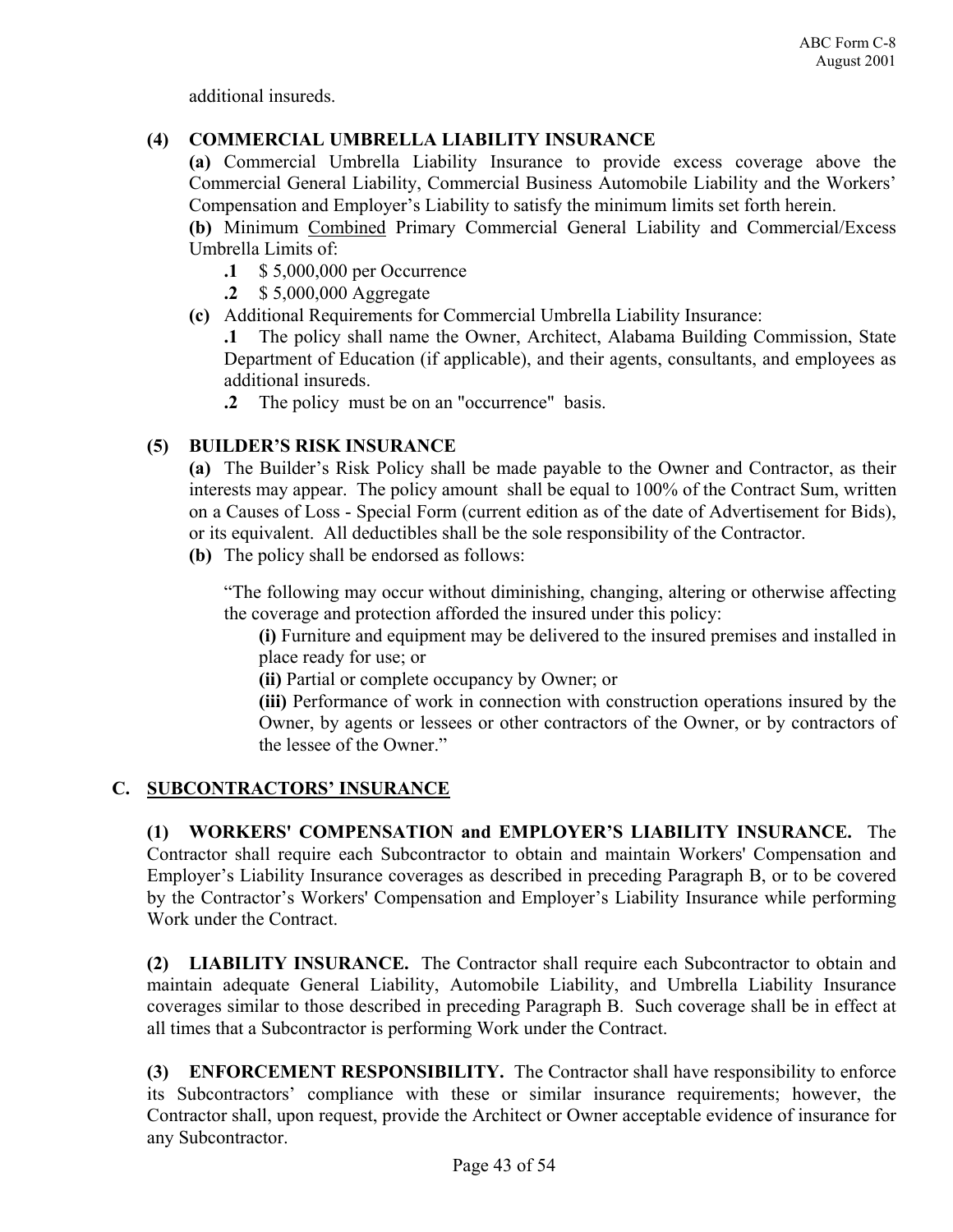# **D. TERMINATION of OBLIGATION to INSURE**

Unless otherwise expressly provided in the Contract Documents, the obligation to insure as provided herein shall continue as follows:

**(1) BUILDER'S RISK INSURANCE.** The obligation to insure under Subparagraph B(5) shall remain in effect until the Date of Substantial Completion as shall be established in the Certificate of Substantial Completion. In the event that multiple Certificates of Substantial Completion covering designated portions of the Work are issued, Builder's Risk coverage shall remain in effect until the Date of Substantial Completion as shall be established in the last issued Certificate of Substantial Completion. However, in the case that the Work involves separate buildings, Builder's Risk coverage of each separate building may terminate on the Date of Substantial Completion as established in the Certificate of Substantial Completion issued for each building.

**(2) PRODUCTS and COMPLETED OPERATIONS.** The obligation to carry Products and Completed Operations coverage specified under Subparagraph B(2) shall remain in effect for two years after the Date(s) of Substantial Completion.

**(3) ALL OTHER INSURANCE.** The obligation to carry other insurance coverages specified under Subparagraphs B(1) through B(4) and Paragraph C shall remain in effect after the Date(s) of Substantial Completion until such time as all Work required by the Contract Documents is completed. Equal or similar insurance coverages shall remain in effect if, after completion of the Work, the Contractor, a Subcontractor, anyone directly or indirectly employed by them or anyone for whose acts they may be liable, returns to the Project to perform warranty or maintenance work pursuant to the terms of the Contract Documents.

# **E. WAIVERS of SUBROGATION**

The Owner and Contractor waive all rights against (1) each other and any of their subcontractors, sub-subcontractors, agents and employees, each of the other, and (2) the Architect, Architect's consultants, separate contractors performing construction or operations related to the Project, if any, and any of their subcontractors, sub-subcontractors, agents and employees, for damages caused by fire or other causes of loss to the extent covered by builder's risk insurance or other property insurance applicable to the Work or to other property located within or adjacent to the Project, except such rights as they may have to proceeds of such insurance held by the Owner or Contractor as fiduciary. The Owner or Contractor, as appropriate, shall require of the Architect, Architect's consultants, separate contractors, if any, and the subcontractor, sub-subcontractors, suppliers, agents and employees of any of them, by appropriate agreements, written where legally required for validity, similar waivers each in favor of other parties enumerated herein. The Policies shall provide such waivers of subrogation by endorsement or otherwise. A waiver of subrogation shall be effective as to the person or entity even though that person or entity would otherwise have a duty of indemnification, contractual or otherwise, did not pay the insurance premium directly or indirectly, and whether or not the person or entity had an insurable interest in the property damaged. The waivers provided for in this paragraph shall survive final acceptance and continue to apply to insured losses to the Work or other property on or adjacent to the Project.

# **ARTICLE 38**

Page 44 of 54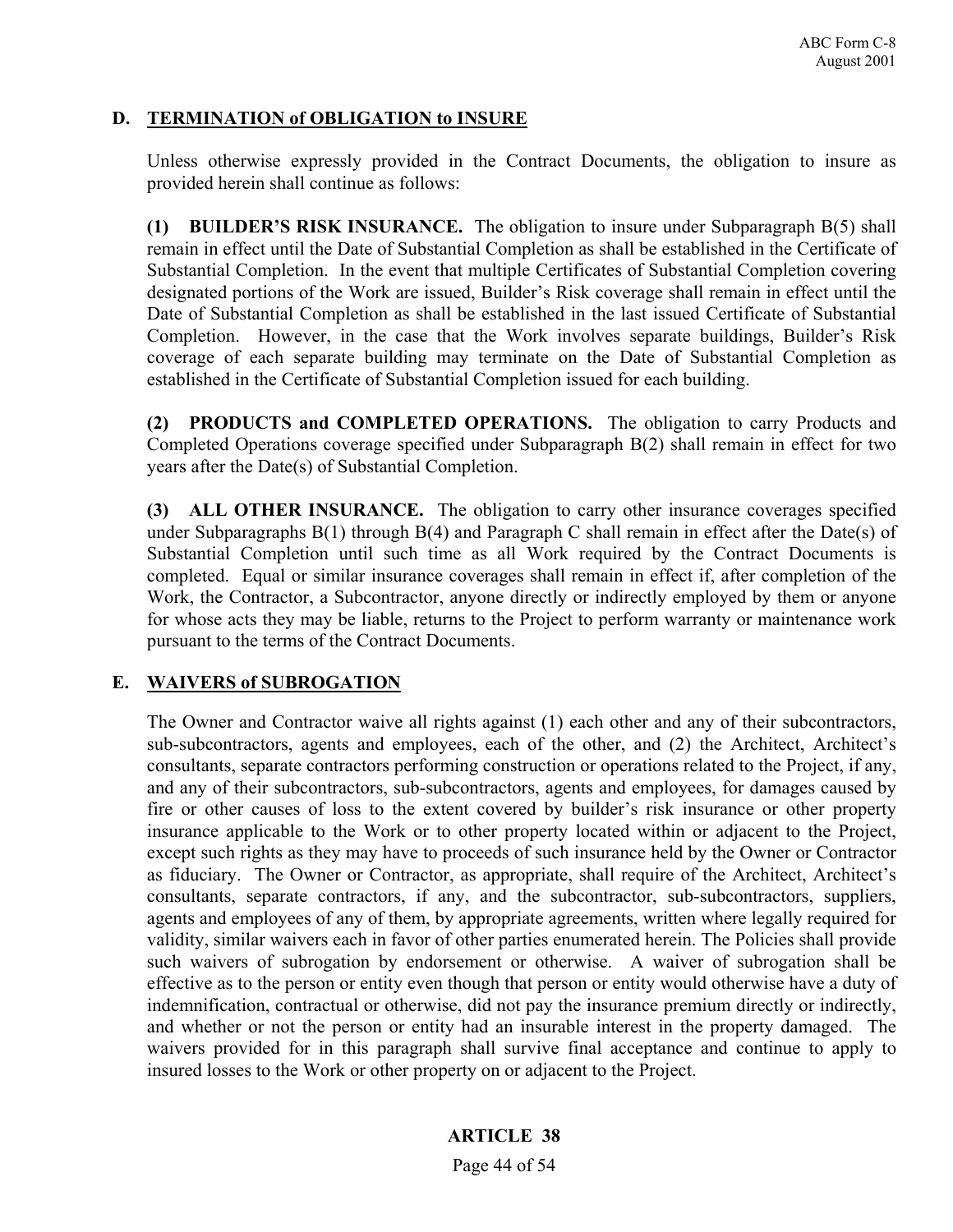### **PERFORMANCE and PAYMENT BONDS**

# **A. GENERAL**

Upon signing and returning the Construction Contract to the Owner for final approval and execution, the Contractor shall, at the Contractor's expense, furnish to the Owner a Performance Bond and a Payment Bond, each in a penal sum equal to 100% of the Contract Sum. Each bond shall be on the form contained in the Project Manual, shall be executed by a surety company (Surety) acceptable to the Owner and duly authorized and qualified to make such bonds in the State of Alabama in the required amounts, shall be countersigned by an authorized, Alabama resident agent of the Surety who is qualified to execute such instruments, and shall have attached thereto a power of attorney of the signing official.

The provisions of this Article are not applicable to this Contract if the Contract Sum is less than \$50,000, unless bonds are required for this Contract in the Supplemental General Conditions.

#### **B. PERFORMANCE BOND**

Through the Performance Bond, the Surety's obligation to the Owner shall be to assure the prompt and faithful performance of the Contract and Contract Change Orders. The Penal Sum shall remain equal to the Contract Sum as the Contract Sum is adjusted by Contract Change Orders. In case of default on the part of the Contractor, the Surety shall take charge of and complete the Work in accordance with the terms of the Performance Bond. Any reasonable expenses incurred by the Owner as a result of default on the part of the Contractor, including architectural, engineering, administrative, and legal services, shall be recoverable under the Performance Bond.

# **C. PAYMENT BOND**

Through the Payment Bond the Surety's obligation to the Owner shall be to guarantee that the Contractor and its Subcontractors shall promptly make payment to all persons supplying labor, materials, or supplies for, or in, the prosecution of the Work, including the payment of reasonable attorneys fees incurred by successful claimants or plaintiffs in civil actions on the Bond. Any person or entity indicating that they have a claim of nonpayment under the Bond shall, upon written request, be promptly furnished a certified copy of the Bond and Construction Contract by the Contractor, Architect, Owner, or Alabama Building Commission, whomever is recipient of the request.

# **D. CHANGE ORDERS**

The Penal Sum shall remain equal to the Contract Sum as the Contract Sum is adjusted by Contract Change Orders. All Contract Change Orders involving an increase in the Contract Sum will require consent of Surety by endorsement of the Contract Change Order form. The Surety waives notification of any Contract Change Orders involving only extension of the Contract Time.

# **E. EXPIRATION**

The obligations of the Contractor's performance bond surety shall be coextensive with the contractor's performance obligations under the Contract Documents; provided, however, that the surety's obligation shall expire at the end of the one-year warranty period(s) of Article 35.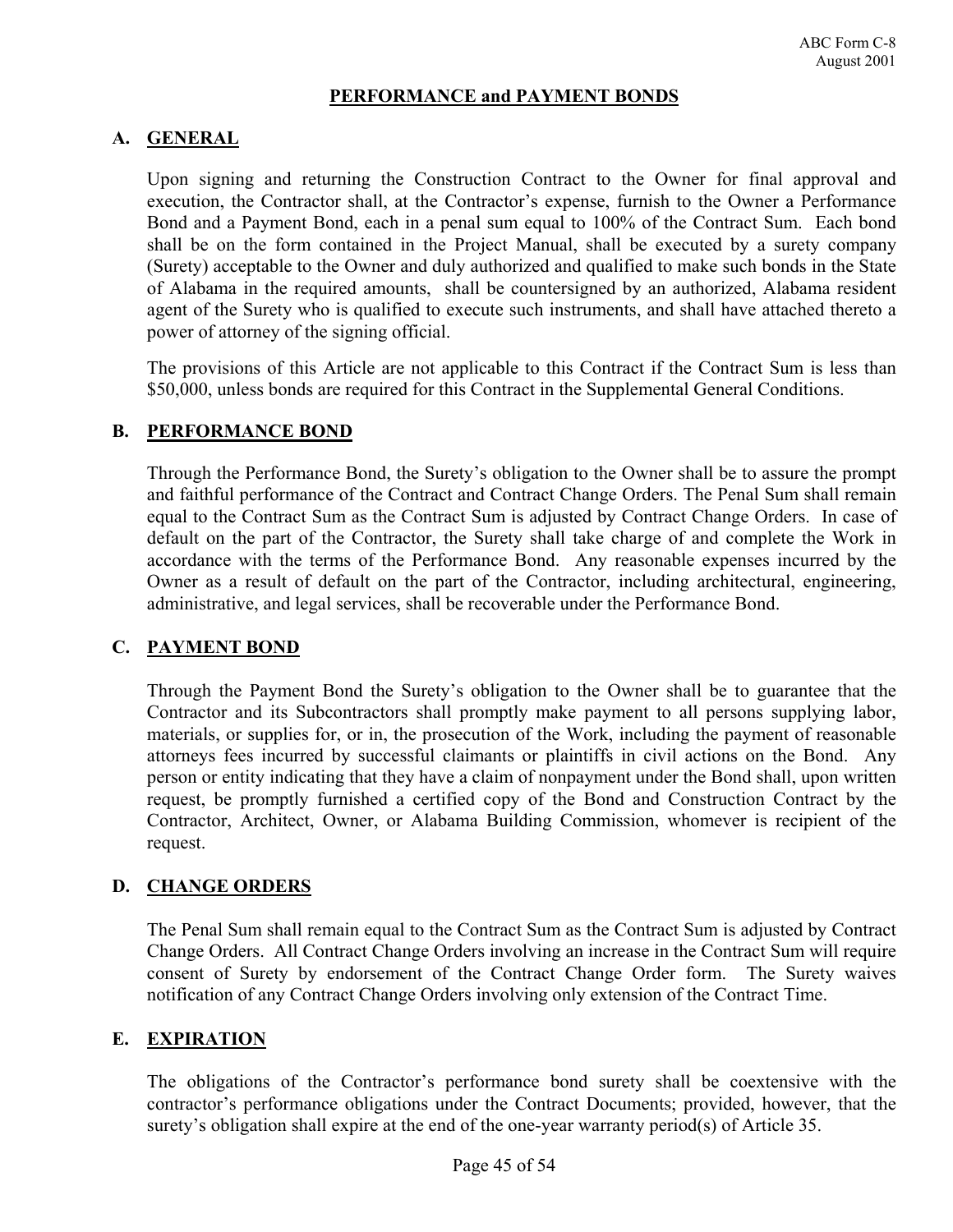# **ARTICLE 39 ASSIGNMENT**

The Contractor shall not assign the Contract or sublet it as a whole nor assign any moneys due or to become due to the Contractor thereunder without the previous written consent of the Owner (and of the Surety, in the case of a bonded Construction Contract). As prescribed by the Public Works Law, the Contract shall in no event be assigned to an unsuccessful bidder for the Contract whose bid was rejected because the bidder was not a responsible or responsive bidder.

#### **ARTICLE 40 CONSTRUCTION by OWNER or SEPARATE CONTRACTORS**

# **A. OWNER'S RESERVATION of RIGHT**

**(1)** The Owner reserves the right to self-perform, or to award separate contracts for, other portions of the Project and other Project related construction and operations on the site. The contractual conditions of such separate contracts shall be substantially similar to those of this Contract, including insurance requirements and the provisions of this Article. If the Contractor considers such actions to involve delay or additional cost under this Contract, notifications and assertion of claims shall be as provided in Article 20 and Article 23.

**(2)** When separate contracts are awarded, the term "Contractor" in the separate Contract Documents shall mean the Contractor who executes the respective Construction Contract.

# **B. COORDINATION**

Unless otherwise provided in the Contract Documents, the Owner shall be responsible for coordinating the activities of the Owner's forces and separate contractors with the Work of the Contractor. The Contractor shall cooperate with the Owner and separate contractors, shall participate in reviewing and comparing their construction schedules relative to that of the Contractor when directed to do so, and shall make and adhere to any revisions to the construction schedule resulting from a joint review and mutual agreement.

# **C. CONDITIONS APPLICABLE to WORK PERFORMED by OWNER**

Unless otherwise provided in the Contract Documents, when the Owner self-performs construction or operations related to the Project, the Owner shall be subject to the same obligations to Contractor as Contractor would have to a separate contractor under the provision of this Article 40.

# **D. MUTUAL RESPONSIBILITY**

**(1)** The Contractor shall reasonably accommodate the required introduction and storage of materials and equipment and performance of activities by the Owner and separate contractors and shall connect and coordinate the Contractor's Work with theirs as required by the Contract **Documents**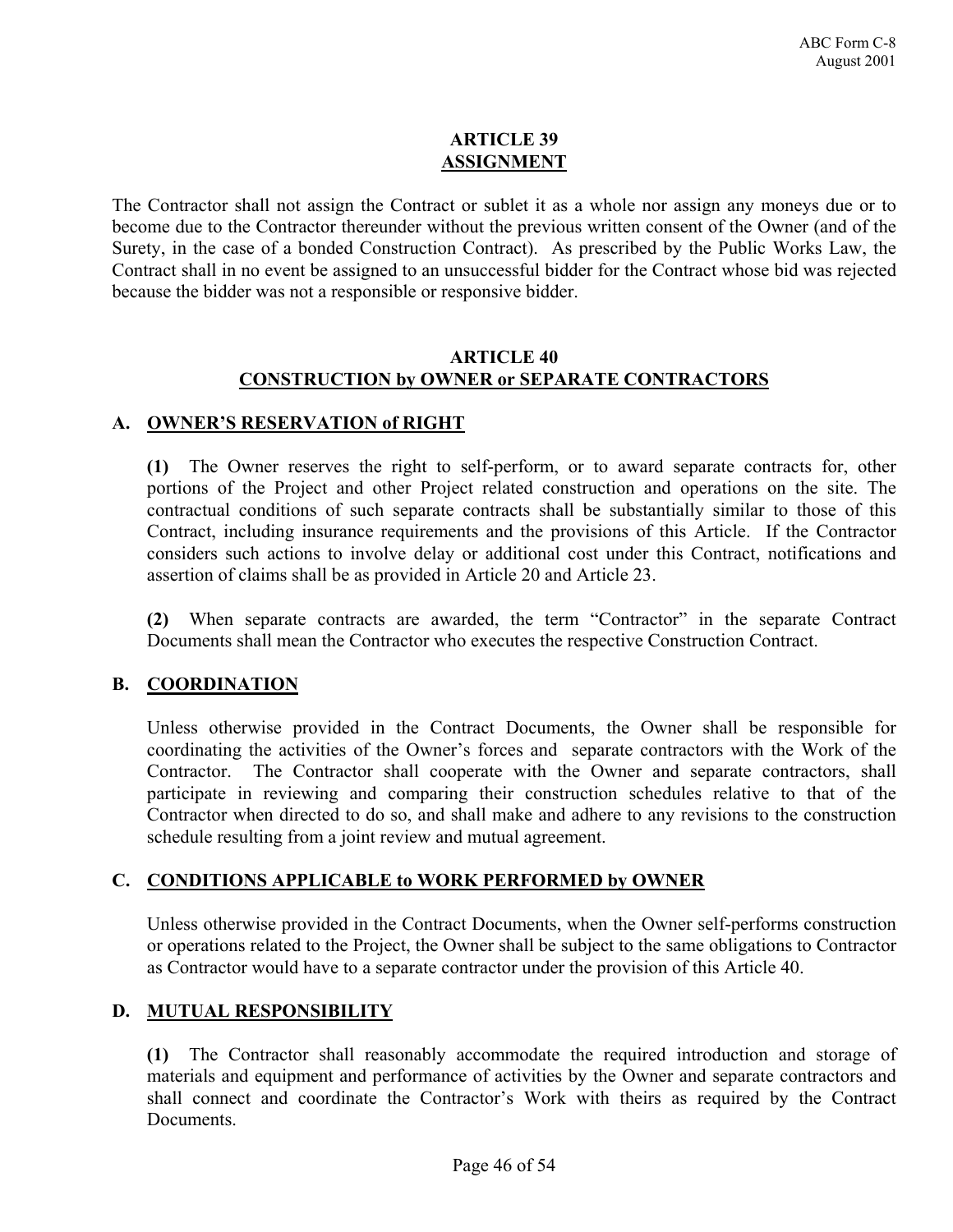**(2)** By proceeding with an element or portion of the Work that is applied to or performed on construction by the Owner or a separate contractor, or which relies upon their operations, the Contractor accepts the condition of such construction or operations as being suitable for the Contractor's Work, except for conditions that are not reasonably discoverable by the Contractor. If the Contractor discovers any condition in such construction or operations that is not suitable for the proper performance of the Work, the Contractor shall not proceed, but shall instead promptly notify the Architect in writing of the condition discovered.

**(3)** The Contractor shall reimburse the Owner for any costs incurred by a separate contractor and payable by the Owner because of acts or omissions of the Contractor. Likewise, the Owner shall be responsible to the Contractor for any costs incurred by the Contractor because of the acts or omissions of a separate contractor.

**(4)** The Contractor shall not cut or otherwise alter construction by the Owner or a separate contractor without the written consent of the Owner and separate contractor; such consent shall not be unreasonably withheld. Likewise, the Contractor shall not unreasonably withhold its consent allowing the Owner or a separate contractor to cut or otherwise alter the Work.

**(5)** The Contractor shall promptly remedy any damage caused by the Contractor to the construction or property of the Owner or separate contractors*.*

# **ARTICLE 41 SUBCONTRACTS**

# **A. AWARD of SUBCONTRACTS and OTHER CONTRACTS for PORTIONS of the WORK**

**(1)** Unless otherwise provided in the Contract Documents, when delivering the executed Construction Contract, bonds, and evidence of insurance to the Architect, the Contractor shall also submit a listing of Subcontractors proposed for each principal portion of the Work and fabricators or suppliers proposed for furnishing materials or equipment fabricated to the design of the Contract Documents. This listing shall be in addition to any naming of Subcontractors, fabricators, or suppliers that may have been required in the bid process. The Architect will promptly reply to the Contractor in writing stating whether or not the Owner, after due investigation, has reasonable objection to any Subcontractor, fabricator, or supplier proposed by the Contractor. The issuance of the Notice to Proceed in the absence of such objection by the Owner shall constitute notice that no reasonable objection to them is made.

**(2)** The Contractor shall not contract with a proposed Subcontractor, fabricator, or supplier to whom the Owner has made reasonable and timely objection. Except in accordance with prequalification procedures as may be contained in the Contract Documents, through specified qualifications, or on the grounds of reasonable objection, the Owner may not restrict the Contractor's selection of Subcontractors, fabricators, or suppliers.

**(3)** Upon the Owner's reasonable objection to a proposed Subcontractor, fabricator, or supplier, the Contractor shall promptly propose another to whom the Owner has no reasonable objection. If the proposed Subcontractor, fabricator, or supplier to whom the Owner made reasonable objection was reasonably capable of performing the Work, the Contract Sum and Contract Time shall be equitably adjusted by Contract Change Order for any resulting difference if the Contractor has acted promptly and responsively in this procedure.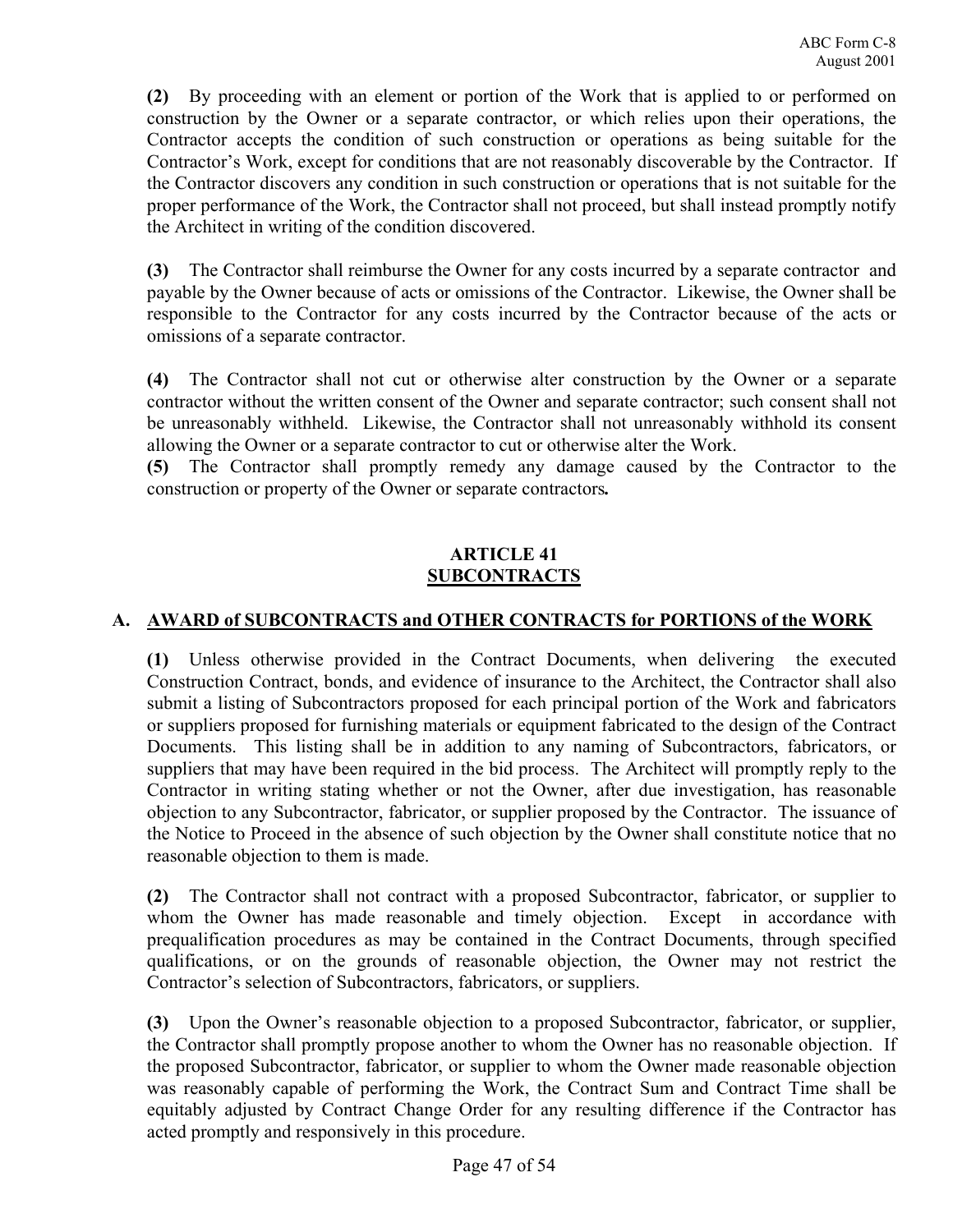**(4)** The Contractor shall not change previously selected Subcontractors, fabricators, or suppliers without notifying the Architect and Owner in writing of proposed substitute Subcontractors, fabricators, or suppliers. If the Owner does not make a reasonable objection to a proposed substitute within three working days, the substitute shall be deemed approved.

# **B. SUBCONTRACTUAL RELATIONS**

**(1)** The Contractor agrees to bind every Subcontractor and material supplier (and require every Subcontractor to so bind its subcontractors and material suppliers) to all the provisions of the Contract Documents as they apply to the Subcontractor's and material supplier's portion of the Work.

**(2)** Nothing contained in the Contract Documents shall be construed as creating any contractual relationship between any Subcontractor and the Owner, nor to create a duty of the Architect, Owner, or Director to resolve disputes between or among the Contractor or its Subcontractors and suppliers or any other duty to such Subcontractors or suppliers.

### **ARTICLE 42 ARCHITECT'S STATUS**

- **A.** The Architect is an independent contractor performing, with respect to this Contract, pursuant to an agreement executed between the Owner and the Architect. The Architect has prepared the Drawings and Specifications and assembled the Contract Document and is, therefore, charged with their interpretation and clarification as described in the Contract Documents. As a representative of the Owner, the Architect will endeavor to guard the Owner against variances from the requirements of the Contract Documents by the Contractor. On behalf of the Owner, the Architect will administer the Contract as described in the Contract Documents during construction and the Contractor's one-year warranty.
- **B.** So as to maintain continuity in administration of the Contract and performance of the Work, and to facilitate complete documentation of the project record, all communications between the Contractor and Owner regarding matters of or related to the Contract shall be directed through the Architect, unless direct communication is otherwise required to provide a legal notification. Unless otherwise authorized by the Architect, communications by and with the Architect's consultants shall be through the Architect. Unless otherwise authorized by the Contractor, communications by and with Subcontractors and material suppliers shall be through the Contractor.

# **C. ARCHITECT'S AUTHORITY**

Subject to other provisions of the Contract Documents, the following summarizes some of the authority vested in the Architect by the Owner with respect to the Construction Contract and as further described or conditioned in other Articles of these General Conditions of the Contract.

# **(1) The Architect is authorized to:**

- **(a)** approve "minor" deviations as defined in Article 9, Submittals,
- **(b)** make "minor" changes in the Work as defined in Article 19, Changes in the Work,
- **(c)** reject or require the correction of Defective Work,
- **(d)** require the Contractor to stop the performance of Defective Work,
- **(e)** adjust an Application for Payment by the Contractor pursuant to Article 30, Certification and Approval of payments, and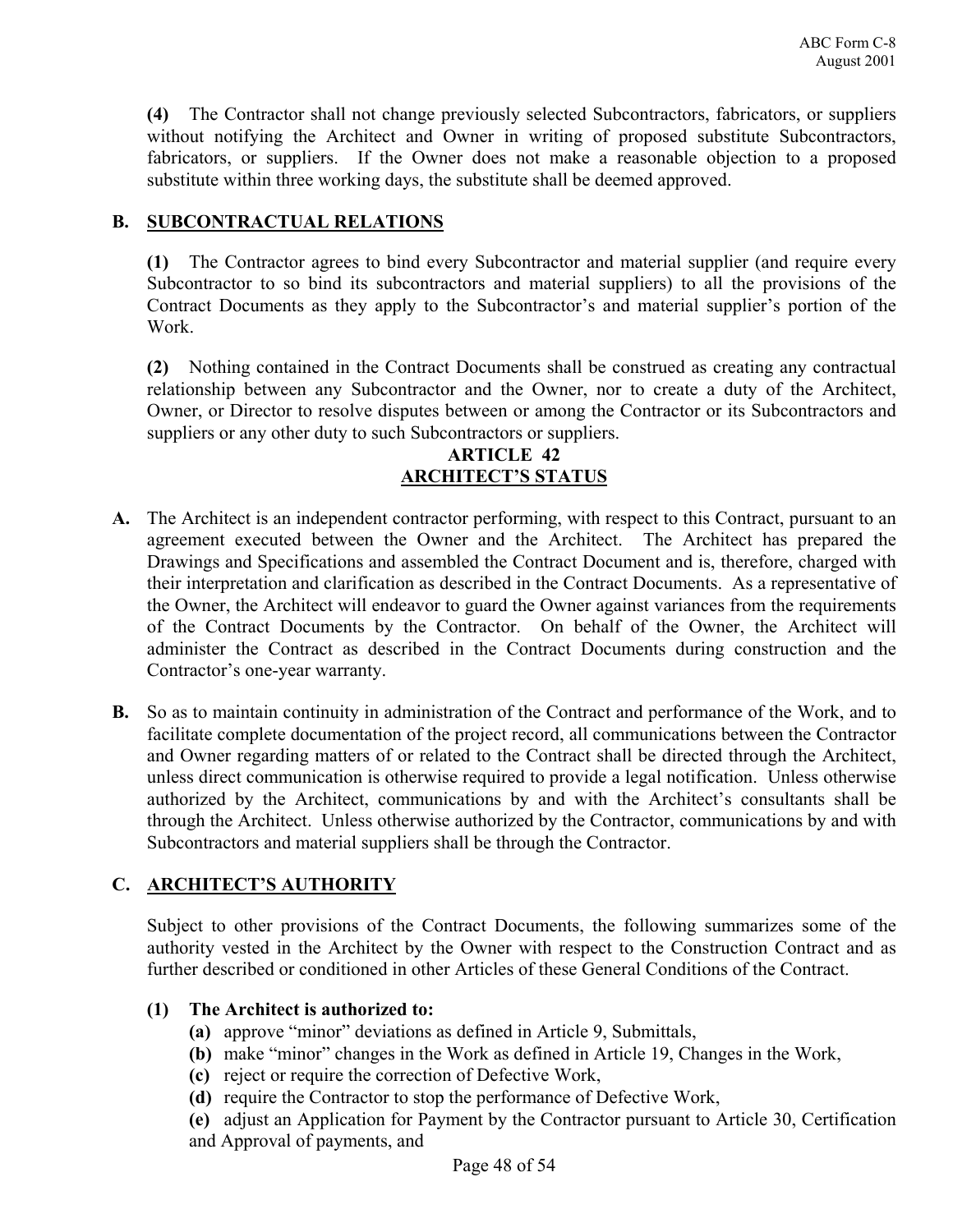**(f)** issue Notices to Cure pursuant to Article 27.

### **(2) The Architect is not authorized to:**

**(a)** revoke, alter, relax, or waive any requirements of the Contract Documents (other than "minor" deviations and changes) without concurrence of the Owner,

- **(b)** finally approve or accept any portion of the Work without concurrence of the Owner,
- **(c)** issue instructions contrary to the Contract Documents,
- **(d)** issue Notice of Termination or otherwise terminate the Contract, or

**(e)** require the Contractor to stop the Work except only to avoid the performance of Defective Work.

# **D. LIMITATIONS of RESPONSIBILITIES**

**(1)** The Architect shall not be responsible to Contractors or to others for supervising or coordinating the performance of the Work or for the Construction Methods or safety of the Work, unless the Contract Documents give other specific instructions concerning these matters.

**(2)** The Architect will not be responsible to the Contractor (nor the Owner) for the Contractor's failure to perform the Work in accordance with the requirements of the Contract Documents or for acts or omissions of the Contractor, a Subcontractor, or anyone for whose acts they may be liable. However, the Architect will report to the Owner and Contractor any Defective Work recognized by the Architect.

**(3)** The Architect will endeavor to secure faithful performance by Owner and Contractor, and the Architect will not show partiality to either or be liable to either for results of interpretations or decisions rendered in good faith.

**(4)** The Contractor's remedies for additional time or expense arising out of or related to this Contract, or the breach thereof, shall be solely as provided for in the Contract Documents. The Contractor shall have no claim or cause of action against the Owner, Architect, or its consultants for any actions or failures to act, whether such claim may be in contract, tort, strict liability, or otherwise, it being the agreement of the parties that the Contractor shall make no claim against the Owner or any agents of the Owner, including the Architect or its consultants, except as may be provided for claims or disputes submitted in accordance with Article 24. The Architect and Architect's consultants shall be considered third party beneficiaries of this provision of the Contract and entitled to enforce same.

# **E. ARCHITECT'S DECISIONS**

Decisions by the Architect shall be in writing The Architect's decisions on matters relating to aesthetic effect will be final and binding if consistent with the intent expressed in the Contract Documents. The Architect's decisions regarding disputes arising between the Contractor and Owner shall be advisory.

# **ARTICLE 43 CASH ALLOWANCES**

**A.** All allowances stated in the Contract Documents shall be included in the Contract Sum. Items covered by allowances shall be supplied by the Contractor as directed by the Architect or Owner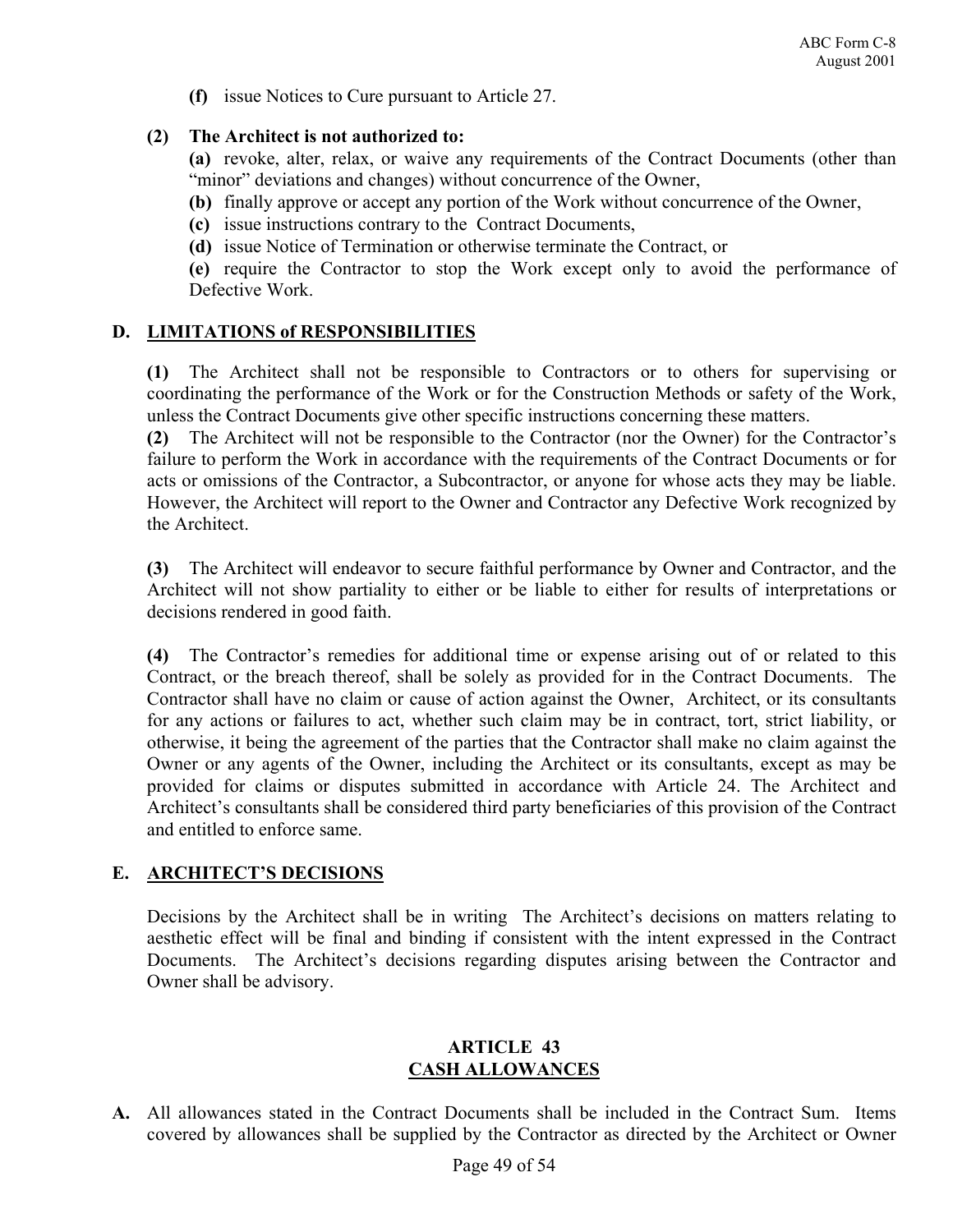and the Contractor shall afford the Owner the economy of obtaining competitive pricing from responsible bidders for allowance items unless other purchasing procedures are specified in the Contract Documents.

- **B.** Unless otherwise provided in the Contract Documents:
	- **(1)** allowances shall cover the cost to the Contractor of materials and equipment delivered to the Project site and all applicable taxes, less applicable trade discounts;
	- **(2)** the Contractor's costs for unloading, storing, protecting, and handling at the site, labor, installation, overhead, profit and other expenses related to materials or equipment covered by an allowance shall be included in the Contract Sum but not in the allowances;
	- **(3)** if required, the Contract Sum shall be adjusted by Change Order to reflect the actual costs of an allowance.
- **C.** Any selections of materials or equipment required of the Architect or Owner under an allowance shall be made in sufficient time to avoid delay of the Work.

#### **ARTICLE 44 PERMITS, LAWS, and REGULATIONS**

# **A. PERMITS, FEES AND NOTICES**

**(1)** Unless otherwise provided in the Contract Documents, the Contractor shall secure and pay for the building permit and other permits and governmental fees, licenses, and inspections necessary for proper execution and completion of the Work which are customarily secured after award of the Construction Contract and which are in effect on the date of receipt of bids.

**(2)** The Contractor shall comply with and give notices required by all laws, ordinances, rules, regulations, and lawful orders of public authorities applicable to performance of the Work.

# **B. TAXES**

Unless stated otherwise in the Contract Documents, materials incorporated into the Work are exempt from sales and use tax pursuant to Section 40-9-33, Code of Alabama, 1975 as amended. The Contractor and its subcontractors shall be responsible for complying with rules and regulations of the Sales, Use, & Business Tax Division of the Alabama Department of Revenue regarding certificates and other qualifications necessary to claim such exemption when making qualifying purchases from vendors. The Contractor shall pay all applicable taxes that are not covered by the exemption of Section 40-9-33 and which are imposed as of the date of receipt of bids, including those imposed as of the date of receipt of bids but scheduled to go into effect after that date.

# **C. COMPENSATION for INCREASES**

The Contractor shall be compensated for additional costs incurred because of increases in tax rates imposed after the date of receipt of bids.

# **ARTICLE 45 ROYALTIES, PATENTS, and COPYRIGHTS**

Page 50 of 54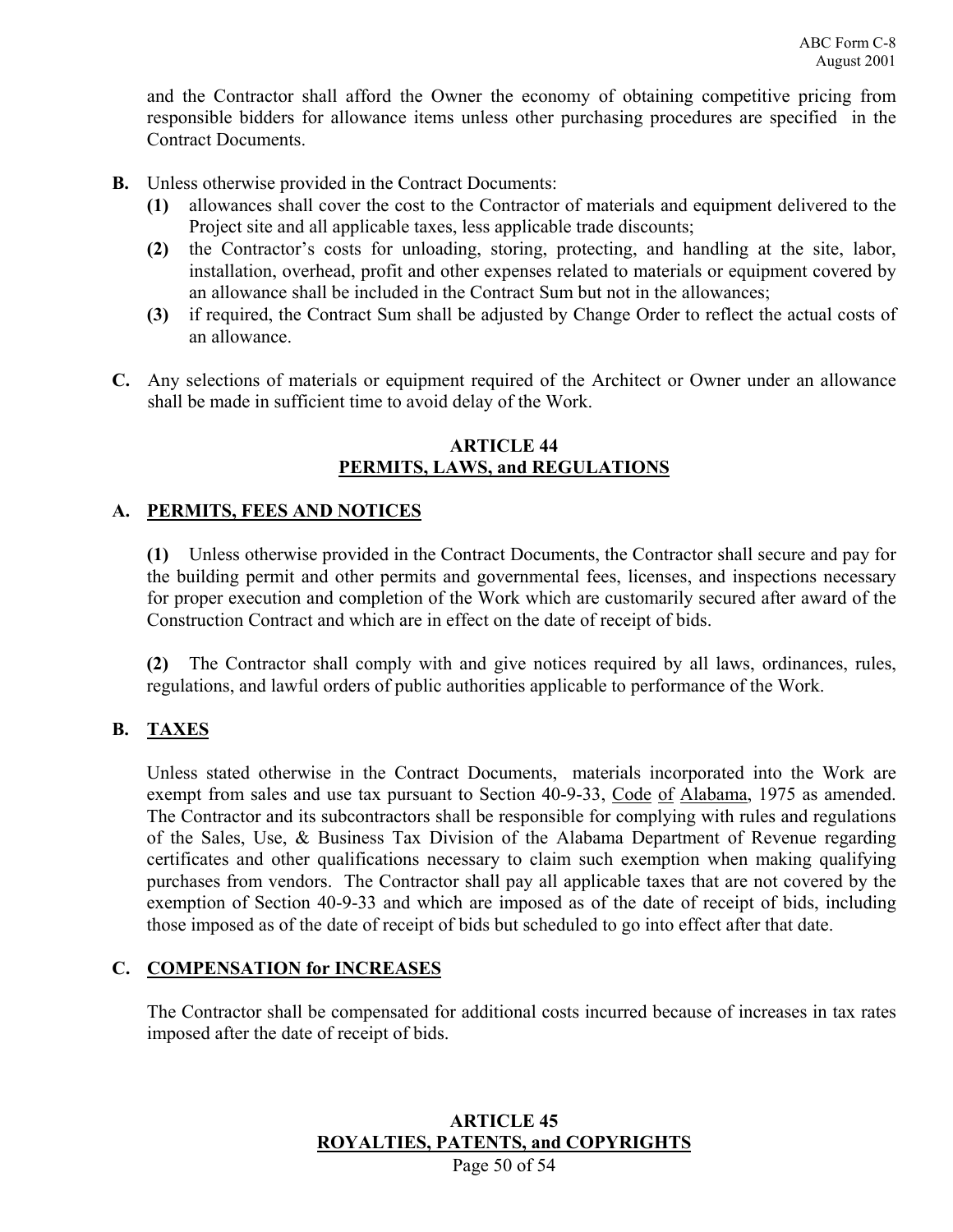The Contractor shall pay all royalties and license fees. The Contractor shall defend, indemnify and hold harmless the Owner, Architect, Architect's consultants, Alabama Building Commission, State Department of Education (if applicable), and their agents, employees, and consultants from and against all claims, damages, losses and expenses, including but not limited to attorney's fees, arising out of, related to, or resulting from all suits or claims for infringement of any patent rights or copyrights arising out of the inclusion of any patented or copyrighted materials, methods, or systems selected by the Contractor and used during the execution of or incorporated into the Work. This indemnification does not apply to any suits or claims of infringement of any patent rights or copyrights arising out of any patented or copyrighted materials, methods, or systems specified in the Contract Documents. However, if the Contractor has information that a specified material, method, or system is or may constitute an infringement of a patent or copyright, the Contractor shall be responsible for any resulting loss unless such information is promptly furnished to the Architect.

### **ARTICLE 46 USE of the SITE**

- **A.** The Contractor shall confine its operations at the Project site to areas permitted by the Owner and by law, ordinances, permits and the Contract Documents and shall not unreasonably encumber the site with materials, equipment, employees' vehicles, or debris. The Contractor's operations at the site shall be restricted to the sole purpose of constructing the Work, use of the site as a staging, assembly, or storage area for other business which the Contractor may undertake shall not be permitted.
- **B.** Unless otherwise provided in the Contract Documents, temporary facilities, such as storage sheds, shops, and offices may be erected on the Project site with the approval of the Architect and Owner. Such temporary buildings and/or utilities shall remain the property of the Contractor, and be removed at the Contractor's expense upon completion of the Work, unless the Owner authorizes their abandonment without removal.

#### **ARTICLE 47 CUTTING and PATCHING**

- **A.** The Contractor shall be responsible for all cutting, fitting, or patching that may be required to execute the Work to the results indicated in the Contract Documents or to make its parts fit together properly.
- **B.** Any cutting, patching, or excavation by the Contractor shall be supervised and performed in a manner that will not endanger persons nor damage or endanger the Work or any fully or partially completed construction of the Owner or separate contractors.

#### **ARTICLE 48 IN-PROGRESS and FINAL CLEANUP**

#### **A. IN-PROGRESS CLEAN-UP**

Page 51 of 54 **(1)** The Contractor shall at all times during the progress of the Work keep the premises and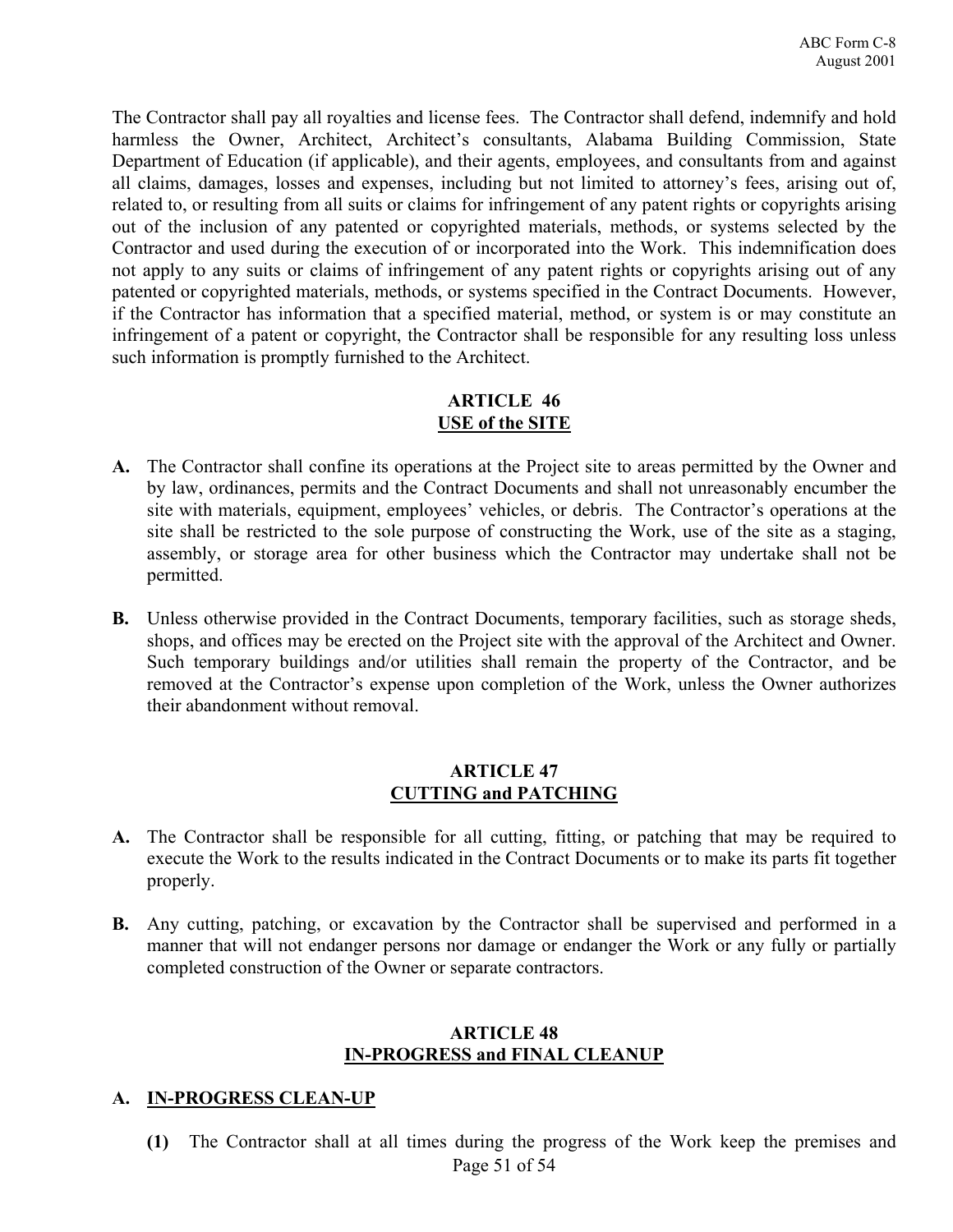surrounding area free from rubbish, scrap materials and debris resulting from the Work. Trash and combustible materials shall not be allowed to accumulate inside buildings or elsewhere on the premises. At no time shall any rubbish be thrown from window openings. Burning of trash and debris on site is not permitted.

**(2)** The Contractor shall make provisions to minimize and confine dust and debris resulting from construction activities.

# **B. FINAL CLEAN-UP**

**(1)** Before Substantial Completion or Final Acceptance is achieved, the Contractor shall have removed from the Owner's property all construction equipment, tools, and machinery; temporary structures and/or utilities including the foundations thereof (except such as the Owner permits in writing to remain); rubbish, debris, and waste materials; and all surplus materials, leaving the site clean and true to line and grade, and the Work in a safe and clean condition, ready for use and operation.

**(2)** In addition to the above, and unless otherwise provided in the Contract Documents, the Contractor shall be responsible for the following special cleaning for all trades as the Work is completed:

**(a) Cleaning of all painted, enameled, stained, or baked enamel work**: Removal of all marks, stains, finger prints and splatters from such surfaces.

**(b) Cleaning of all glass:** Cleaning and removing of all stickers, labels, stains, and paint from all glass, and the washing and polishing of same on interior and exterior.

**(c) Cleaning or polishing of all hardware:** Cleaning and polishing of all hardware.

**(d) Cleaning all tile, floor finish of all kinds:** Removal of all splatters, stains, paint, dirt, and dust, the washing and polishing of all floors as recommended by the manufacturer or required by the Architect.

**(e) Cleaning of all manufactured articles, materials, fixtures, appliances, and equipment:** Removal of all stickers, rust stains, labels, and temporary covers, and cleaning and conditioning of all manufactured articles, material, fixtures, appliances, and electrical, heating, and air conditioning equipment as recommended or directed by the manufacturers, unless otherwise required by the Architect; blowing out or flushing out of all foreign matter from all equipment, piping, tanks, pumps, fans, motors, devices, switches, panels, fixtures, boilers, sanitizing potable water systems; and freeing identification plates on all equipment of excess paint and the polishing thereof.

# **C. OWNER'S RIGHT to CLEAN-UP**

If the Contractor fails to comply with these clean-up requirements and then fails to comply with a written directive by the Architect to clean-up the premises within a specified time, the Architect or Owner may implement appropriate clean-up measures and the cost thereof shall be deducted from any amounts due or to become due the Contractor.

#### **ARTICLE 49 LIQUIDATED DAMAGES**

Page 52 of 54 **A.** Time is the essence of the Contract. Any delay in the completion of the Work required by the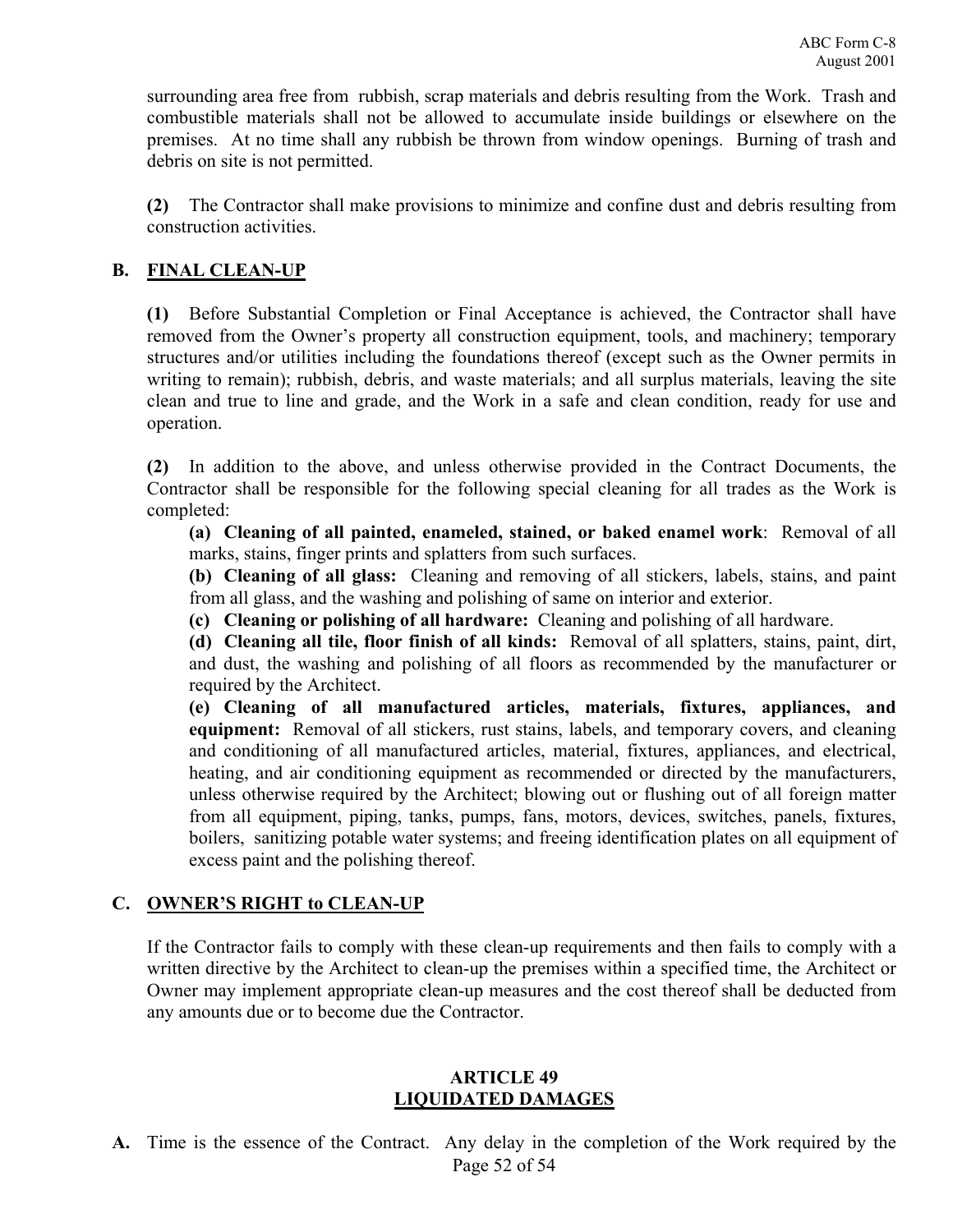Contract Documents may cause inconvenience to the public and loss and damage to the Owner including but not limited to interest and additional administrative, architectural, inspection and supervision charges. By executing the Construction Contract, the Contractor agrees that the Contract Time is sufficient for the achievement of Substantial Completion.

- **B.** The Contract Documents may provide in the Construction Contract or elsewhere for a certain dollar amount for which the Contractor and its Surety (if any) will be liable to the Owner as liquidated damages for each calendar day after expiration of the Contract Time that the Contractor fails to achieve Substantial Completion of the Work. If such daily liquidated damages are provided for, Owner and Contractor, and its Surety, agree that such amount is reasonable and agree to be bound thereby.
- **C.** If a daily liquidated damage amount is not otherwise provided for in the Contract Documents, a time charge equal to six percent interest per annum on the total Contract Sum may be made against the Contractor for the entire period after expiration of the Contract Time that the Contractor fails to achieve Substantial Completion of the Work.
- **D.** The amount of liquidated damages due under either paragraph B or C, above, may be deducted by the Owner from the moneys otherwise due the Contractor in the Final Payment, not as a penalty, but as liquidated damages sustained, or the amount may be recovered from Contractor or its Surety. If part of the Work is substantially completed within the Contract Time and part is not, the stated charge for liquidated damages shall be equitably prorated to that portion of the Work that the Contractor fails to substantially complete within the Contract Time. It is mutually understood and agreed between the parties hereto that such amount is reasonable as liquidated damages.

#### **ARTICLE 50 USE of FOREIGN MATERIALS**

- **A.** In the performance of the Work the Contractor agrees to use materials, supplies, and products manufactured, mined, processed or otherwise produced in the United States or its territories, if same are available at reasonable and competitive prices and are not contrary to any sole source specification implemented under the Public Works Law.
- **B.** In the performance of the Work the Contractor agrees to use steel produced in the United States if the Contract Documents require the use of steel and do not limit its supply to a sole source pursuant to the Public Works Law. If the Owner decides that the procurement of domestic steel products becomes impractical as a result of national emergency, national strike, or other cause, the Owner shall waive this restriction.
- **C.** If domestic steel or other domestic materials, supplies, and products are not used in accordance with preceding Paragraphs A and B, the Contract Sum shall be reduced by an amount equal to any savings or benefits realized by the Contractor.
- **D.** This Article applies only to Public Works projects financed entirely by the State of Alabama or any political subdivision of the state.

# **ARTICLE 51**

Page 53 of 54